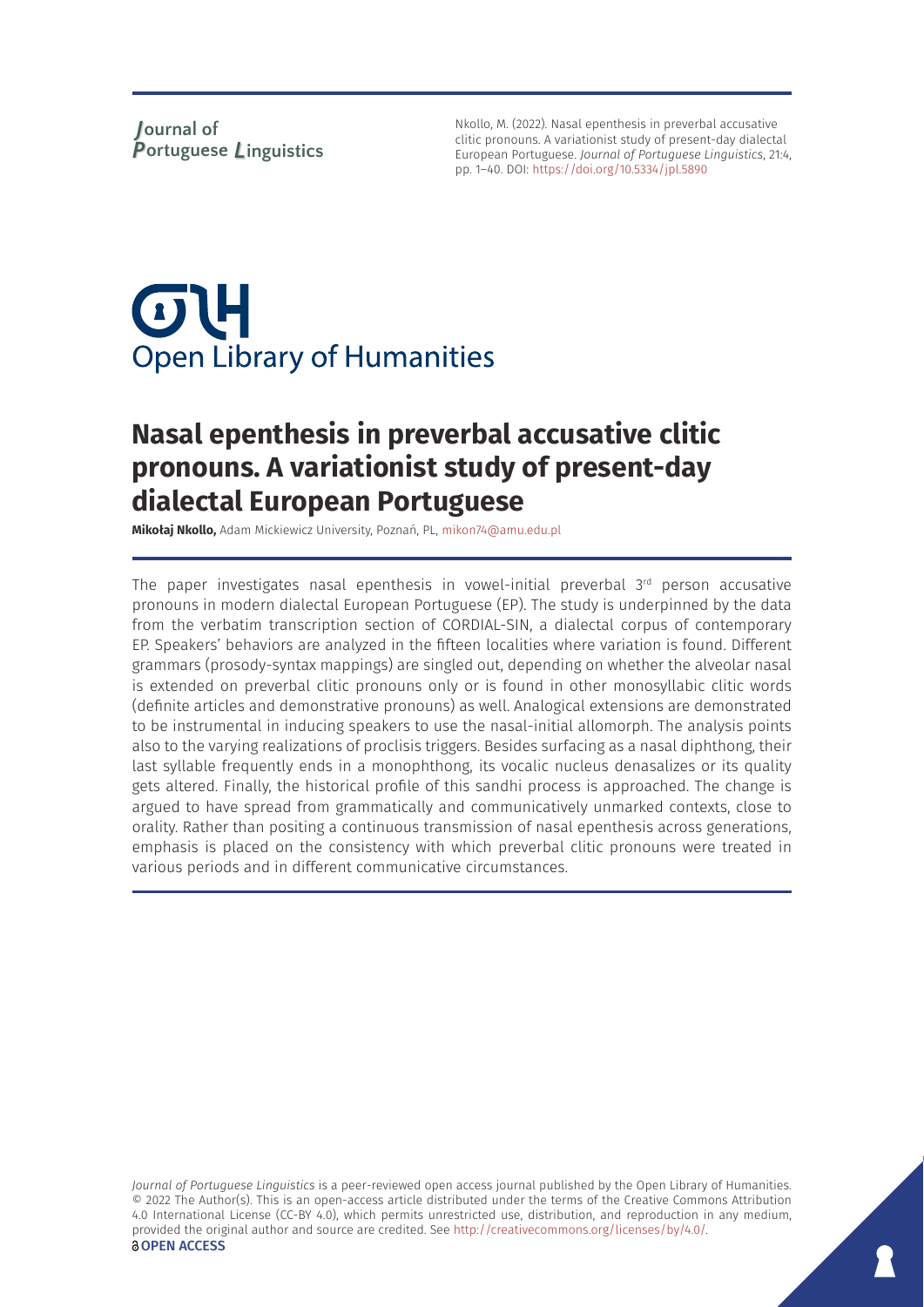# **1. Introduction**

Phonological processes operating across grammatical boundaries give rise to external sandhi phenomena (Sampson, 2016, p. 699). Their occurrence in European Portuguese (EP) is controlled by prosodic structure (Frota, 2013, p. 53). The aim of this paper is to offer a variationist study of such a phenomenon in present-day Portuguese dialects. The case in point involves the epenthesis of the alveolar nasal between two adjacent words, the second of which is a prosodically deficient monosyllable. In these sequences, the [n] occurs in between, and is syllabified as the onset of the second syllable. This sandhi phenomenon is assumed to reveal internalized grammars, i.e., phonology-syntax mappings, of dialect speakers. Clitic-verb sequences in these mappings are sometimes very different from how they are realized in standard EP.

Thus, the task is to reconstruct the underlying mechanisms instrumental in speakers' decisionmaking process. Phonological and morphosyntactic conditionings either prompt them to select the nasal-initial allomorph and extend it on preverbal pronominal clitics, or prevent them from doing so. Phonological conditioning involves the nature and the order of the disrupted segments. The alveolar nasal alters sequences involving a nasal diphthong and a subsequent syllable whose nucleus is an oral vowel. Once introduced, this segment becomes syllabified as the onset of the latter syllable. Morphosyntactic conditioning refers to the category of the two combined elements and the features they encode. The second in the sequence is the  $3<sup>rd</sup>$  person accusative clitic pronoun. In standard EP, its forms do not vary in the preverbal position and are *o*, *a*, *os*, *as* ('him', 'her', 'them.MASC', 'them.FEM'). Expressions eligible to fill the first slot have more heterogeneous characteristics. Their common property is to coerce clitic pronouns into appearing preverbally (proclisis triggers), with the proviso that they themselves occur in the preverbal position (see Duarte & Matos, 2000). Sequences combining proclisis triggers and subsequent clitic pronouns are further referred to as trigger-clitic pronoun (TCP) sequences.

The paper is organized as follows: Section 2 is devoted to the phonological dimension of sequences with pronominal clitics and has a twofold structure. The first part is an overview of existing work on allomorphy involving clitic pronouns in EP and the proposals on domains for sandhi phenomena. As nasality is the ubiquitous phonological feature in the sequences dealt with in this paper, the status of nasals is addressed. In addition, this subsection contains a survey of word-final nasality in previous periods, including verbs and proclisis triggers. Section 3 is devoted to clitic placement at present and in the history of Portuguese. Section 4 presents the method and the procedural steps of data collection and processing. The presence of the alveolar nasal in various multi-word combinations occurring in CORDIAL-SIN interviews is introduced in Section 5. A closer look into these data reveals in what respects the phonological and morphosyntactic conditioning in the dialectal speech is different from standard EP. In Section 6, the variationist dimension of the nasal epenthesis across particular interview sites is approached. Concomitant phonological changes are subsequently addressed to further highlight the disjunction between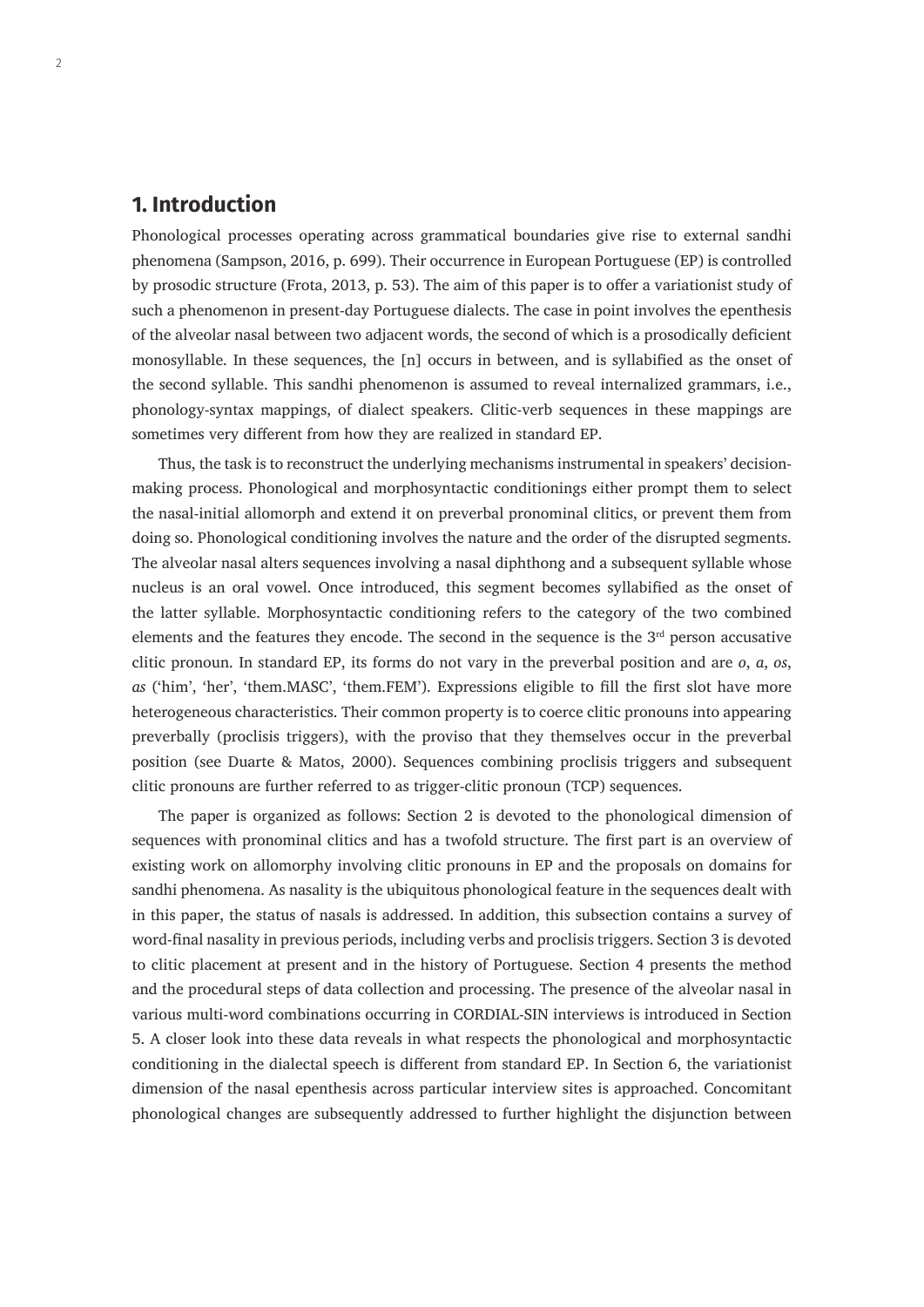the dialects and standard EP phonology. In Section 7, the historical continuity hypothesis is discussed as a possible explanation of the presence of nasal-initial preverbal clitic pronouns in some of the localities listed in CORDIAL-SIN. A number of grammatical similarities between the scriptural production of previous eras and today's dialects are revealed. Obstacles intrinsic to this hypothesis are identified to show why it fails to capture speakers' behaviors successfully. A more moderate proposal, inspired by H. Andersen's actualization theory, is advanced to grasp the origin of divergent phonology-syntax mappings in present-day dialectal EP. The results are recapitulated in the closing section.

## **2. Phonological conditioning**

One of the most debated points pertaining to EP pronominal clitics is their status as either words or affixes. Given the amount of their phonological idiosyncrasy (i.e., shifts not found anywhere else in the grammar), it is a contentious issue at which stage of the derivation the verbclitic/clitic-verb sequences are generated.

#### **2.1. Prosodic status of pronominal clitics and domains for sandhi phenomena**

The debate was fuelled by Zwicky and Pullum's (1983, pp. 503–504) criteria advanced to circumscribe divergent properties of English *not* and *n't*. Some of their points prove also relevant for EP clitic pronouns: (i) unlike clitics, which are moderately selective about the category of their host, affixes are rigorous in selecting the category of the stem to which they attach; (ii) morphophonological properties that cannot be captured by general phonological rules in a given language are easily found in affixed words, but on a lesser scale in clitic-host combinations; (iii) unpredictable gaps are more characteristic of affix-stem than of clitic-host combinations (see also Miller & Monachesi, 2003, pp. 92–93). These observations seem to lend support to the affixhood of EP object pronouns. Zwicky and Pullum (1983) also point to the recursive addition of clitics, but not of affixes, to material already containing clitics, and to the fact that stem-affix combinations outrank host-clitic groups in that they are more often semantically irregular.

Yet, the affixhood hypothesis clashes with some of the distributional properties of clitic pronouns. Therefore, the idea of their word-internal insertion must be taken with reservations, if not jettisoned altogether (the point is extensively discussed in Vigário, 2003, pp. 131–155). Stress patterns are usually referred to in order to corroborate the non-affixal status of pronominal clitics. In EP, word stress can travel maximally to the third syllable from the right edge of the word (*three-syllable window*; Luís & Kaiser, 2016, p. 214). If clitic pronouns were parts of verbal forms, their attachment would coerce the stress into moving onwards, so that its placement would be compliant with the three-syllable window. Meanwhile, postverbal clitic pronouns do not alter the locus of the word stress in EP.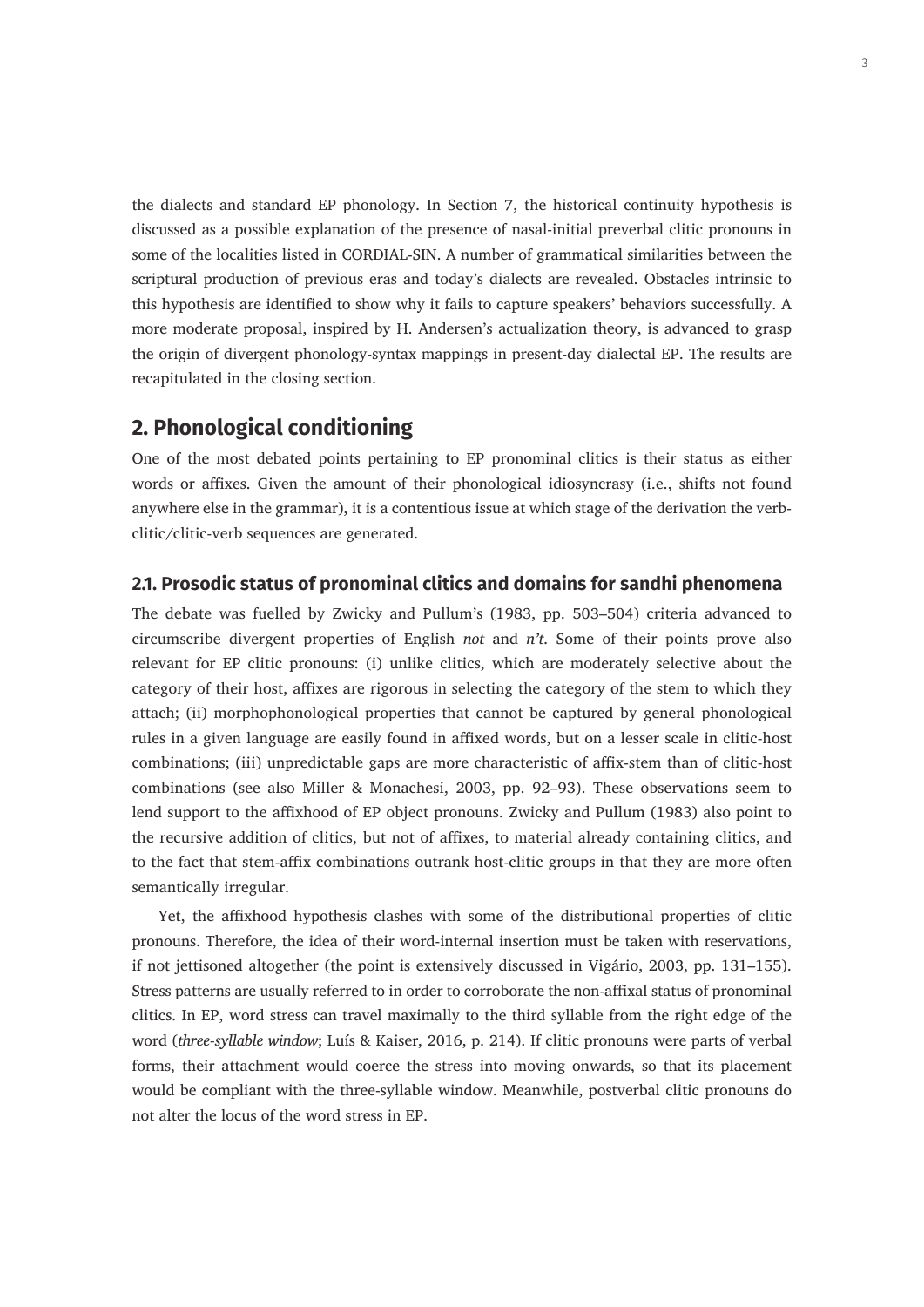Aside from lexical stress, in numerous other cases word-internal allomorphy fails to come about if clitic pronouns, rather than inflectional or derivational affixes, are added to the stem. An intriguing case involves the insertion of the non-back glide between two heterosyllabic vowels, the first of which is the stressed [e]. It can be found in the first-person present indicative, the present subjunctive and most of the imperative forms of verbs whose infinitive ends in -*ear* (*despentear* 'to mess up one's hair' – *despenteio*, *chatear* 'to annoy' – *chateio*, *manusear* 'to handle' – *manuseio*, etc.) or, for some Latinate verbs, in -*iar* (*incendiar* 'to set on fire', *comerciar* 'to trade', negociar 'to have business affairs').<sup>1</sup> This process is blocked if the segment [e] is followed by a direct object pronoun. For example, *lê-o* 'read it' surfaces as [le.u], but never as [le.ju]. Thus, unlike the inflectional ending -*o*, accusative pronominal clitics do not act as word-internal syllables with respect to this sound change.

The affixhood vs. wordhood debate can be associated with the theoretical construct known as Strong Lexicalist Hypothesis (SLH): No syntactic rule can refer to elements of morphological structure (Dalrymple, 2001, pp. 83–84, 97–98). If speech production proceeds sequentially (the prerequisite to which is a set of hierarchically ordered modules; see Levelt, 1989; Labelle, 2001, pp. 156, 161–162), clitic attachment deviates from how 'normal' multi-word combinations are built. If clitic pronouns (and affixes) are parts of another expression, their processing must start very early. The syntactic module cannot operate until its input has been fully specified. This is tantamount to saying that all of the irregular properties of verb-clitic/clitic-verb combinations are word-internal and arise in the lexical module. Even more radically, SLH requires two separate entries to be stored in the mental lexicon of EP users: one for a bare verb and another one for sequences combining verb forms and clitic pronouns. The use of the latter entry becomes mandatory if arguments have not been planned as fully-fledged NPs in an earlier module. Therefore, clitic-verb/verb-clitic sequences must be memorized on a one-by-one basis, just as some stem-affix combinations are claimed to be.

In other proposals, remedial measures are introduced to obviate the need for positing an overgrown lexical module. One of them relies on the assumption that, instead of operating on raw sequences generated in the morphological and the syntactic component, the phonological interpretation has an indirect character. It is mediated by the prosodic structure (Frota, 2013, pp. 4–5), which involves a set of hierarchically organized domains: syllable (s), prosodic word (PW, or  $\omega$ ), phonological phrase (PP, or f), intonational phrase (IP, or I) and phonological utterance.

Syllable consists minimally of a nucleus, and maximally of an onset, nucleus, and coda. Taken together, the nucleus and the coda constitute the rhyme. The nucleus represents the peak

<sup>&</sup>lt;sup>1</sup> In the paradigms of some of the *-iar* verbs, there are clause-mates, i.e., divergent forms filling a single cell (e.g., *comercio* alongside *comerceio*, *negocio* alongside *negoceio*, see Piel, 1989, pp. 222–223; and Thornton, 2011, pp. 362, 368, for the concept of clause-mates). In some of the corresponding nouns, the hiatus is likewise resolved by glide insertion (*manuseio* 'handling', *passeio* 'walk').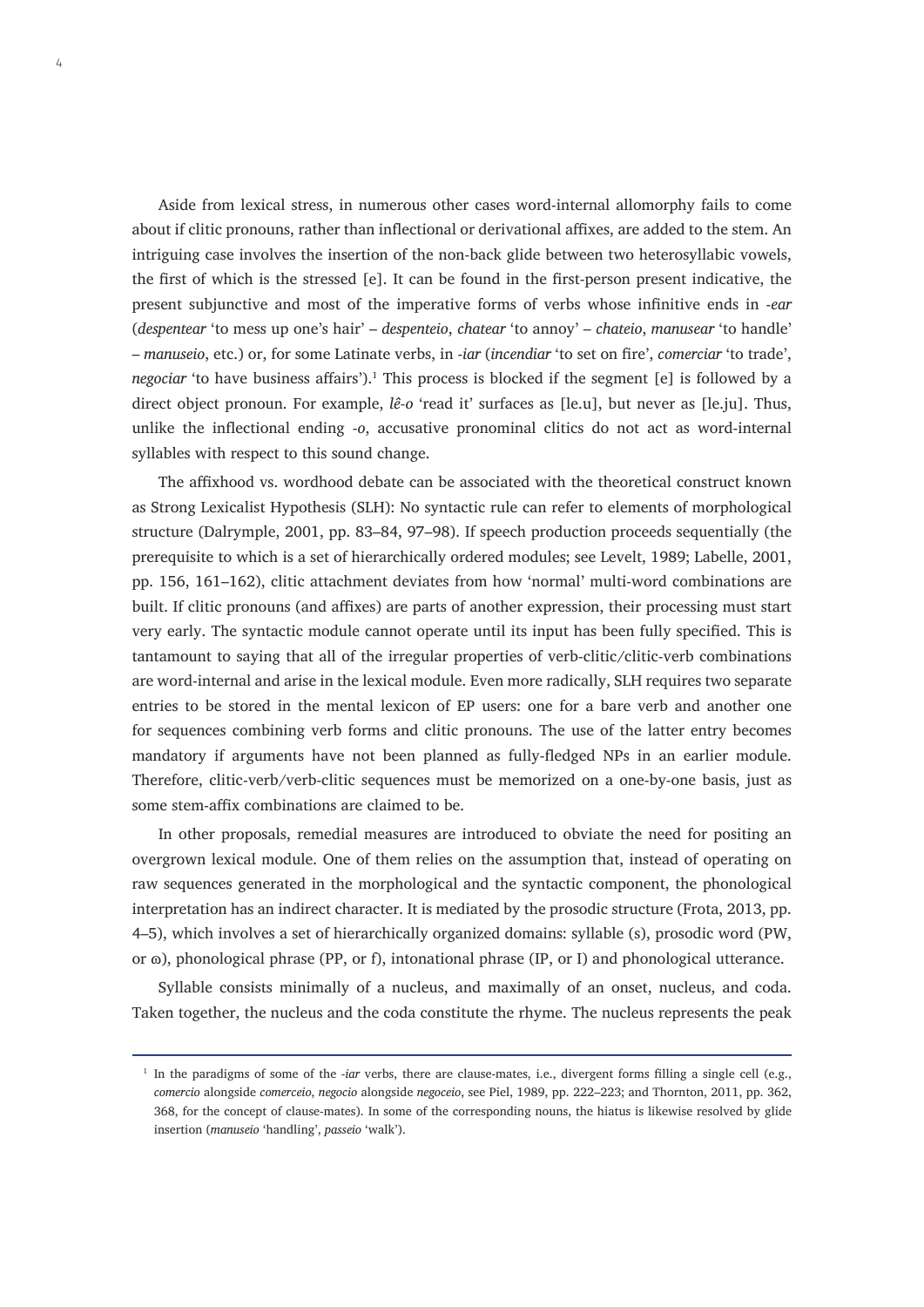of sonority; less prominent segments that precede the nucleus belong to the onset. Those that follow the nucleus constitute the coda. The onset and the coda may remain empty (alternatively, the term onsetless is used for empty-onset syllables). If no segments are present in the coda, the syllable is open. For stress computation purposes, onset dominates the sound segments directly, whereas for the nucleus and the coda, the dominance is mediated via mora constituents. Therefore, the rhyme is the moraic component (Collischonn & Wetzels, 2016, p. 87).

Other prosodic elements – prosodic word group, and clitic group – are sometimes added to this list. These are the domains for sandhi phenomena in EP. For example, in Vigário's (2003, p. 125) typology of phonological processes, all of the postlexical phenomena make reference to the PW. By contrast, in word-internal phonological changes, some processes are active on this level as well (initial vowel realization, heterosyllabic [e]-centralization, hiatus-breaking glide insertion; see also Frota, 2013, pp. 83–88, for the experimental study of the last of these phenomena), whereas others (vowel reduction, theme vowel deletion, and final nasal diphthongization) are not.

Essentially, prosodic domains need not overlap with previously generated morphosyntactic units (their boundaries are not coincident). $\lambda^2$  Likewise, in the rules operative in a given domain, reference to other grammatical modules (or to semantic information) is allowed. This approach to clitic-verb/verb-clitic sequences does away with the need to combine expressions of both categories in the lexicon. Even if some phonological changes affect the form of the verb and the form of the clitic in an unpredictable way, compelling evidence is also found for the non-lexical derivation of verb-clitic sequences in EP.

One of the models stemming from Prosodic Phonology involves precompiled phrasal allomorphy. Precompilation lists allomorphs (in the lexicon) alongside contexts for their activation.3 An alternative procedure involves the list of lexical rules for the instantiation of

<sup>&</sup>lt;sup>2</sup> For example, syntactic segmentation notwithstanding, the length of intonational phrases is prosodically constrained: even if they may correspond to a single syntactic constituent, long IPs tend to split into smaller ones. Sequences featuring a balanced length are given preference over sequences juxtaposing long and short (short and long) IPs. The longest IP tends to be located at the rightmost edge of the prosodic utterance (Oliveira et al., 2017, p. 53). In brief, no one-to-one correspondence exists between the boundaries of syntactic and prosodic constituents. A summary of previous comparative work on Romance intonational phrasing focusing on the role of syntactic (constituency) and prosodic factors (branching, length) can be found in Frota, et al. (2007, pp. 133–134).

<sup>3</sup> Precompilation rules have been successfully applied in E. Fernández Rei's (2002) Ph.D. thesis to account for sandhi phenomena triggered by phonological clitics in present-day Galician (E. Fernández Rei's, 2002, pp. 216–217, 221– 222, 241–242). Liquid-initial and nasal-initial clitic words in rural speech have been touched upon in her work as well. These variants are instances of allomorphy constrained by prosodic conditions. The /lo/ allomorph is expressly listed (precompiled) as both the clitic pronoun and the definite article. It is shown to occur after the preceding /s/ or /r/. The /no/ allomorph tends to appear after a nasal (including *algué-no viu* and *ningué-no viu*) or a glide. Empty-onset forms are found elsewhere. Importantly, a single set of cliticization rules is posited for both clitic pronouns and articles ("En definitiva, a clitización de artigos e pronomes persoais presenta semellanzas moi importantes, polo que non sería aventurado pensar que ocupan o mesmo lugar na gramática", E. Fernández Rei, 2002, p. 236, 'All in all, clitic attachment in articles and personal pronouns evinces many similarities. Thus, it would not be exaggerated to think that they occupy the same place in the grammar').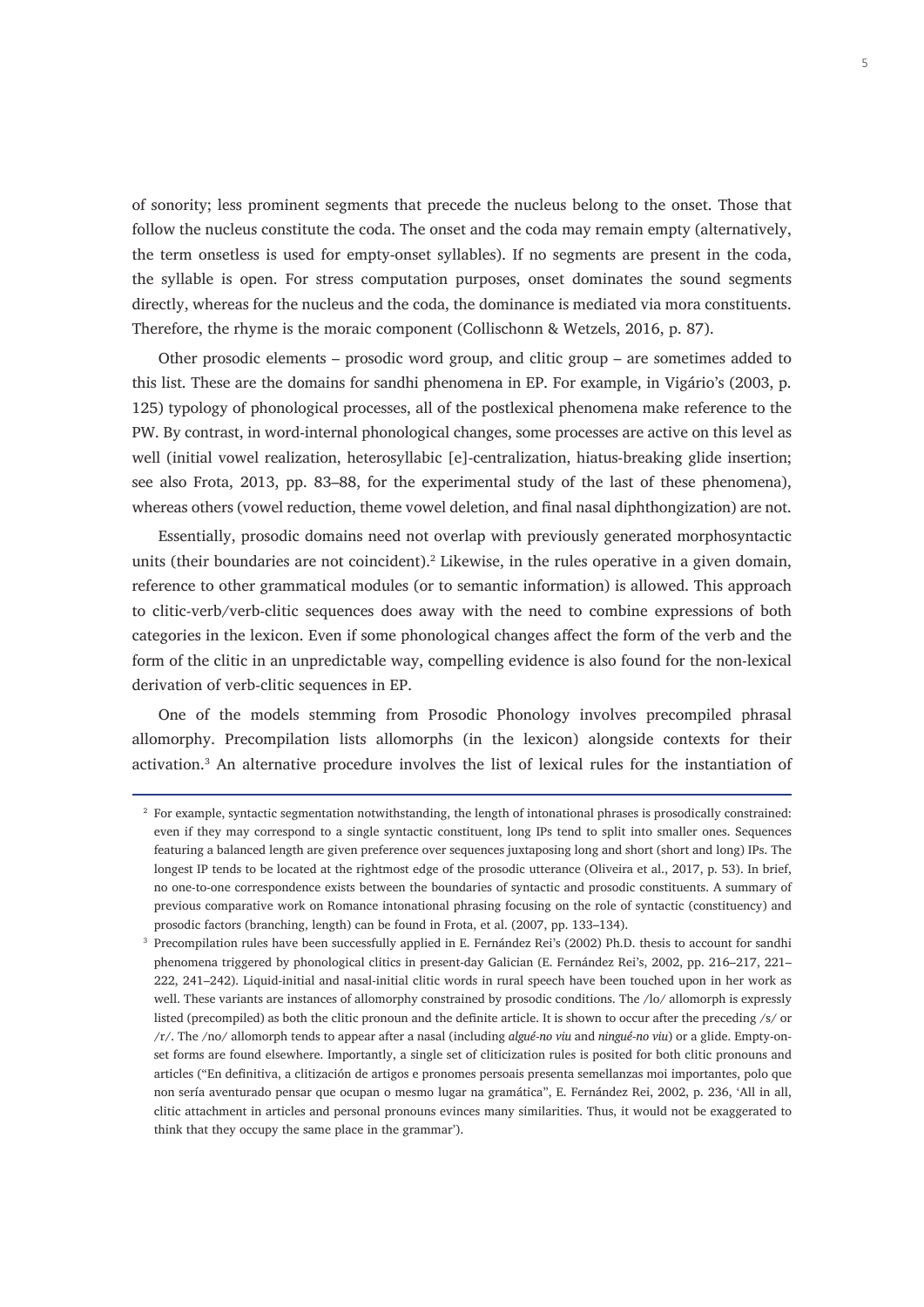particular allomorphs. These rules are paired with suitable syntactic environments. Analyses conducted using this theoretical apparatus show that EP clitic pronouns are defectively prosodized morphosyntactic words. Despite occupying syntactic terminal nodes, they do not form autonomous PWs (Santos & Vigário, 2016, p. 130).

The domain instrumental in accounting for the behavior of phonological clitics in EP is the PW. It usually includes a stem plus any of the adjacent affixes. If any of them forms an independent domain for lexical stress assignment, it constitutes a PW on its own. In other words, each PW bears exactly one lexical stress, which is allocated at its right edge (three-syllable window). PWs can be clustered together to form a higher level domain, namely Prosodic Word Group. That such cumulative units consist of successive PWs can be seen in certain compounds and abbreviations.

As phonological clitics are inherently unstressed, they must be part of one of the PWs onto which the adjacent expressions are mapped. In EP, clitic words are not all alike with respect to the PWs to which they belong. Proclitics prosodize with the host PW, thereby elongating it by one or two syllables at best. These syllables are simply adjoined at the PW's left edge. Phenomena revealing this type of attachment include the alternation in height of non-central non-high vowels, prosodic word initial stress, and emphatic stress assignment. With respect to all of them, prosodically deficient function words (including definite articles) behave like PW-initial segments (Vigário, 2003, p. 196). By contrast, postverbal clitic pronouns are incorporated into the preceding PW. The case is discussed by Vigário (2003, pp. 187–188) and Santos and Vigário (2016, p. 131). The postlexical sandhi phenomenon, deemed to best grasp the nature of incorporation, involves non-back final vowel deletion. It comes about at the PW's right edge. To be deleted, the non‐back vowel must be PW‐final, and occur in IP-medial position. For example, in *TOme-o de maNHÃ* 'Take it in the morning', the enclitic pronoun prevents the host final vowel from occupying the PW-final position. Therefore, instead of being deleted, it must surface as a non-back glide. By contrast, in *CAbe-te a TI* (*limpar a casa*) 'it's up to you (to clean the house)', the clitic final vowel becomes PW-final and is deleted ['kab.ta.'ti], whereas the IP continues.

Optional [ǝ] deletion in sentences like *JA te aconteCEU* '(It) has already happened to you' (another realization involves the non-back glide [j]) is argued to be indicative of the fact that clitics are not enclitically attached to the preceding PW and that preverbal pronominal clitics are proclitic by nature (Santos & Vigário, 2016, p. 131). Besides advancing our understanding of the variationist dimension of present-day EP dialectal speech, nasal epenthesis in preverbal accusative clitic pronouns is significant in that it poses a challenge to this opinion, at least as far as EP dialects are concerned. If *no*, *na*, *nos*, *nas* variants are precompiled and listed as allomorphs alongside vowel-initial forms (e.g., Vigário, 1999, p. 589), then the conditions for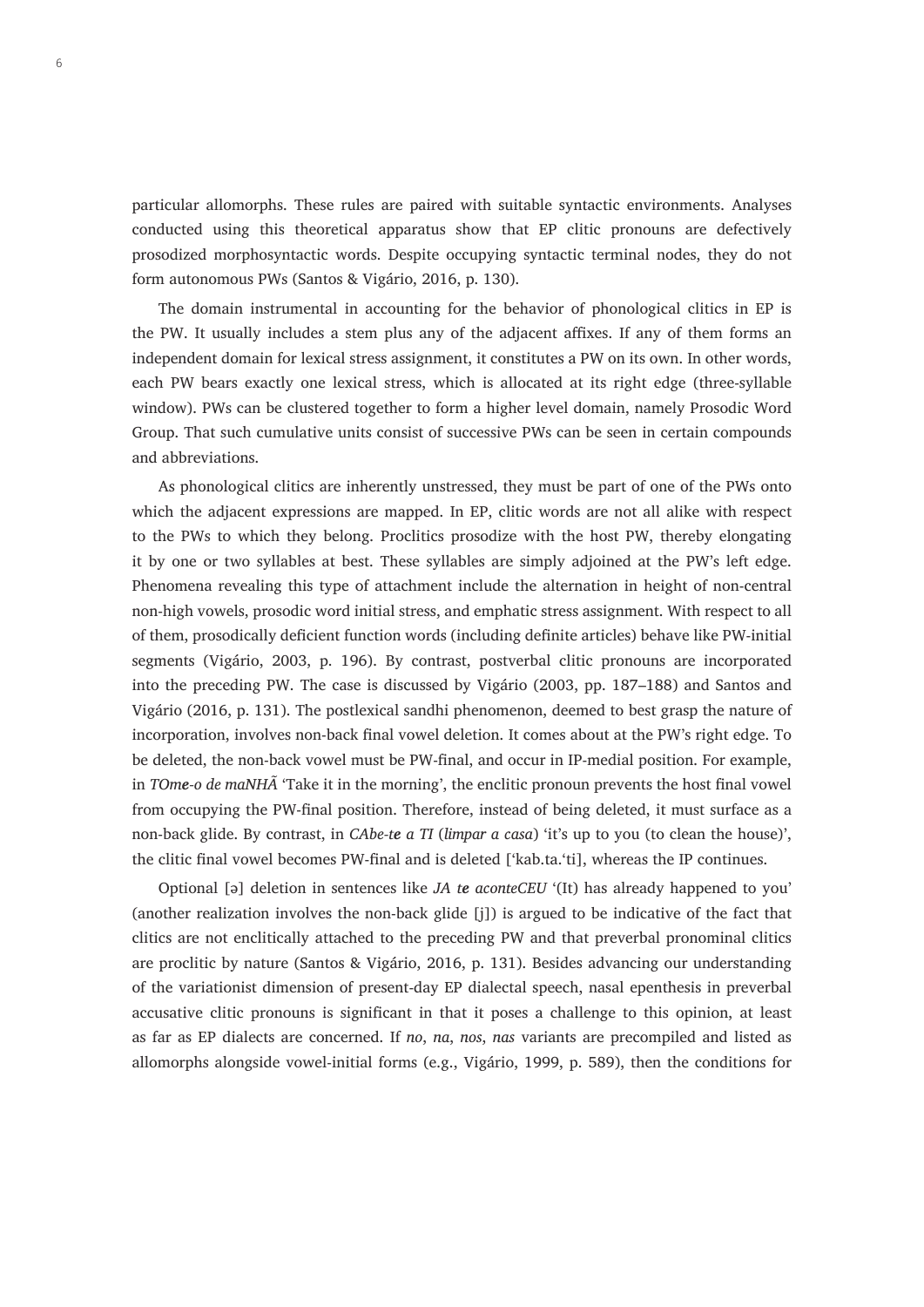their instantiation must indicate that they prosodize with the preceding diphthong-final PW. The non-verbal category of the expression corresponding to the hosting PW must likewise be disclosed. In sum, despite occurring in the preverbal position, accusative clitic pronouns are assumed to be enclitically incorporated in the preceding expression. Rather than prosodically adjoining to the ensuing verb, they form a PW along with the left-hand-side proclisis trigger.

#### **2.2. Nasal diphthongs**

It is a long-established idea that nasal vowels represent an underlying tautosyllabic VN sequence. It dates back to at least the Prague School (Piggott, 1992, p. 38). This assumption was later fine-tuned by Mattoso Câmara Jr (1971, p. 33) to account for the status of nasal diphthongs in Portuguese. He posited a sequence that consists of an oral diphthong followed by a nasal archiphoneme. The nasality of the latter spreads into the preceding segment. Bisol (2008, p. 2) sustains the idea that both nasal vowels and nasal diphthongs rely upon VN in their underlying form, except that the initial sequence is VN for nasal vowels and VN-V for nasal diphthongs. According to her line of reasoning, the intervocalic nasal is incorporated into the vowels. This is why the V(nasal)V sequence fails to produce a hiatus. The intervocalic nasal is either lost or realized as the onset of the next syllable: *luna* > *lũa* > *lua* 'moon'; *um* one.masc – *ũa* > *uma*  one.fem (see also Martins 2016a, pp. 7, 12). Moreover, Bisol (2008, p. 11) makes a distinction between two types of diphthongs in Portuguese: true diphthongs (*portão* 'gate', *põe* 'puts', *capitães* 'captains') correspond to two input vowels, one of which becomes a glide by syllabification. By contrast, false diphthongs (*viagem* 'trip', *homem* 'man', *som* 'sound') have only one vowel in the input. In present-day standard EP, verb final nasal diphthongs surface as nasal glides (e.g., *viram* ['vi.ʀɐ̃w̃]; Vigário, 2003, p. 76). The nasality of the vowels in nasal diphthongs is assumed to arise via the assimilation from the following tautosyllabic nasal consonant. Thus, the nasality of the glide carries over into the preceding vocalic segment. The two segments share the same value for the feature [back].

The ongoing debate over Portuguese nasal diphthongs revolves around the structure of the syllable they realize. For some scholars, these segments represent complex (or ramified) nuclei of open syllables (Mateus & d'Andrade, 2000; Martins, 2016a, p. 11, "Outras mudanças ocorreram que afetaram os ditongos decrescentes sem lhes alterar *a natureza de núcleos ramificados*" 'Other changes came about and affected falling diphthongs without altering *their nature of ramified nuclei*' [emphasis mine]). For others, falling nasal diphthongs are rhymes with both their nucleus and coda constituents realized. The glide is located in the syllable coda in this approach (Collishonn & Wetzels, 2016, pp. 89–90). The latter position is corroborated to some extent by word stress patterns of EP. Filled codas in nasal diphthongs are posited on account of the sameness of effect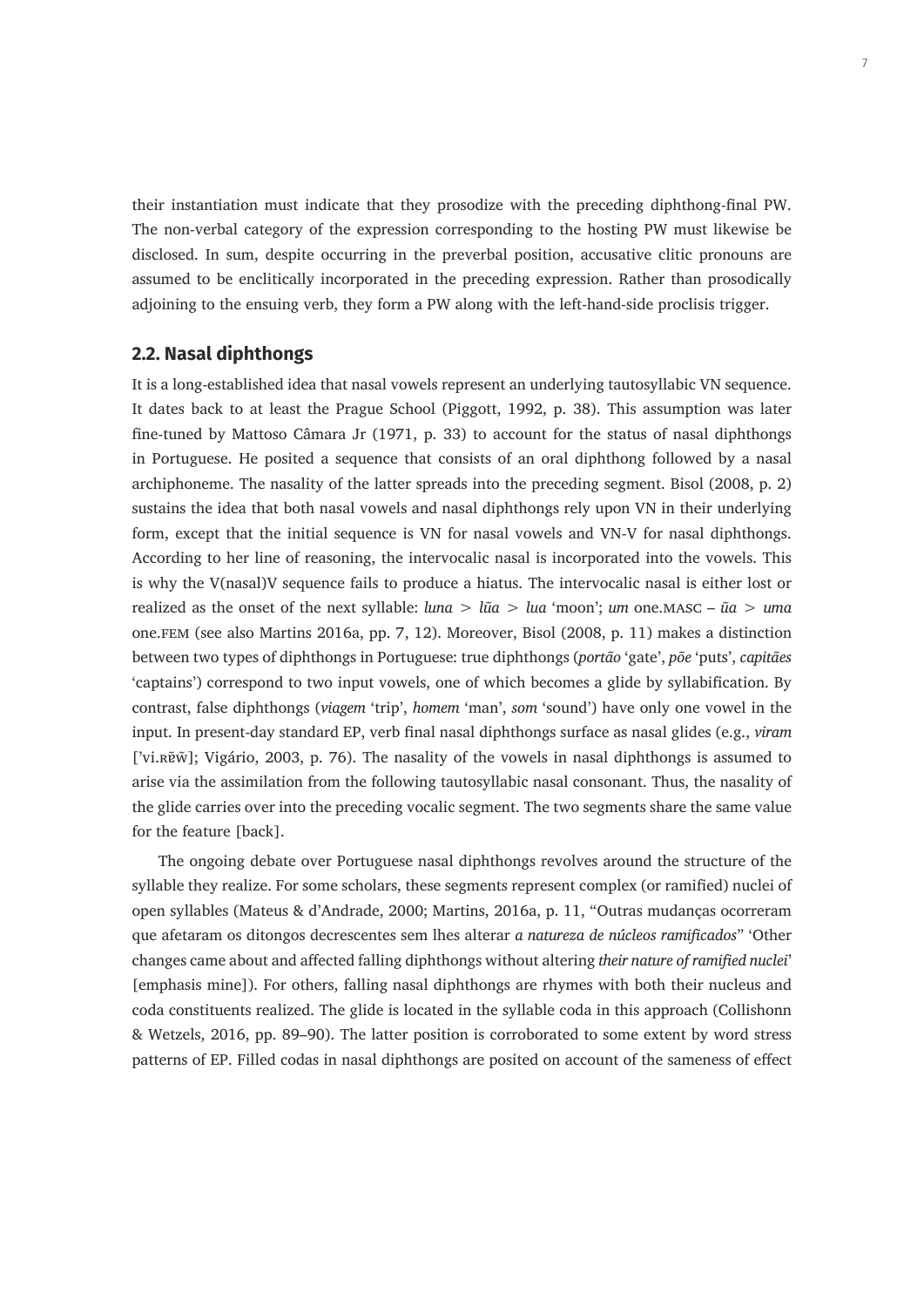on stress assignment exerted by both closed syllables and diphthongs. This line of reasoning hinges on how successfully the notion of syllable weight is mapped onto present-day Portuguese (many of the analyses conducted in this vein take into account Brazilian Portuguese).4

Finally, word-final diphthongization is argued to be a word-internal process (Vigário, 2003, pp. 77–78). Two apparent counterexamples – *irmã* 'sister' and *orfã* 'orphan.fem', which end in a simple nasal vowel and where no nasal glide is present – are assumed to arise by the coalescence (Sampson, 2016, p. 669) of the stem-final vowel and the feminine class marker -*a*. No underlying final nasal segment is present in these words. Therefore, no nasal glide surfaces. In verbal morphology, a nasal diphthong is steadily upheld in the closing syllable, no matter whether a given verb form stands alone or is followed by other expressions, including clitic pronouns. This stability shows that the relevant domain for word-final nasal diphthongization is the morphological word rather than the prosodic word.

Historically, the [ɐ̃w̃] diphthong is known to have developed from word-final simple nasal vowels [õ] and [ã]. By contrast, [ẽj̃]/[ɐ̃j̃] diphthongs derive from the word-final [ẽ]. Generally, these evolutions do not stimulate much controversy in the literature (Sampson, 1983, pp. 34–37; Fagan, 1992, pp. 383–385). An exception to this is Mattos e Silva's (2006, p. 73) reconstruction, where three stages, rather than two, are singled out. The intermediate phase in the development from [õ] to [ɐ̃w̃] involves the [õw̃] nasal diphthong. Three late Latin endings – -*ane*, -*one*, -*anu*  – are presumed to have produced the [õw̃] diphthong. The syncope of the intervocalic [n] is instrumental in triggering the nasal resonance of the preceding vowel. Mattos e Silva posits the following sequence of events to explain the advent of the  $\left[\tilde{\sigma} \tilde{w}\right]$ : i) the  $[+$  nasal] feature of  $\left[\tilde{n}\right]$ carries over onto the preceding vowel, i.e.,  $[on] > [on]$ ; ii) rather than being simply deleted, [n] turns into a glide, i.e.,  $[\delta n] > [\delta w]$ ; iii) the  $[+$  nasal] feature is inherited by the resulting semi-vowel, eventually producing [õw̃]. The emergence of [w̃] to replace [n] in the ending -*one* is traced back to the fact that both segments – the vowel and the resulting glide – share  $[+$  back], [+ round] features.

Besides phonetic reconstructions, attempts were made to establish correspondences between the mutations of particular Latin endings and the spelling variants representing them

<sup>4</sup> In the grammars of Classical Latin, heavy (or bimoraic) syllables contrast with light (monomoraic) ones. Stress is allocated to heavy syllables, whereas light syllables are, by default, unstressed. Moraic contrasts are assumed to be inherent to languages featuring contrastive vowel length. In Classical Latin, open syllables containing long vowels, diphthongs, and closed syllables count as heavy. Open syllables with short vowels are light and cannot receive stress (with the notable exception of so called 'extrametrical' stress). A word is a paroxytone if its penultimate syllable is heavy. Proparoxytones occur if the penultimate syllables are light. These dependencies are mapped onto stress patterns of Portuguese. They account, for example, for the fact that the penultimate of proparoxytonic words is always an open syllable. Put differently, stress on the antepenultimate never coexists with closed syllables or diphthongs in the penultimate (this explains, for example, the likelihood of stress placement in *estômago* 'stomach' or *íngreme* 'steep', and the impossibility of *estômalgo*, *estômango*, *íngresme*, etc.).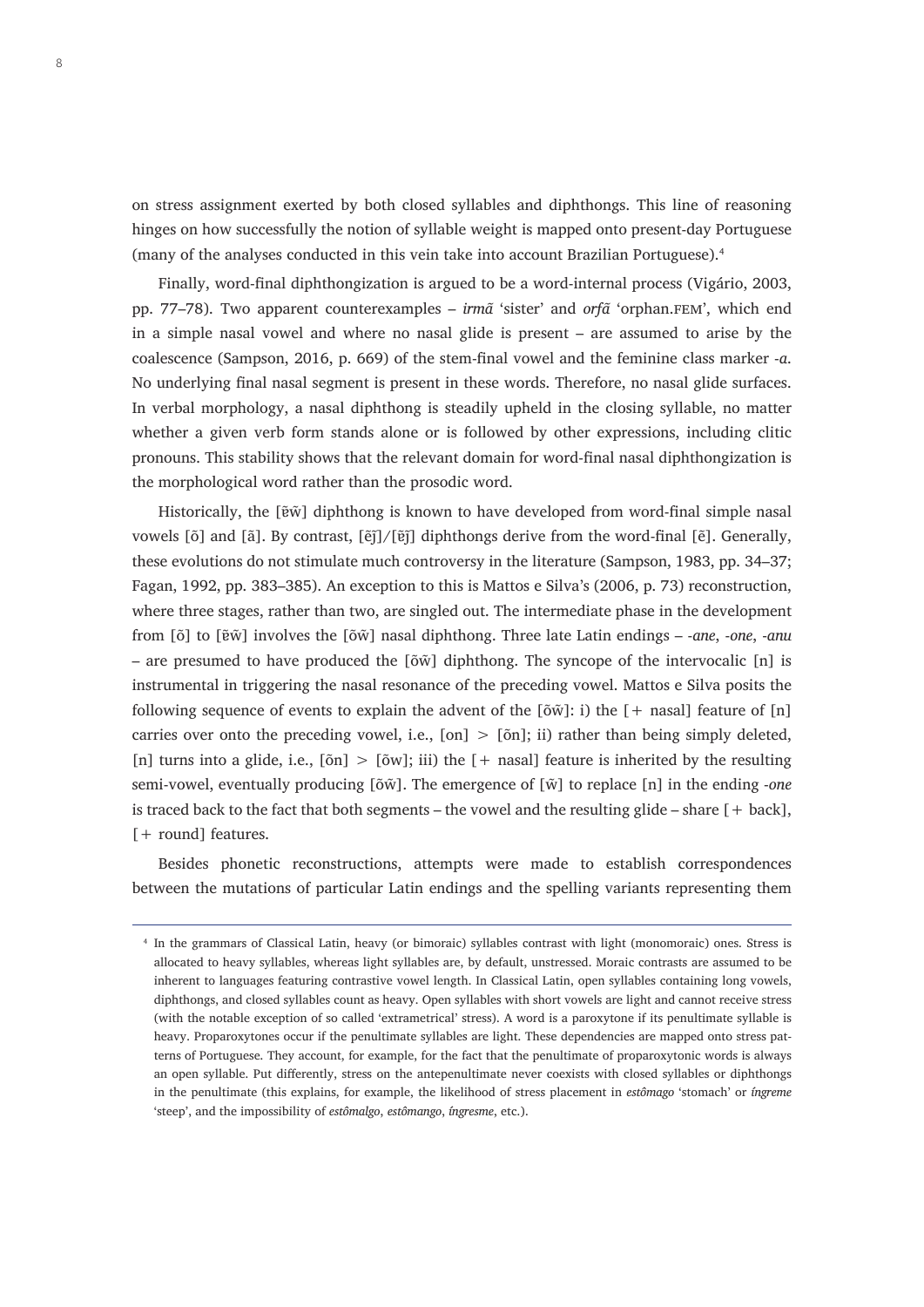in Galician-Portuguese documents. For example, Maia (1986, p. 602) identifies the following graphic developments for -*one*: -*õ*, -*on*, and -*om* (e.g., *condiçom*, *condiçõ*). Finally, the chronology of the emergence of word-final nasal diphthongs is variously reconstructed. Martins (2016a, pp. 11–12) localizes the advent of [ɐ̃w̃], [ẽj̃] and [ɐ̃j̃] in Old Portuguese. In so doing, she contradicts the opinion of Ramos (1985, p. 95), who concludes that at that stage the convergence of wordfinal simple nasal vowels [õ] and [ã] towards the nasal diphthong [ɐ̃w̃] was still under way. Essentially, these reconstructions are indicative of the fact that some of the CORDIAL-SIN realizations of the negative marker with a simple nasal vowel (i.e., {nũ=*não*}) in the rhyme should not be approached in terms of monophthongization. On the contrary, from the historical perspective, in present-day standard EP falling diphthongs represent the development from simple nasal vowels.

In the history of Portuguese, word-final nasality also had a direct bearing on clitic allomorphy in the preverbal position, which is the principal point of interest in the present paper. Pronominal clitics were subject to different forms of liaison with both the preceding and the ensuing sound material. In the latter variant, the encounter of pronouns' vocalic nuclei with vowel-initial verb forms resulted in vowel deletions. Elided forms in this configuration were optional. They helped circumvent the formation of heterosyllabic vocalic clusters. The point is discussed by Martins along with relevant examples (Martins, 1994, pp. 217–218), e.g., *sobligarõ* (< *se obligaram* '(they) took an obligation onto themselves'), *todo lhera prazer* (< *tudo lhe era prazer* 'everything was a pleasure for him'), etc. By contrast, fusions with the preceding sound material were exclusive to third-person direct object pronouns. In such configurations, *o*, *a*, *os*, *as* surfaced with an [n] onset following proclisis triggers ending in a nasal segment.

Finally, in medieval Portuguese, word-final nasality triggered liaisons of definite articles with the preceding expressions. The array of forms following nasal-final function words (in particular, the prepositions *com* 'with', *sem* 'without', and *em* 'in', and the negative *nem*) involved *no*, *na*, *nos*, and *nas* alongside *lo*, *la*, *los*, and *las*. Thus, in the manuscripts of Galicia and northern Portugal, aside from *cũ lo noſſo caſal* 'with our farmhouse', there are occurrences of *cõ no conuento* 'with the monastery' (Maia, 1986, p. 648). This is an intriguing case where allomorphy and free variation play along with each other. Whereas [n]-initial and [l]-initial forms to the exclusion of the vowel-initial one are an instance of complementary distribution, the selection of either of these two consonant-initial realizations was made on a free-choice basis.

# **3. Morphosyntactic conditioning**

In present-day EP, the placement of clitic pronouns is syntactically conditioned, yielding a system which is distinct from what is found in other Romance languages: proclisis is not paired with the finiteness of the verb (see Duarte & Matos, 2000; among others), but depends on specific syntactic conditions.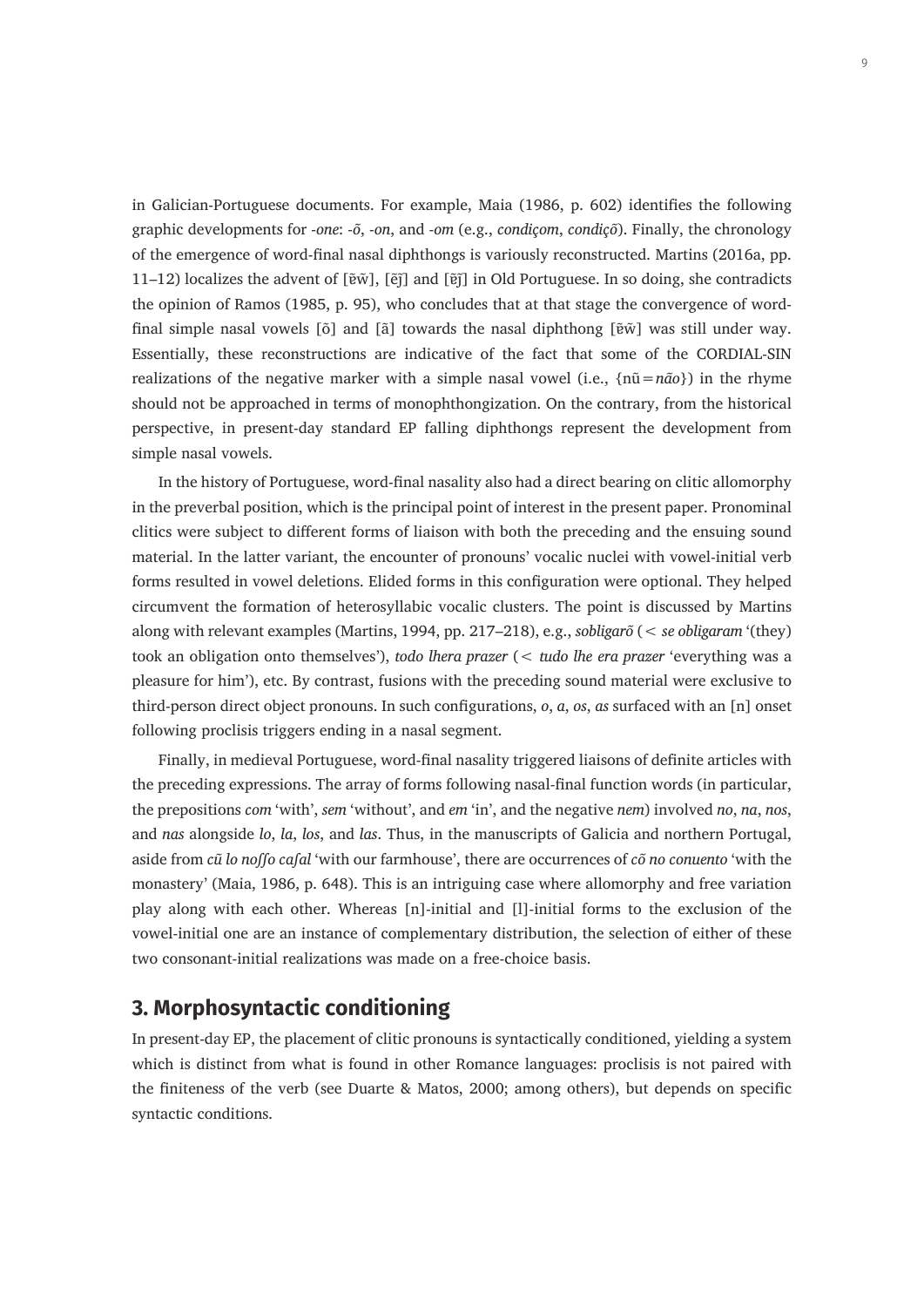#### **3.1. Pronominal clitics in present-day EP**

Enclisis is the default pattern in non-dependent finite clauses. Proclisis is conditioned by the elements that have the property of attracting the pronoun to the pre-verbal position. They constitute the first element of the sequences subject to analysis in this paper. They include: i) negation; ii) preverbal negative indefinite pronouns and adverbs (*ninguém*, *nunca*); iii) some other adverbs placed preverbally, such as *já* 'already', *ainda* 'still', among others; iv) preverbal quantified subjects. Proclisis occurs also in: v) clauses with a filled CP, e.g., *qu*-questions; and vi) subordinate clauses with overt complementizers. These distributional properties illustrate the syntactic behavior of clitics as heads, since they require a host of a specific grammatical category.

In standard EP grammar nasal epenthesis in accusative clitic pronouns is obligatory in enclisis only if the preceding verb form ends in a nasal diphthong. This constraint is nearly always respected in the speech of CORDIAL-SIN informants (see 1a). Some scholars impose an additional requirement on the verb saying that it must encode the [+ plural] feature (Luís & Kaiser, 2016, pp. 221–222). In the corpus, singular verb forms tend to combine with a vowel-initial accusative clitic pronoun even if their final syllable contains a suitable diphthongal segment (see 1b).

- (1) (a) *Os dentes, às vezes, os rapazes* art.def.m.pl tooth.pl sometimes art.def.m.pl guy.pl *tiravam-nos* (*e aquilo eles caíam* {ɔ=*ao*} *mar*) toss.ipfv.ind.3.pl=cl.acc.3.m.pl 'The teeth, the guys tossed them sometimes (…)' (informant: Balduíno, male, Ribeiras, Horta district)
	- (b) *a gente põe-o todo em peças* art.def.f.sg people put.prs.ind.3.sg= cl.acc.3.m.sg all.m.sg in piece.pl 'People smash it all to pieces' (informant: Anteu, male, 65 yo, 3rd grade, Bade, Viana do Castelo district)

Moreover, nasal onsets are clitic-specific in today's standard EP. As discussed in 2.2, unlike in early stages of Portuguese, postverbal definite articles do not undergo allomorphy in present-day EP. They keep their form intact in spite of being homonymous with  $3<sup>rd</sup>$  person accusative pronouns and no matter what the phonological profile of the syllable preceding them is (see 2a). Likewise, preverbal accusative pronouns are always vowel-initial in the standard grammar (see 2b).

(2) (a) \**Viram nas raparigas* (*Viram as raparigas*) see.prf.ind.3.pl art.f.pl girls '(they) saw the girls' (b) *Quem as viu?* (\**quem nas viu?*) Q.who CL.ACC.3.F.PL see.PRF.IND.3.SG 'who saw them?'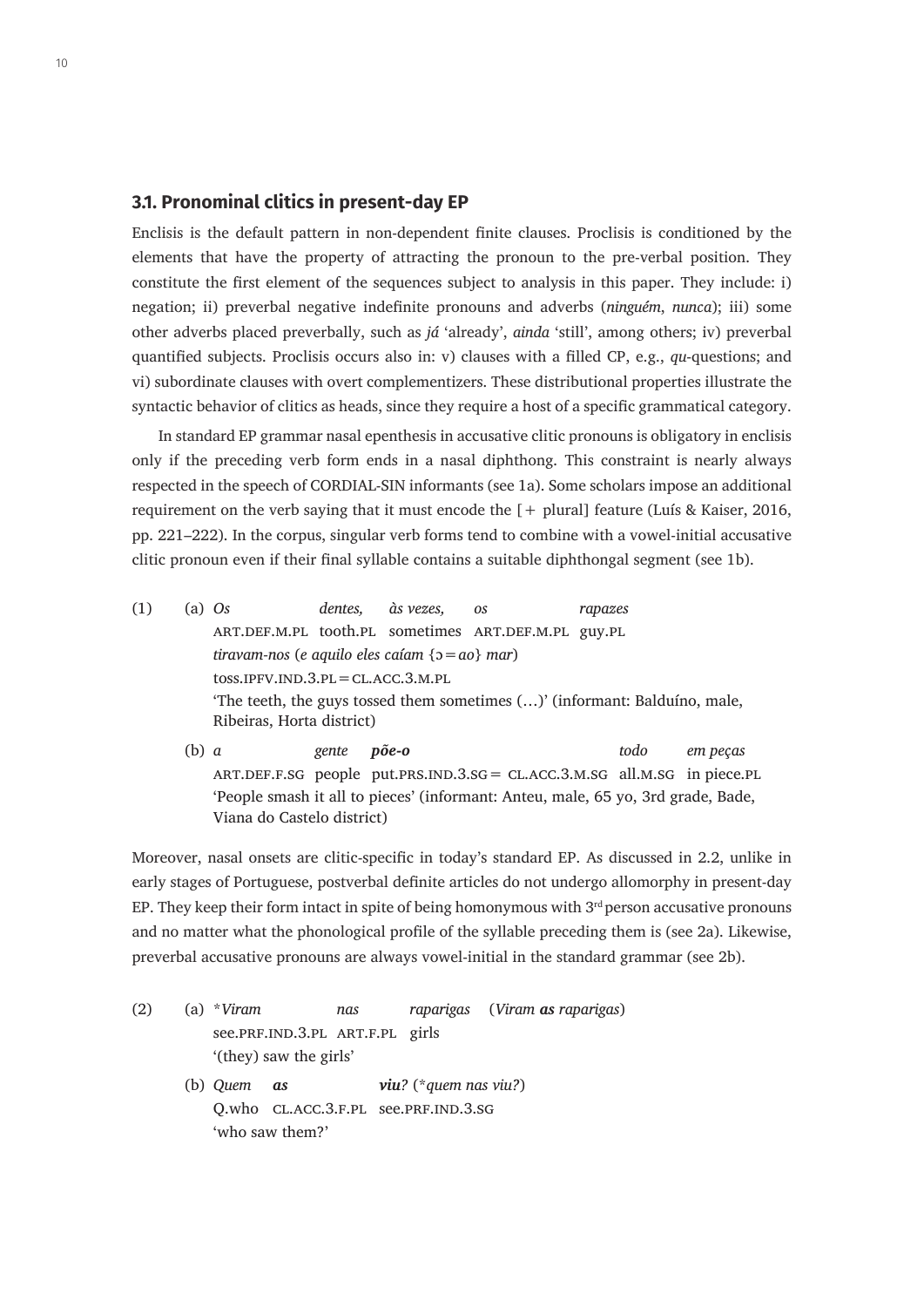#### **3.2. Clitic placement in diachrony**

In the history of EP, clitic placement had been different from what it is nowadays. In some of the structural environments, which were subsequently reanalyzed as obligatory enclisis contexts (from the first half of the  $19<sup>th</sup>$  century on; some authors locate the change slightly earlier; see Galves et al., 2005; Namiuti, 2008, p. 53; Sandalo & Galves, 2013), pronominal clitics occurred either pre- or postverbally. Galves et al. (2005, pp. 42–43) single out five positions where the choice was made on an optional basis: root clauses with an overtly expressed preverbal subject, clitic left dislocation, sentences with a clause-initial non-VP adverb or non-argumental prepositional phrase. Additionally, the position of pronominal clitics varied in verb-first root clauses following a hierarchically subordinate clause and in verb-first root clauses following coordinating conjunctions *e* 'and', *pois* 'then', *mas* 'but'. Thus, if verb-clitic/clitic-verb variation contexts are considered to have been a separate mode of placement, pronominal clitics were able to occur in as many as five different positions with respect to the verb: enclisis, mesoclisis, non-obligatory proclisis, obligatory proclisis and interpolation (clitic-verb non-contiguity). The negative marker *não* had a special (albeit not exclusive) role in instantiating the last of these linear arrangements. Importantly, not only did the interpolation of *não* show up in obligatory proclisis contexts in negated clauses, but also in verb-clitic/clitic-verb ones (Namiuti-Temponi, 2006, p. 173). Obligatory proclisis contexts remained essentially unchanged throughout history. By contrast, the only structural position where enclisis has been intact involves the so called Tobler-Mussafia context (Hirschbühler & Labelle, 2000, p. 165): a definite ban on sentenceinitial pronominal clitics. Indeed, violations of this constraint are really exceptional.

(3) *Se exceptua a Feſta de Aprezentaçaõ, quando* REFL.3 make.exception.PRS.IND.3.SG DEF.F.SG feast of Presentation, when *ſe fas na Emfermaria* … ref.3.sg do.prs.ind.3.sg in=def.f.sg hospital

'An exception is made for the Candlemas, if it is celebrated in the Hospital' (1749. *Compromisso da irmandade da Gloriosa Virgem e Martir Santa Cecilia*. Cap. IV. De como seraõ Admetidos …; file page 20 [https://purl.pt/24981\)](https://purl.pt/24981)

Finally, verb-clitic/clitic-verb variation contexts had varying outcomes in history. In alternate periods, preference was given either to the preverbal (its peak was reached in the  $15<sup>th</sup>$  century) or to the postverbal placement. It seems that the revival of enclisis in free-choice environments had a popular inspiration. In her study of the speech of Gil Vicente's popular characters  $(16<sup>th</sup>$ century), Martins (2012, p. 98) shows that they tended to use an enclitic grammar.

#### **4. Data and method**

The analysis that follows is based on a single corpus of manageable size (600,000 words). CORDIAL-SIN (*Corpus Dialectal par Estudo da Sintaxe*/*Syntax-oriented Corpus of Portuguese Dialects*;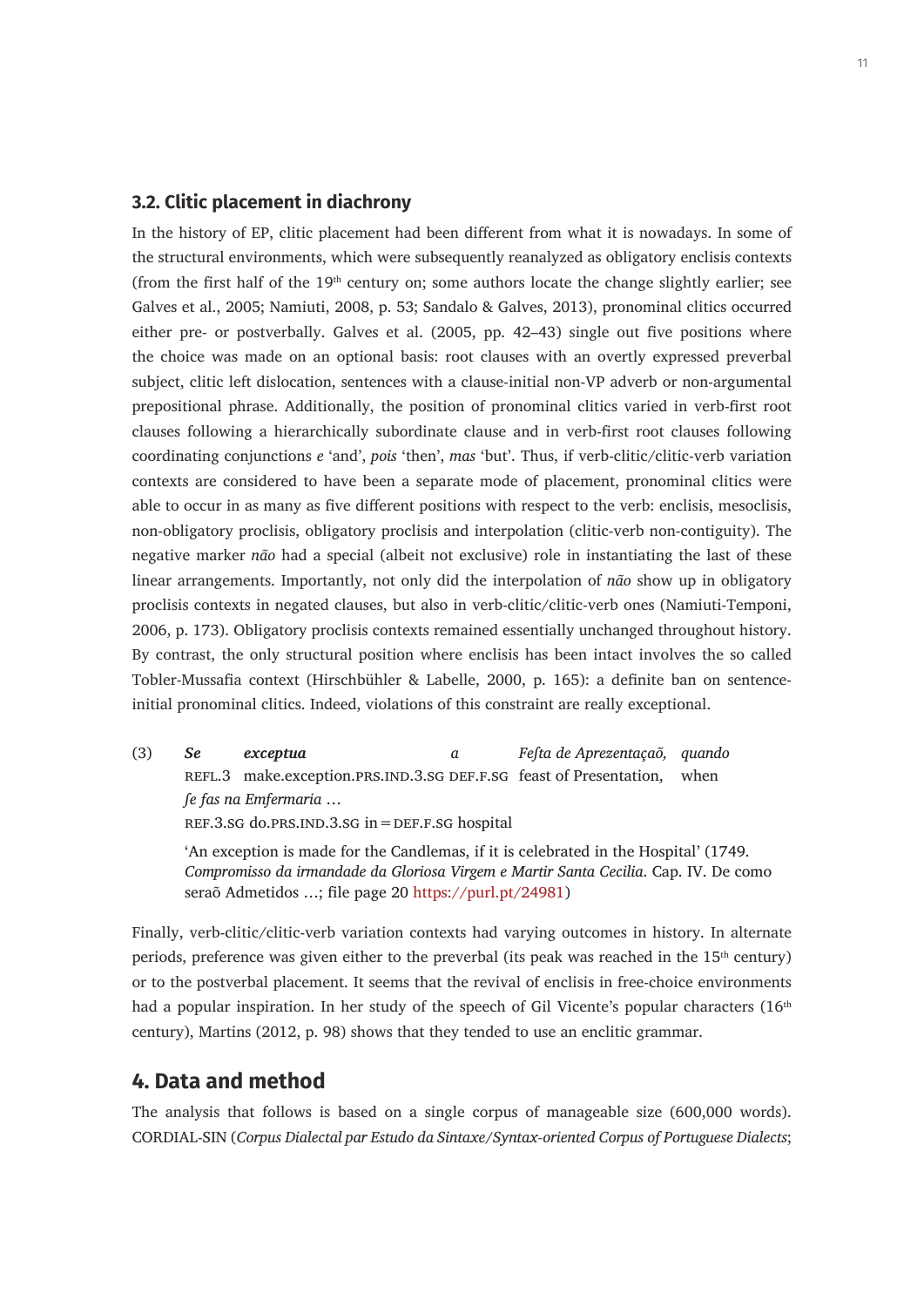Martins (coord.) 2000*–*) is available on the website of the Linguistic Centre of the University of Lisbon in the open access format, including the verbatim transcription section. Recordings are not available. They had been taped between 1974 (Serpa) and 1997 (Vila Pouca do Campo, Unhais da Serra, Figueiró da Serra), depending on the locality. Their annotation was performed between 1999 and 2006 in the same research unit. CORDIAL-SIN is a collection of interviewbased*,* geographically dispersed, dialectal speech material. Samples of spontaneous and semidirected talk were collected at 42 sites, in both the mainland of Portugal and the archipelagoes. The informants are generally elderly (prevailingly over 60 yo.), have no or low literacy skills, and spent most of their lives close to the interview locations. In the transcripts, they have been anonymized using fictitious names in alphabetical order. Their sex is consistently revealed, but not their level of education or their age.

The sequences in the body of this paper are reproduced from the verbatim transcription section of the corpus. The section is based on speech recordings made to develop the *Atlas Linguístico-Etnográfico de Portugal e da Galiza* (ALEPG), the *Atlas Linguístico do Litoral Português* (ALLP) and the *Atlas Linguístico e Etnográfico dos Açores* (ALEAç). Each CORDIAL-SIN tapescript appears to have been compiled after a careful decision-making process – contentious fragments were double-checked to ensure that two annotators' opinions were concordant on what had been the exact sound sequence produced. Divergent perceptions are noted throughout, extending from more to less probable reconstructions of the intended sequence. Pauses, hesitations, slips of the tongue, reiterations, truncated words and all faulty speech occurrences are likewise painstakingly annotated. Interviews stored in the verbatim transcription section indicate the phonological sequencing of each non-standard case, be it word-internal or taking place across words.

The files are available in a machine-readable format as PDF documents. The analysis of the geographical variation in TCP sequences has been based on the tapescripts of all 42 interviews*.*  The search was carried out in two stages with the aid of the advanced search function. First, all the occurrences of nine proclisis triggers were extracted. They were all required to end in a nasal diphthong. The list comprised *não* 'not', *quem* 'who', *ninguém* 'nobody', *sem* 'without', *também*  'also', *alguém* 'somebody', *bem* 'well, quite', *em* 'in' and *nem* 'not even'.

The retrieval of diphthong-final proclisis triggers gave 45 hits with nasal-initial preverbal accusative clitic pronouns. Consonant-initial onsets have been found in fifteen interviews. Nasal onsets never constitute the unique variant in any of these interviews. This is to say that in each locality, though not in the speech of every informant, consonant-initial and vowel-initial forms come together. In the same 15 interviews, 72 vowel-initial preverbal accusative clitics have been retrieved in phonologically and morphosyntactically equivalent conditions. In the remaining 27 localities, only vowel-initial realizations are attested. **Table 1** below cross-checks the two variants against seven proclisis triggers in the localities under discussion. Neither *alguém o*/*a*/*os*/ *as* nor *alguém no*/*na*/*nos*/*nas* are present in the entire verbatim transcription section. Nor does *bem* appear as a proclisis trigger in these localities.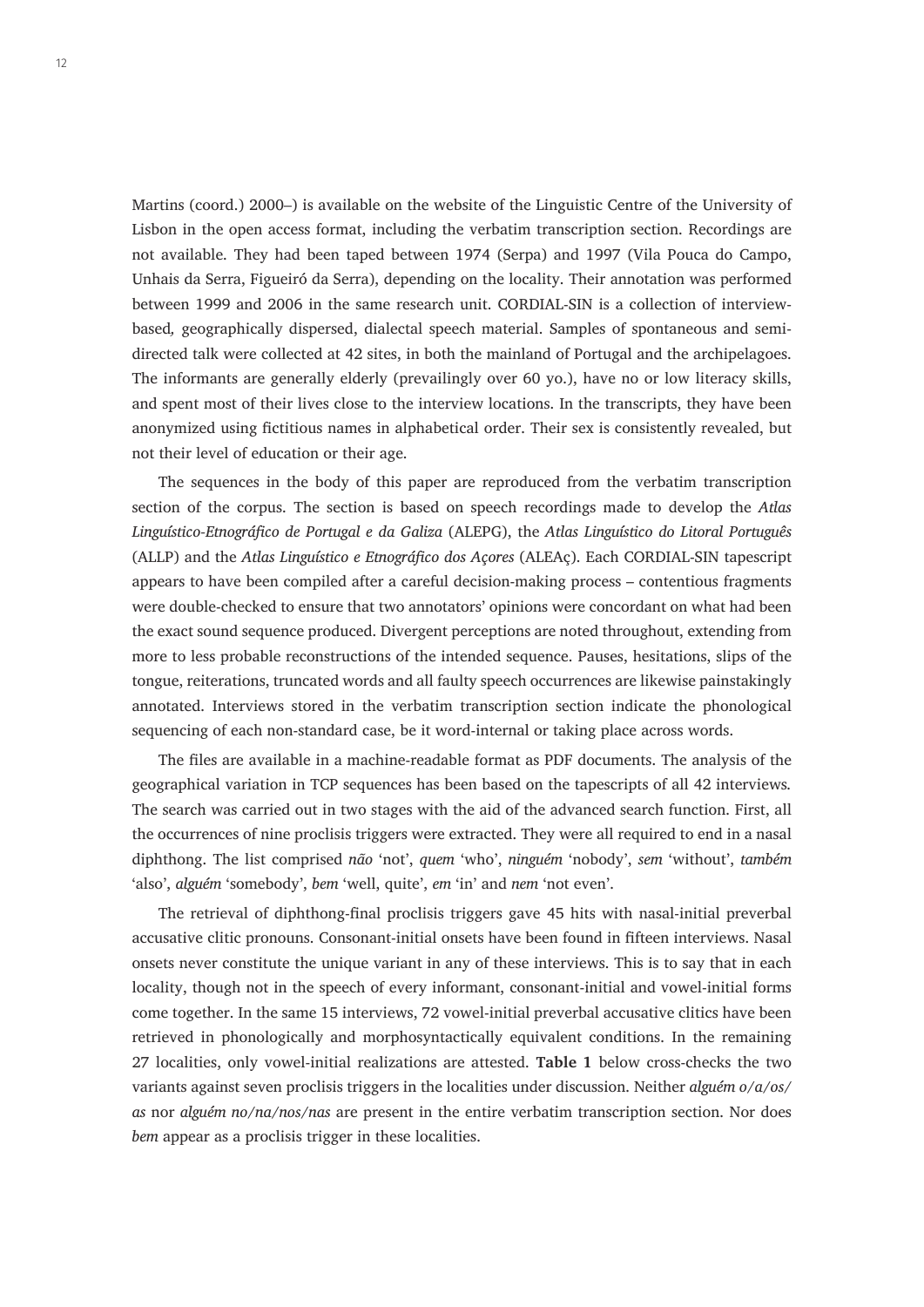| sequences with $n$ -insertion | 45 | vowel-initial pronouns       | 72 |
|-------------------------------|----|------------------------------|----|
| quem no (na, nos, nas)        | 10 | quem $o(a, os, as)$          | 2  |
| não no (na, nos, nas)         | 27 | $n\tilde{a}$ o $(a, os, as)$ | 56 |
| ninguém no (na, nos, nas)     | 2  | ninguém o (a, os, as)        | 3  |
| nem no (na, nos, nas)         | 3  | nem $o(a, os, as)$           | 1  |
| também no (na, nos, nas)      |    | também o (a, os, as)         | 10 |
| sem no (na, nos, nas)         | 2  | sem $o(a, os, as)$           |    |
| em no (na, nos, nas)          | 1  | $em$ o $(a, os, as)$         |    |

**Table 1:** The distribution of TCP sequences in 15 CORDIAL-SIN interviews with divergent realizations of preverbal accusative 3rd person clitic pronoun.

Some local tendencies are conspicuous right away. The archipelago of the Azores and the North of the mainland of Portugal stand out as the areas where variation is most prominent (see **Figure 1**). It remains for future investigation to determine whether the same proclisis tiggers tend to exhibit similar ratios with each of the concurrent realizations of the accusative clitic.

In order to see in what other contexts clitic words were realized as nasal-initial, four subsequent queries were launched for *o, a, os* and *as* strings, defined as separate words. Even if the realization of linguistic units corresponding to these elements (demonstrative pronouns, pronominal clitics and definite articles) or to the environing expressions deviates from standard EP phonology, the verbatim transcription section of the corpus annotates each individual transgression, indicating what standard form had been intended by the speaker. For example*, e deixai* {PH|muʹʀelɐ=*morrer a*{fp}} *velha* (the abbreviation PH stands for phonetic and fp for filled pause; these symbols are omitted in the body of the paper)*.* The separate word query prevented random, word-internal *os* or *as* strings from being displayed. The addition of the standard sequence targeted by the speaker made it possible to extract all the occurrences of the nasal-initial allomorph of any clitic word, e.g.*,* {PH|nũnu=*não o*} *sei*. Results reached after these two queries had to be further narrowed down and systematized in order to tease apart various grammatical categories (for example, to leave out of analysis the *no* contracted form corresponding to *em o*, etc.).

Essentially, further inquiry was restricted to the localities whose residents' speech contains at least one occurrence of nasal-initial preverbal  $3<sup>rd</sup>$  person clitic pronoun. Such calculations are reckoned to circumscribe both the geography (distribution of different syntax-phonology mappings over different areas; Seiler, 2004, p. 394) of the nasal epenthesis and the minimal contrasts pervading informants' speech (random co-occurrence of mappings). The calculation of the number of informants owes its usefulness to the fact that the very presence of a non-canonical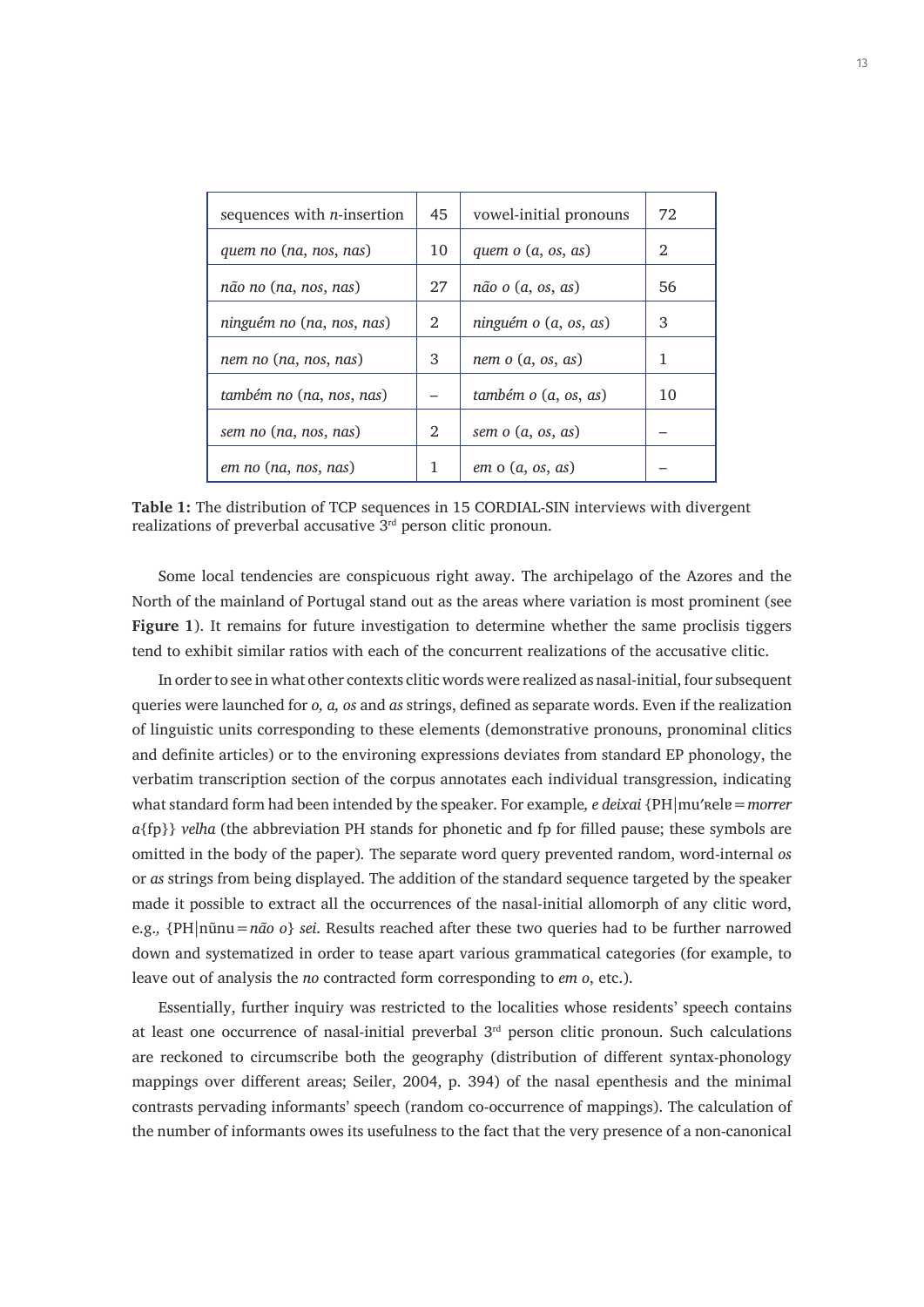

**Figure 1:** CORDIAL-SIN interview sites with [n]-initial preverbal accusative clitic pronouns: CLH Calheta (Angra-do-Heroísmo district); COV Covo (Aveiro); CRV Corvo (Horta); CTL Castro Laboreiro (Viana do Castelo); EXB Enxara do Bispo (Lisbon); FLF Fajãzinha (Horta); GRC Graciosa (Angra-do-Heroísmo); GRJ Granjal (Viseu); MIN Arcos de Valdevez, Bade, S. Lourenço da Montaria (Viana do Castelo); MLD Melides (Setúbal); OUT Outeiro (Bragança); PFT Perafita (Vila Real); PIC Bandeiras, Cais do Pico (Horta); STA Santo André (Vila Real); TRC Fontinhas (Angra-do-Heroísmo). Source: [https://d-maps.com.](https://d-maps.com)

realization of the pronoun in a given interview site is not very enlightening and does not tell us much about the strength of the sound change.

# **5. Nasal epenthesis in clitic words in CORDIAL-SIN – an overview**

Clitic allomorphy in standard EP notwithstanding, CORDIAL-SIN speakers behave differently with respect to nasal onsets in accusative pronouns. First of all, the corpus contains several instances of epenthesis where neither phonological nor morphosyntactic conditions are met.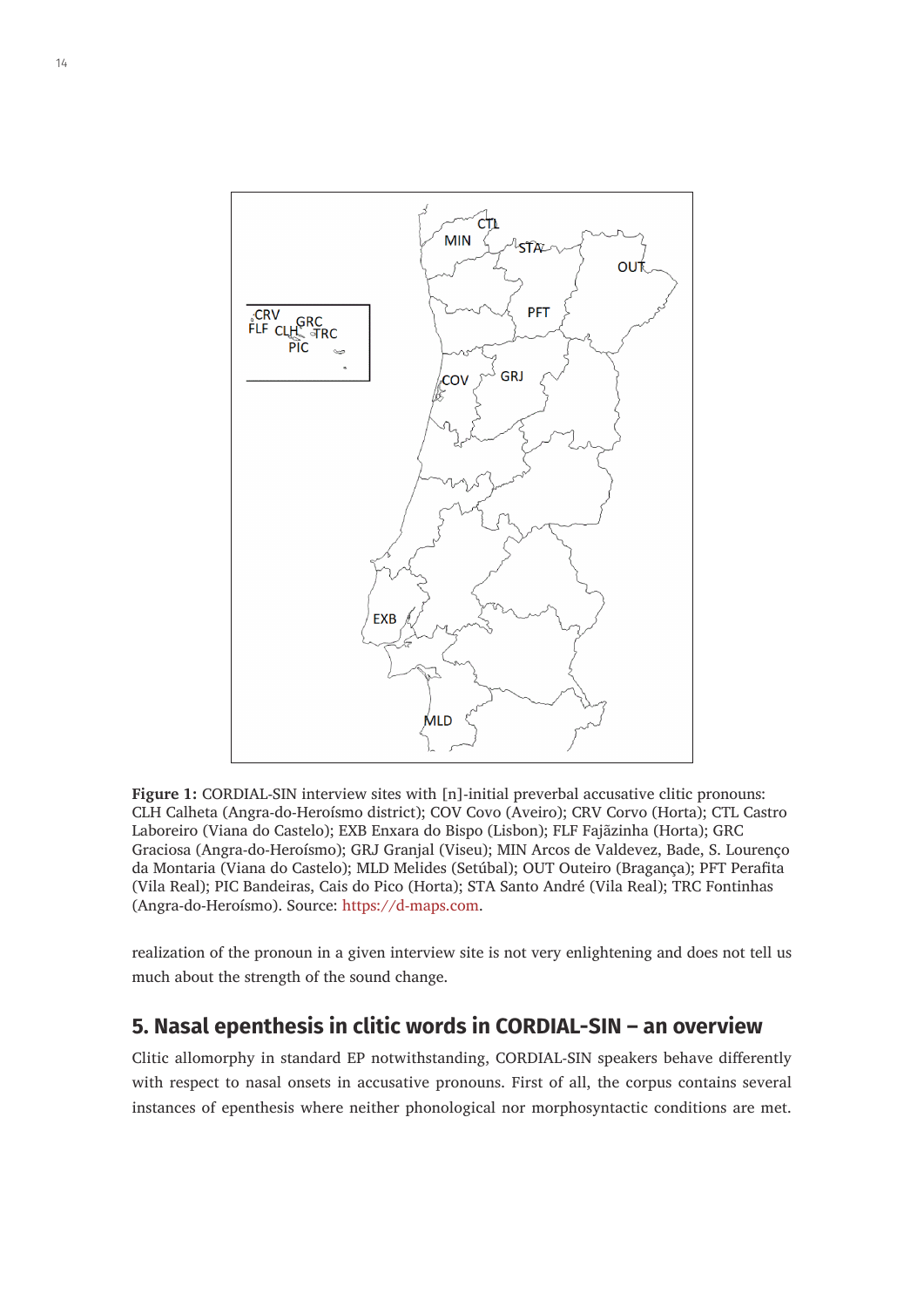In (4a) below, a nasal segment encroaches upon a context that, in standard EP phonology, requires a liaison between the final fricative of the first word and the initial vowel of the word that follows. Example (4b) resembles instances of external sandhi to which this paper is devoted (i.e., nasal onset in TCP sequences), except that the proclisis trigger *ainda* 'still' ends in an oral monophthong. Moreover, nasal-initial form in this sentence violates the constraint on the non-variability of preverbal clitic pronouns. Such cases eschew any attempt towards systematization.

- (4) (a) {mɐnu=*mas o*} *cão nunca apareceu*  $but = ART.DEF.M.SG$  dog never appear.PRF.IND.3.SG 'but the dog has never appeared'; informant Alarico; male; no further data; Castro Laboreiro, Viana do Castelo district)
	- (b) {'ĩdɐ=*Ainda*} {nɐz=*as*} *há*.  $'s$ till= $CL$   $ACC$   $F$   $SG$  be-there. PRS.  $IND$   $3.$   $SG$ 'They are still there' (informant: Hortense, female, no further data; Santo André, Vila Real district)

Putting aside confusing examples of this kind, in CORDIAL-SIN there frequently appear nasal onsets in defiance of the morphosyntactic constraints defined in the introductory section. As a result, the nasal segment is projected upon any syntactic combination that exhibits a suitable arrangement of syllables across words (nasal diphthong – oral vowel). This is by far the largest group in the typology of non-canonical (i.e., departing from standard EP grammar) nasal epentheses documented in the entire corpus. The sequences included in this group are, among others: adverb – definite article (see 5a), verb – demonstrative pronoun (see 5b), preposition – definite article (see 5c), indefinite pronoun – verb (5d)

(5) (a) *Então, olhe que ela* [*nem*] {ˈnɐ̃j̃nɐ=*nem a*} *pensão* Well note.IMP.3.SG COMP she.SBJ.F not even = ART.DEF.F.SG maintenance *paga*! pay.PRS.IND.3.SG 'Well, she does not pay even for the maintenance' (informant Arquibaldo, male, 75 yo, can read, Covo, Aveiro district) (b) *que faziam* {nuʃ=*os*} *que estavam nos*

rel do.ipfv.ind.3.pl= cl.dem.m.pl rel be.ipfv.ind.3.pl in-art.def.m.pl *hospitais* hospital.pl 'that were doing those who were in the hospitals' (informant Agar, female, 80 yo, can read and write, Perafita, Vila Real district)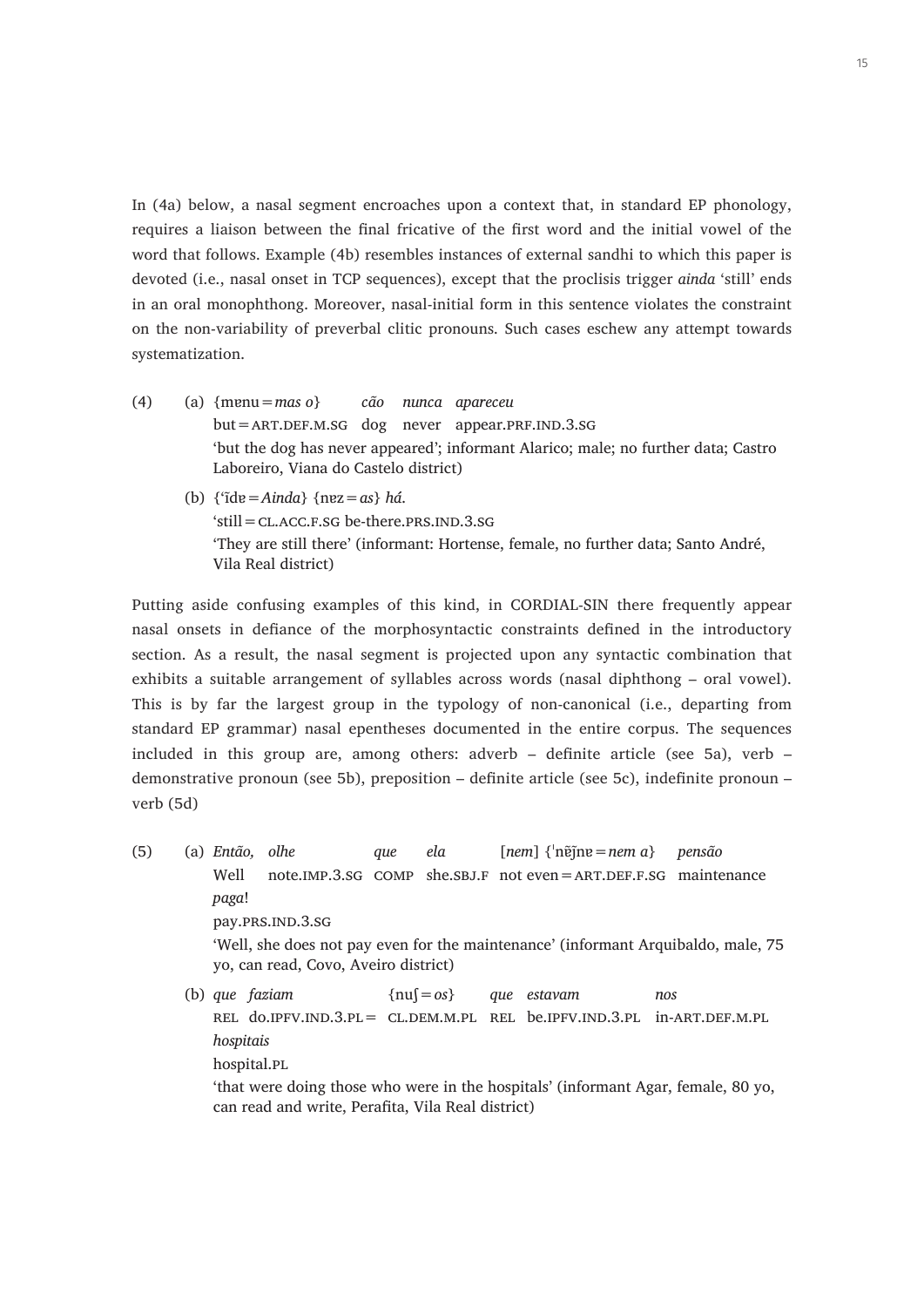- (c) *A gente ficámos* {sɐ̃j̃nɐʃ=*sem as*} *culturas* def.art.f.sg people stay.prf.ind.1.pl without=art.def.f.pl crop.pl 'we were left without our harvest crops' (informant Dulcina; female; 70 yo; illiterate; Vila Pouca do Campo; Coimbra district)
- (d) {nĩ'gɐ̃jnɐsẽ'derɐ̃w=*ninguém acenderam*} *as luzes*  $nobody = turn-on.PRF.IND.3.PL$  ART.DEF.F.PL light.PL 'Nobody turned on the lights' (informant Herodiano, male; 64 yo;  $4<sup>th</sup>$  grade completed; Aljustrel, Beja district; NB. note the devious S–V concord in number)

Amid the contexts exhibiting this type of epenthesis, verb – definite article combinations are most recurrent (see 6a–b).<sup>5</sup> In what follows, variable realizations in this configuration will help pin down with more accuracy CORDIAL-SIN informants' behaviors towards nasal onset in preverbal clitic pronouns.

- (6) (a) *Depois quando* {'veẽj̃nɐ=*vêem a*} *pessoa* … Afterwards, when  $see.PRSIND.3.PL = ART.DEF.F.SG person$ 'then, when they see someone' (informant: Emanuel, male, 73 yo, Granjal, Viseu district)
	- (b) {'terɐ̃nɐ=*terem a*} *eira feita*  $have.\nIR.3.PL = ART.DEF.F.SG threshold for done.\nPST.PTCP.F.SG$ '(so that) they have the threshing floor ready' (informant: Cirilo; male, 66 yo, illiterate; Luzianes, Beja district)

The above examples point to the perceptual salience of the nasal segment in this particular phonological environment. The concept of salience has often been used in different areas of linguistics to refer to features or patterns that are more noticeable to speakers (see Auer et al., 1998; Kerswill & Williams, 2002; a.o.). Compared to the degree of intrinsic prominence of the left- and right-hand side segments, the alveolar nasal occupies a low position on the sonority scale (Anderson, 2002). Therefore, it introduces a clear-cut acoustic boundary (a robust formant transition) between two adjacent peaks. These correspond to the nuclei of two successive syllables (the sonority value of the glide in the rhyme of the first syllable is likewise high ranked). As soon as the alveolar nasal is inserted at a syllable edge, a sharp phonetic contrast disrupts the protracted sonority of the two prominent heterosyllabic segments clustered together (see Selkirk, 1984, pp. 114–116; Luís, 2018, pp. 255–256, discusses a comparable case in the Korlai creole conjugation). That is why the alveolar nasal segment is easily perceived and stored in memory in such environments.

<sup>5</sup> Consonant-initial definite articles are found in 28 out of 42 CORDIAL-SIN interviews. The entire corpus contains 1652 occurrences of this sequence, with a verb form ending in a nasal diphthong. They are distributed over 184 informants. Fifty-one of them (27.71%) produce at least one nasal-initial definite article. In sum, there are 219 attestations of nasal onsets, i.e., 13.25% of the global production of the sequence (Nkollo, 2020, pp. 290–291).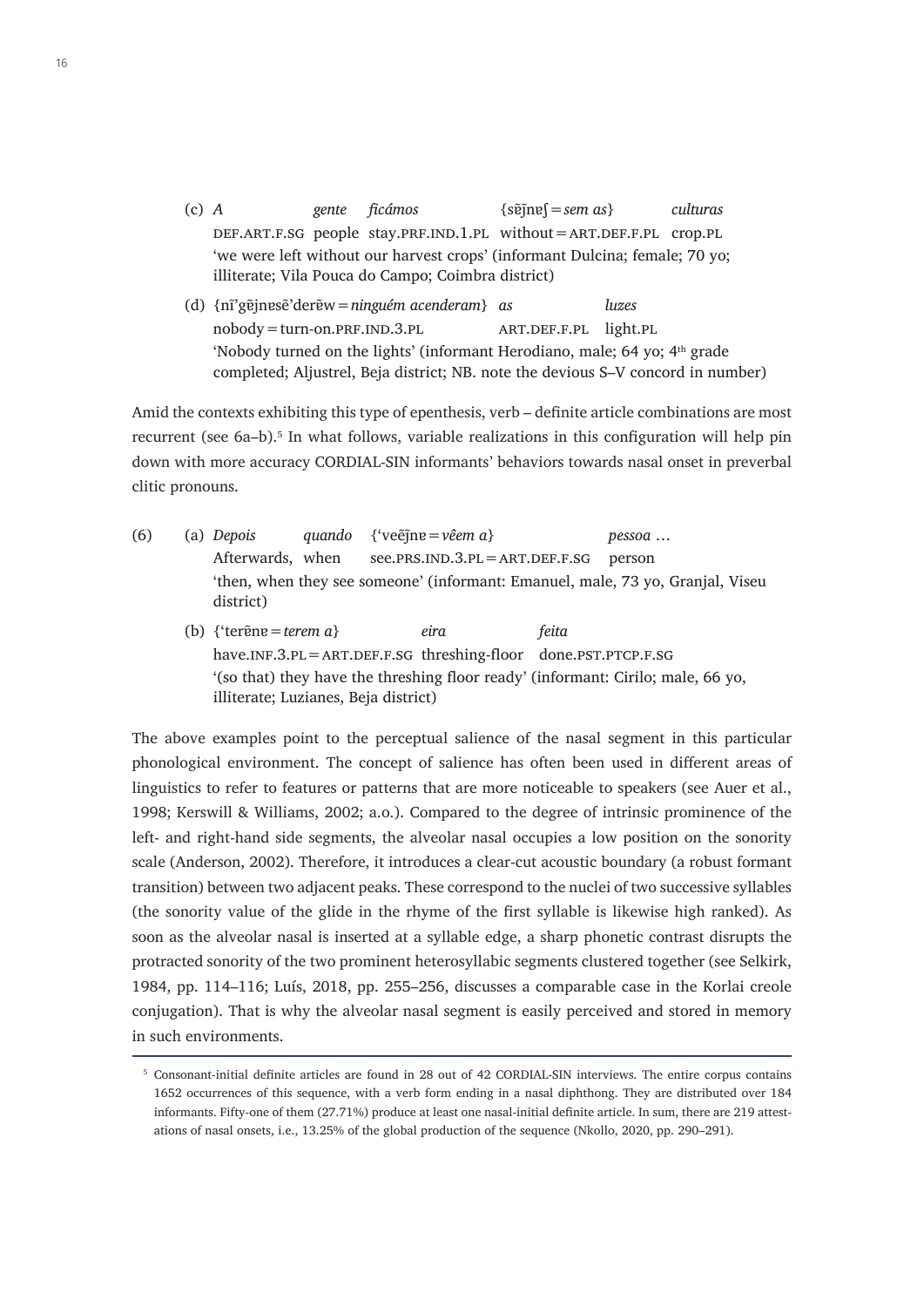The second type of non-canonical nasal epenthesis appears in contexts where morphosyntactic criteria for the addition of the nasal consonant are fulfilled, but which fail to exhibit suitable phonological structure. In (7) below, the enclitic accusative has a non-empty onset in spite of the fact that the preceding verb form ends in a simple oral vowel. The alveolar nasal appears to have been automated as part of a subsequent clitic word regardless of sound characteristics (oral and monosegmental) of the left-hand side material.

(7) *Que eu* {'vinɐ=*vi-a*} *vir por lá* comp I.sbj see.prf.ind.1.sg=cl.acc.3.f.sg come.inf over there 'that I saw her coming that way' (informant Guilherme, male, 87yo; Montalvo, Santarém district)

Finally, the particular status of nasal onsets in the dialectal EP stands out sometimes when they are subtracted. This applies to contexts where subtraction is totally unexpected and not found elsewhere (i.e., in the speech of other interviewees or in standard EP).

- (8) (a) *apanham-nos e tiram-os* catch.prs.ind.3.pl=cl.acc.3.m.pl and remove.prs.ind.3.pl cl.acc.3.m.pl *dali para fora* from-there to outside 'They catch them and throw them outside' (informant: Celisa, female, no further data; Fontinhas, Angra do Heroísmo district) (b) *Estavam todos na cama que ele* be.ipfv.ind.3.pl all.m.pl in=def.art.f.sg bed comp he.subj
	- *enganaram-o* cheat.prF.IND.3.PL CL.ACC.3.M.SG 'All of them were in the bed and they tripped him up' (Antipas, male, no further data; Arcos de Valdevez, Viana do Castelo district)

Unlike liquid-initial allomorphic variants of the  $3<sup>rd</sup>$  person accusative pronoun, which are consistently realized by CORDIAL-SIN informants in suitable morphosyntactic and phonological conditions (for example, there are no attestations of [r]-final infinitives followed by vowel-initial  $3<sup>rd</sup>$  person pronouns), the alveolar nasal is occasionally deleted in enclisis. Some of these deletions are puzzling, given that a canonical form is used inside the same sentence (see *apanham-nos e tiram-os* in 8a).

# **6. Variationist analysis**

This part has a twofold structure. It brings together local dimension of the variation and speakers' individual choices. Proportional frequency is thought to be a manifold method to make the point on the preliminary data. It corresponds to the percentage of TCP sequences with a nasal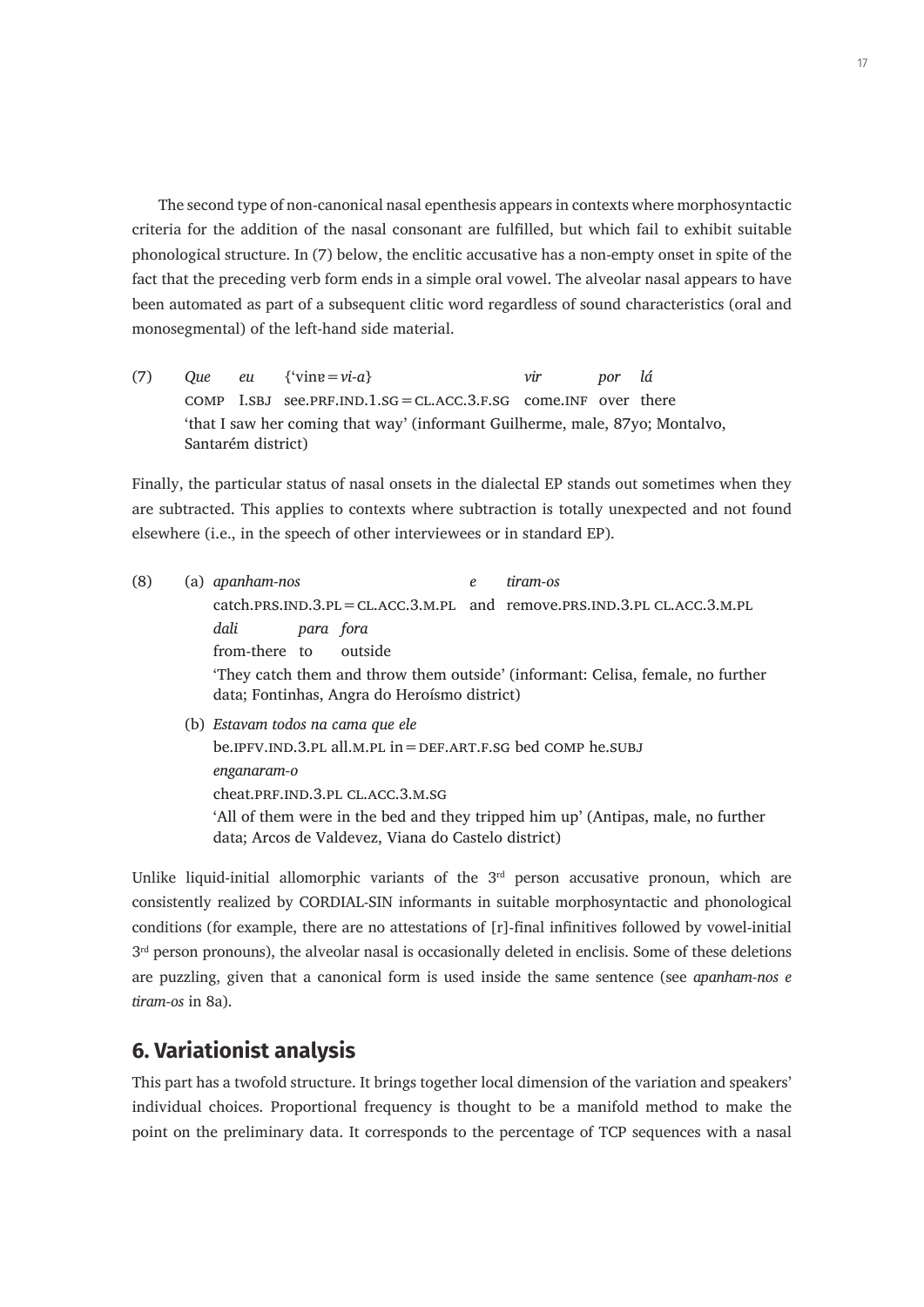onset or to the percentage of speakers employing this variant, where the total number of the occurrences of the sequence, both standard and non-standard (provided they are compliant with the morphosyntactic conditioning specified above), or the total number of speakers is 100% (Hoekstra & Versloot, 2019, pp. 31–32). Before moving on to the variables, a short methodological disclaimer is needed. In spite of its advantages in capturing phonology-syntax mappings in TCP sequences, proportional frequency count applied to CORDIAL-SIN data is a risk-laden endeavor. The size of the corpus on a par with the relative scarcity of relevant configurations (117 TCP sequences) may prove a stumbling block to probative conclusions. Moreover, in some of the surveyed localities there are as few as three or four sequences with suitable phonological and morphosyntactic characteristics. To circumvent this hindrance, bare numbers are disclosed throughout.

#### **6.1. Local distributions and individual behaviors**

The first variable is designed to measure how the interview sites are different in the number of informants employing nasal epenthesis. The result is indicative of whether nasal allomorph is a socially widespread mode of realization in a given interview site or is rather isolated (see Seiler, 2006, p. 167). It also measures the degree of uniformity among the local speakers in the processing of the configuration at work. To this end, the percentage of informants producing nasal-initial pronouns needs to be calculated. The count in **Table 2** takes into consideration the overall number of informants producing the TCP sequence.

On average, no snowball effect can be found. This is to say that seldom does the presence of a consonant-initial preverbal accusative pronoun in the speech of an informant carry over to the rest of the speakers in the same locality. The higher the number of the interviewees producing the TCP sequence, the lower the percentage of onset-inserting ones is. The three localities boasting the 100% score involve maximally two (CLH, FLF) informants producing the relevant configuration. In those cases where the nasal allomorph is present in the speech of the majority of interviewees or where the two groups are equal (CTL, COV, GRC), the overall number of speakers is likewise low, reaching maximally four persons (CTL). Besides, individual behaviors tend to be balanced, with there being nearly as many individuals who only rely on canonical sequences as there are those who produce at least one consonant-initial preverbal accusative pronoun.

The second variable is designed to measure the strength of the tendency to employ nasal onsets across interview sites, once a TCP sequence is present there (Seiler, 2006, p. 168). In other words, the ratio of consonant-initial preverbal accusative pronouns to vowel-initial ones needs to be calculated for every locality. As said above, in none of the places where the interviews were conducted are nasal-initial preverbal accusative pronouns employed as the unique variant. Yet, in some places (**Table 3**), they outnumber the corresponding canonical forms.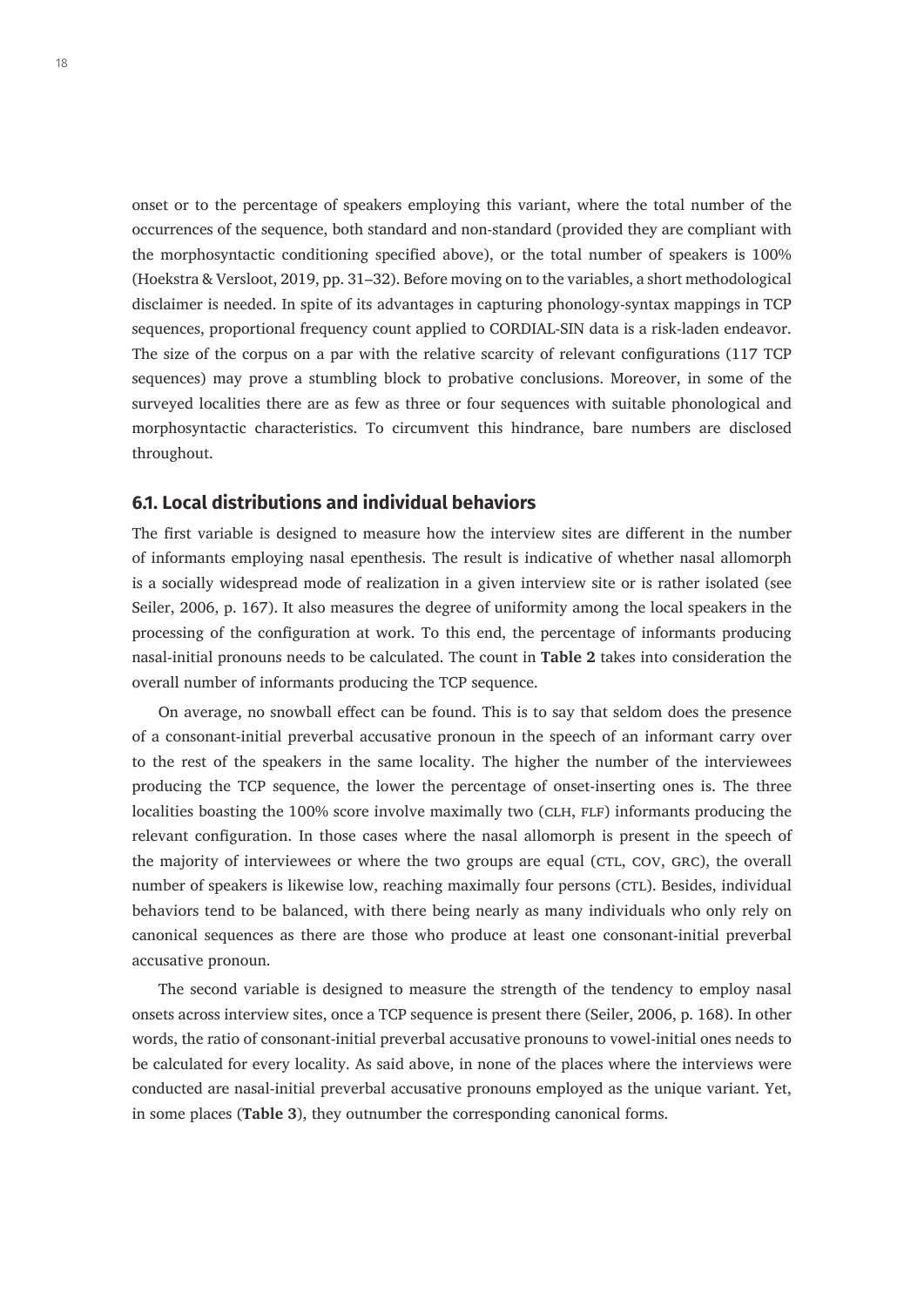| Locality                     | Number of speakers<br>producing the TCP<br>sequence | Group 1: N<br>(nasal onset) | Group 2:<br>N (empty<br>onset only) | Percentage<br>of Group 1 |
|------------------------------|-----------------------------------------------------|-----------------------------|-------------------------------------|--------------------------|
| CLH, FLF                     | $\overline{2}$                                      | $\overline{2}$              | $\mathbf{0}$                        | 100                      |
| <b>EXB</b>                   | $\mathbf{1}$                                        | $\mathbf{1}$                | $\mathbf{0}$                        |                          |
| CRV, GRJ, PFT,<br><b>TRC</b> | 3                                                   | $\overline{2}$              | $\mathbf{1}$                        | 66.66                    |
| <b>CTL</b>                   | 4                                                   | 2                           | 2                                   | 50                       |
| COV, GRV                     | $\overline{2}$                                      | $\mathbf{1}$                | $\mathbf{1}$                        |                          |
| <b>OUT</b>                   | 7                                                   | 3                           | 4                                   | 42.85                    |
| <b>MLD</b>                   | 5                                                   | 2                           | 3                                   | 40                       |
| <b>PIC</b>                   | 6                                                   | 2                           | $\overline{4}$                      | 33.33                    |
| <b>STA</b>                   | 3                                                   | $\mathbf{1}$                | $\overline{2}$                      |                          |
| <b>MIN</b>                   | 5                                                   | $\mathbf{1}$                | 4                                   | 20                       |
| Total. $N = 51$              |                                                     | 26                          | 25                                  | 50.98                    |

**Table 2:** Percentage of informants employing nasal-initial preverbal clitic pronouns in CORDIAL-SIN interviews (the list of abbreviated names of localities, see **Figure 1**).

| Locality      | N (nasal-initial) | N (vowel-initial) | Ratio of nasal-initial to<br>vowel-initial forms |
|---------------|-------------------|-------------------|--------------------------------------------------|
| <b>FLF</b>    | 5                 | 1                 | 1:0.2                                            |
| <b>GRC</b>    | 3                 | 1                 | 1:0.33                                           |
| <b>CRV</b>    | 2                 | 1                 | 1:0.5                                            |
| <b>CLH</b>    | 4                 | 3                 | 1:0.75                                           |
| CTL, STA, TRC | 2                 | 2                 | 1:1                                              |
| <b>MLD</b>    | 5                 | 7                 | 1:1.4                                            |
| GRJ           | 4                 | 7                 | 1:1.75                                           |

(Contd.)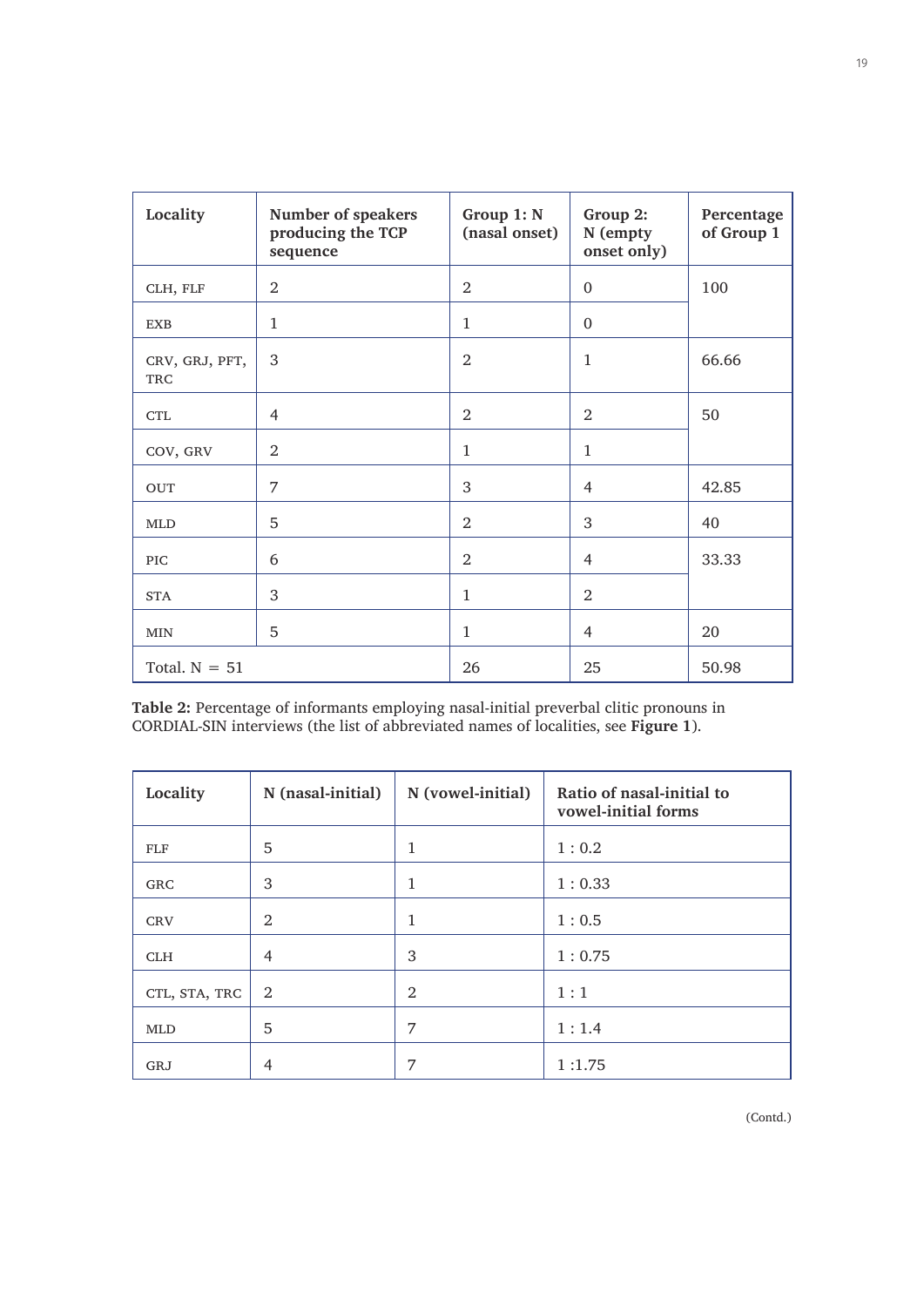| Locality   | N (nasal-initial) | N (vowel-initial) | Ratio of nasal-initial to<br>vowel-initial forms |
|------------|-------------------|-------------------|--------------------------------------------------|
| PFT, OUT   | 3                 | 6                 | 1:2                                              |
| COV        | 6                 | 14                | 1:2.33                                           |
| <b>PIC</b> | 2                 | 9                 | 1:4.5                                            |
| <b>EXB</b> | 1                 | 5                 | 1:5                                              |
| <b>MIN</b> | 1                 | 6                 | 1:6                                              |
|            | 45                | 72                | 1:1.6                                            |

**Table 3:** Ratio of nasal-initial to vowel-initial preverbal accusative pronouns in TCP sequences across CORDIAL-SIN interview sites (the list of abbreviated names of localities, see **Figure 1**).

All four localities (CLH, CRV, FLF, GRC) with prevailing non-canonical realizations are clustered in the archipelago of the Azores. At the same time, the number of TCP sequences documented in the interviews conducted there is low, thus calling for some caution in drawing conclusions. In two interviews (EXB, MIN), a single occurrence of consonant-initial variant invites even more caution. Tellingly, in the localities where the highest numbers of TCP sequences are found (COV, GRJ, MLD, PIC), the vowel-initial variant is clearly preferred.

Another variable is speaker-oriented. It characterizes individual grammars of CORDIAL-SIN speakers by measuring the position of TCP sequences amid the contexts where phonological conditions are met for nasal epenthesis in prosodically deficient words. Thus, particular informants' speech will be checked for the same non-canonical forms in syntactically different conditions (mainly verb – definite article plus rare occurrences of verb – demonstrative pronoun and adverb – definite article). This procedure is believed to be more justifiable than describing localities in terms of the presence of the nasal epenthesis in other contexts. The uniqueness of TCP sequences in being the locus for onset insertion can be taken as a proof for a special status of clitic pronouns in the grammar of CORDIAL-SIN informants. Special status is meant here to refer to speakers' awareness that expressions belonging to other categories, even if homonymous with accusative clitics, are precluded from undergoing the epenthesis. Conversely, the presence of nasal onsets in other phonologically comparable settings lends support to the hypothesis of a phonology-driven individual grammar, with an apparently indiscriminate treatment of clitic words of any category in various syntactic contexts.

In four of the 15 localities where the relevant nasal epentheses are found, the only context where they appear is the TPC sequence, i.e., proclisis trigger ending in a nasal segment followed by 3<sup>rd</sup> person direct object pronouns (CLH, EXB, FLF, GRC; in sum, six informants with nasal-initial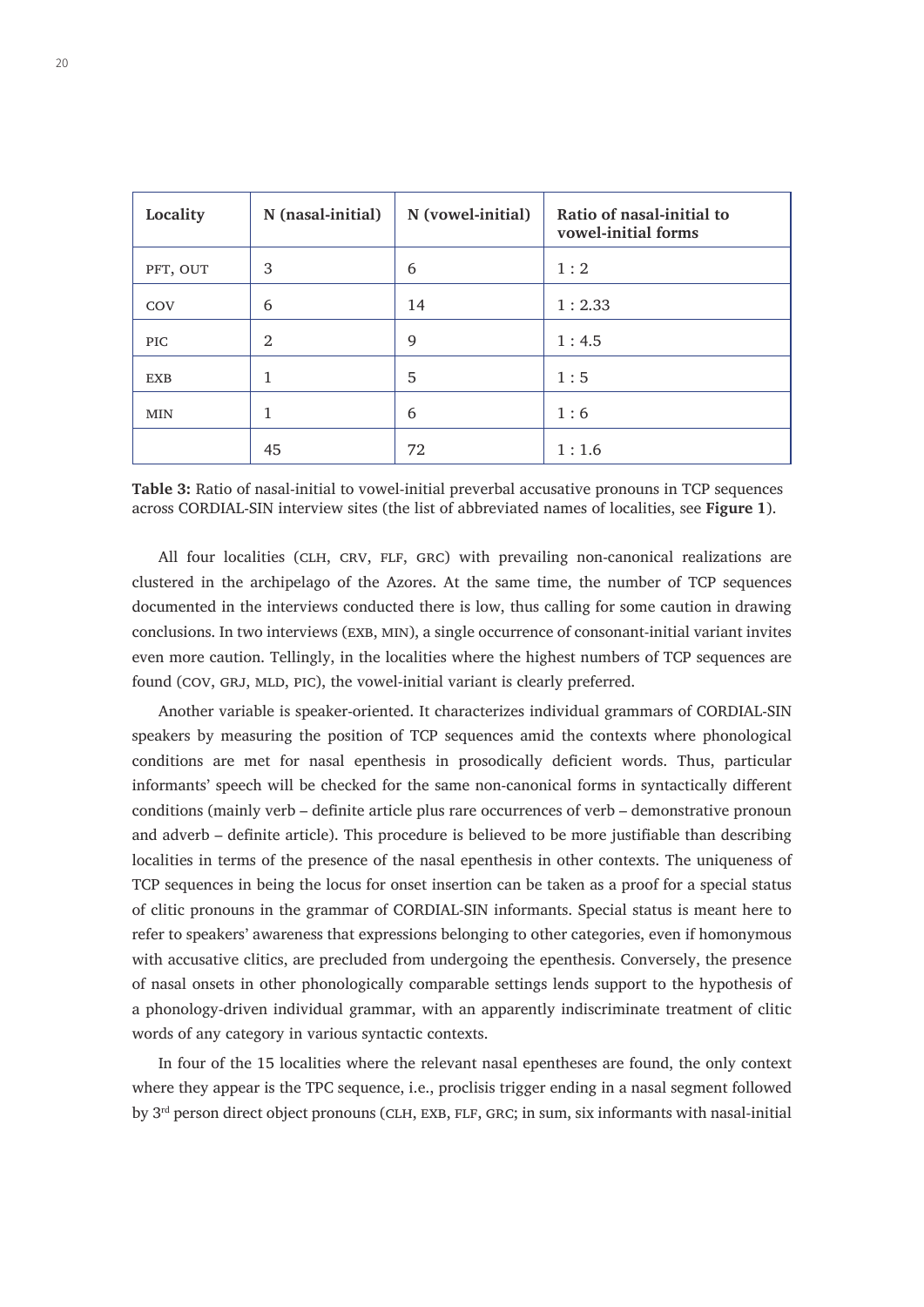preverbal accusative pronouns, one – with canonical forms only). These epentheses fail to appear in other configurations with clitic words. In the remaining eleven localities, 44 informants produce the TPC sequence. Twenty of them produce at least one nasal-initial preverbal clitic pronoun and 24 do not. These two groups show divergent behaviors towards nasal onsets in other configurations where favorable phonological conditions for the nasal epenthesis are met. The respective figures are as follows: 13 speakers in the former group employ the nasal onset also in other contexts (ratio 1: 0.538; see 5a–b above repeated as 9a–b below), and only six in the latter (ratio 1: 3; five interview sites: GRJ, OUT, PFT, STA and PIC with two such interviewees).

- (9) (a) *Então, olhe que ela* [*nem*] {ˈnɐ̃j̃nɐ=*nem a*} *pensão* Well note.IMP.3.SG COMP she.SBJ.F not even = ART.DEF.F.SG maintenance *paga*! pay.PRS.IND.3.SG 'Well, she does not pay even for the maintenance' (informant Arquibaldo, male, 75 yo, can read, cov)
	- (b) *que faziam* {nuʃ=*os*} *que estavam nos* rel do.ipfv.ind.3.pl= cl.dem.m.pl rel be.ipfv.ind.3.pl in-art.def.m.pl *hospitais* hospital.pl 'that were doing those who were in the hospitals' (informant Agar, female, 80 yo, can read and write, PFT)

These figures show an overall avoidance of nasal onsets in other contexts in the speech of the informants who only use vowel-initial clitic pronouns in TCP sequences. By contrast, consonantinitial preverbal accusative pronouns are moderate attractors for the selection of the nasal-initial allomorph in other combinations involving clitic words and exhibiting suitable phonological structure. The 26 informants of this group are evenly divided: one group extends the alveolar nasal to other prosodically deficient words, whereas the second does not. Be that as it may, no implicational hierarchy emerges in either direction (i.e., nasal epenthesis in TCP sequences > nasal epenthesis elsewhere, or the other way round). **Table 4** represents the variation in phonologysyntax mappings in CORDIAL-SIN speakers established on the basis of the above calculation.

With respect to vowel-initial phonological clitics, in the 15 localities subject to the count, an entirely canonical individual grammar is the best represented option (group 3), even if it hardly exceeds one third of the interviewees. This group does not lend itself to further description. The speech of its members exhibits no variation whatsoever. As far as vowel-initial clitic words are concerned, everything is compliant with standard EP grammar. Conversely, the behavior of the speakers belonging to the three other groups evinces an interesting interplay of methods of processing prosodically deficient monosyllables. These groups of informants instantiate what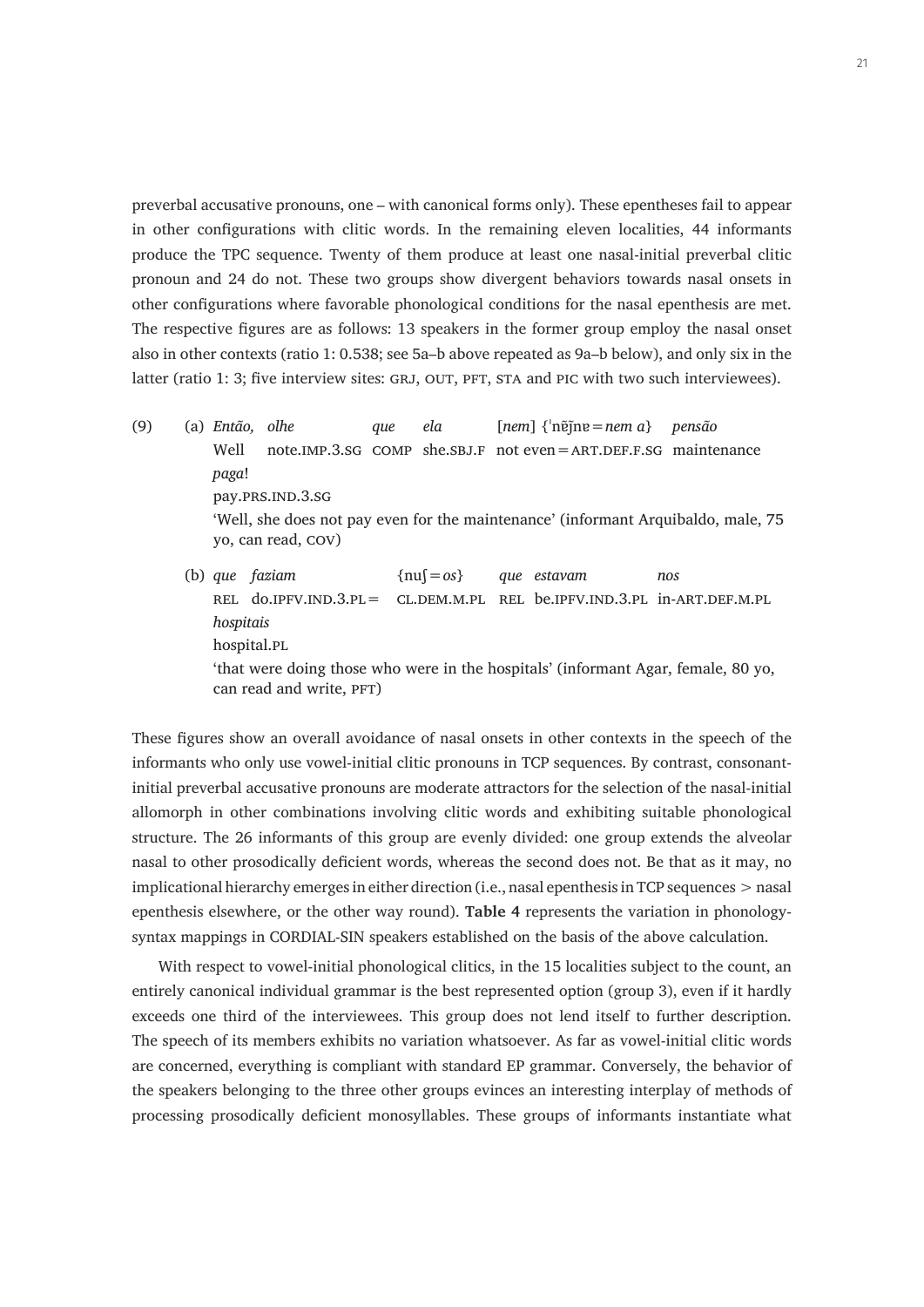| Group          | Nasal-initial preverbal<br>accusative pronouns<br>(TCP sequences) | Nasal epenthesis in other<br>prosodically deficient words<br>(vowel-initial in standard<br>EP) | Number of<br>informants $(\%).$<br>$N = 51$ |
|----------------|-------------------------------------------------------------------|------------------------------------------------------------------------------------------------|---------------------------------------------|
|                | $^{+}$                                                            | $^+$                                                                                           | 13 (25.49)                                  |
| $\mathfrak{D}$ | $^{+}$                                                            |                                                                                                | 13 (25.49)                                  |
| 3              |                                                                   |                                                                                                | 19 (37.25)                                  |
|                |                                                                   |                                                                                                | 6(11.76)                                    |

**Table 4:** Nasal epenthesis in clitic words of different categories in individual speech production of CORDIAL-SIN informants (only localities with nasal-initial preverbal accusative pronouns).

Harris and Campbell (1995, pp. 97–119) and Andersen (2001, p. 230, 2006, pp. 69–70) refer to as extension, i.e., a more or less intentional change for which no particular pragmatic motivation can be defined. One of the contexts in which it may take place is where a given morphophonemic rule is projected onto a new morphosyntactic environment and the innovation is immediately actualized in usage (see also Bybee & Torres Cacoullos, 2008, p. 400). The description that follows relies on the assumption that each time when speakers treat clitic pronouns and other clitic words differently with respect to nasal epenthesis, they must be aware that they represent distinct morphosyntactic categories (Nkollo, 2020, p. 294). Likewise, it should be borne in mind that in the individual speech production of CORDIAL-SIN informants canonical and non-canonical variants are systematically interwoven. Thus, the presence of an irregular nasal onset in a given clitic word must not be taken as a proof of an outright relinquishment of the standard grammar.

In group 2 nasal onsets are extended onto preverbal accusative pronouns. At the same time, other similar-sounding clitic words are consistently vowel-initial. Neither favorable phonological conditions nor the homonymy of accusative pronouns and definite articles prove sufficient to compel the informants into extending onsets beyond the TCP sequence. Therefore, a tacit assumption to the effect that only clitic pronouns are allowed to take a nasal onset must be part of this group's internalized grammar. Nasal epenthesis in preverbal accusative clitics is thought to have come about by analogy with the alternations in the postverbal domain in phonologically equivalent conditions. Thus, the only impaired segment of standard EP clitic grammar in this group of informants pertains to the preverbal vs. postverbal divide. Class-specific treatment of clitic pronouns is maintained throughout.

At first glance, the utterances in group 1 were produced as though its members had been oblivious of morphosyntactic distinctions between various classes of clitic words, all of which are treated alike with respect to nasal onsets. In accusative clitic pronouns, initial nasal segments are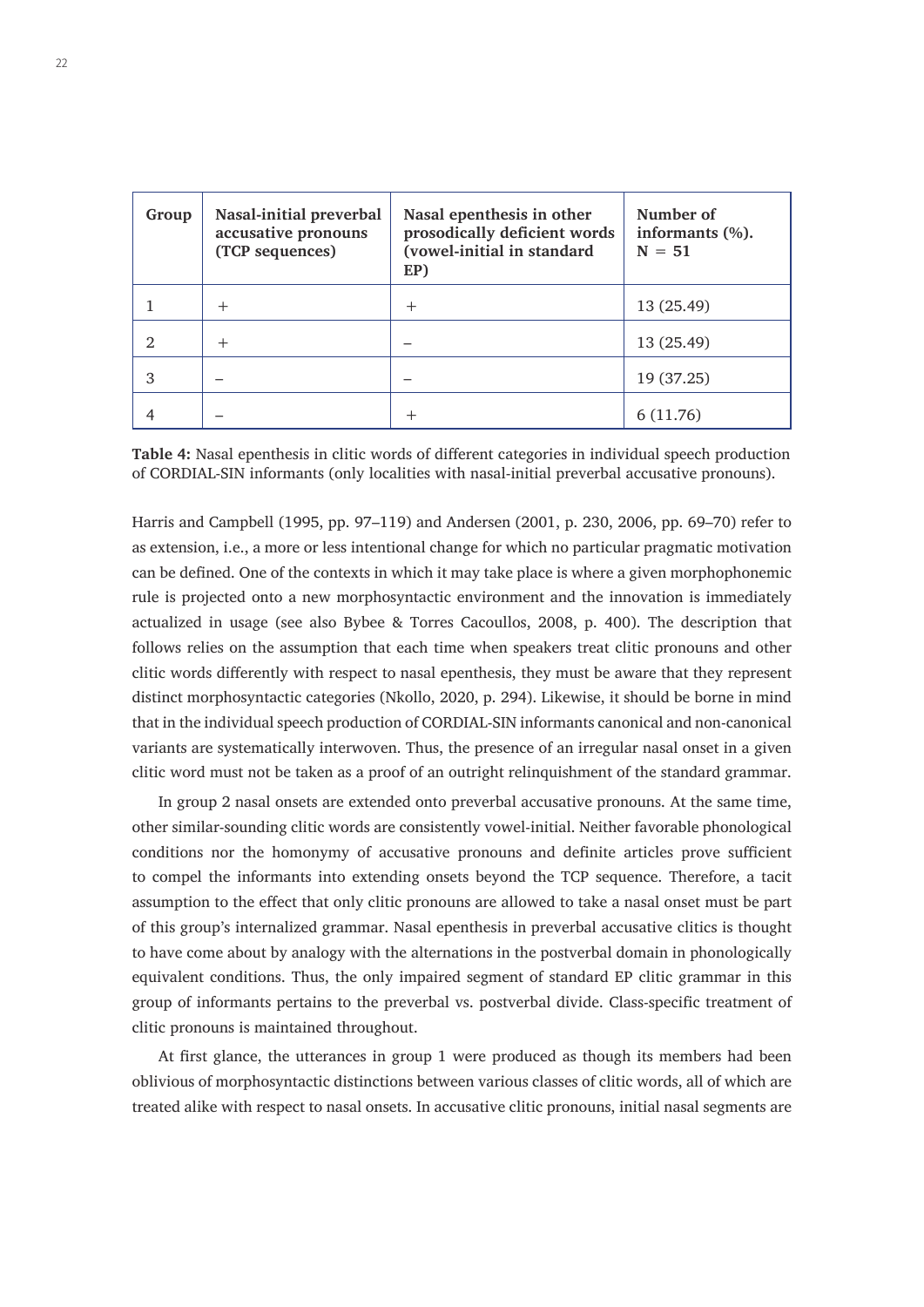introduced haphazardly, irrespective of whether they are postverbal or not. In other monosyllables, the nasal diphthong – oral vowel sequence seemingly acts as a sufficient cue to proceed with nasal epenthesis as well. Still, this method of processing clitic words must not be necessarily equated with a purely phonology-based grammar or the lack of any grammar whatsoever. As said above, besides the TCP sequence, it is the verb – definite article combination that is the most frequent locus for nasal onsets across words. The postverbal position is assumed here to be the overriding criterion. Thus, the linear ordering of clitic words induces speakers to process definite articles the same way as postverbal accusative pronouns. Obviously, the homonymy is another contributing factor to the category-blind nasal epenthesis.

Group 4 is peculiar in that its members behave as if they were aware of the ban on nasal epenthesis in pronominal clitics in the preverbal domain. Thus, nasal-initial allomorphs in  $3<sup>rd</sup>$  person accusative pronouns are rigorously restricted to enclisis. Curiously, in their speech this parameter does not clash with instances of nasal epenthesis outside TCP sequences. Nasal onsets are unwarily produced only if the preceding word is a verb and contains suitable sound material. Unlike in group 2, where the informants were rigorous in applying a class-specific treatment of clitic pronouns, group 4 members compute the conditions for the use of the nasal-initial allomorph on the basis of the postverbal placement of clitic words. If a verb form happens to be diphthong-final, the nasal segment appears and all other parameters are played down.

The last variable characterizes individual phonology-syntax mappings with respect to TCP sequences only (see **Table 5**). It relies on the simple count of occurrences of nasal-initial preverbal accusative clitics in the global production of TCP sequences by a given informant. As two informants employ exclusively nasal-initial pronouns, the ratio cannot be calculated. The comparison of scores helps measure the strength (or the degree of entrenchment) of the non-canonical realization in individual grammars. As indicated above, there are 26 speakers producing nasal-initial preverbal accusative clitics. Ten of them produce merely a single TCP sequence, in which the pronoun happens to exhibit a nasal onset. They will be left out of the count, as a single occurrence tells us nothing about variation or its absence.

Again, the preference given to non-canonical forms is paired with a poor attestation of TCP sequences in the speech of particular CORDIAL-SIN informants. Conversely, the more frequent this combination is, the lower is the share of nasal-initial allomorphs. If the numbers of vowelinitial and consonant-initial variants are equal, speakers also produce only a small aggregate number of TCP sequences. Thus, once used, a nasal onset in the preverbal accusative pronoun is not mass-reproduced in CORDIAL-SIN interviews. Only as an exception do nasal-initial clitic pronouns play the role of attractors for nasal epenthesis in other TCP sequences produced by a given speaker. On average, this sandhi phenomenon appears to be no more than a fanciful realization, as it were, in an otherwise standard individual grammar.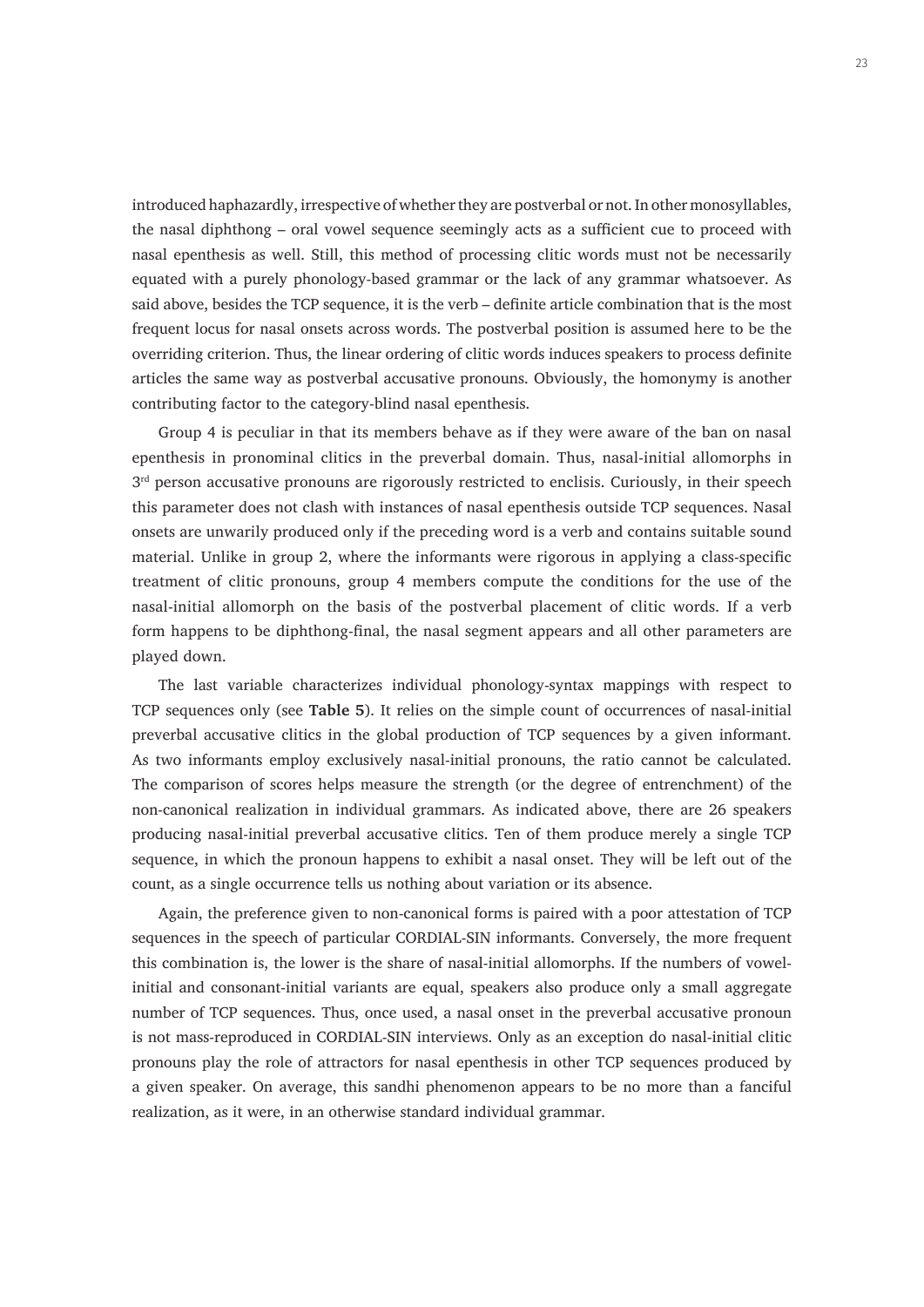| <b>Informant (locality)</b>                                                     | Number of nasal-initial<br>accusative pronouns in<br><b>TCP</b> sequences | Total number of<br><b>TCP</b> sequences | $\frac{0}{0}$ |
|---------------------------------------------------------------------------------|---------------------------------------------------------------------------|-----------------------------------------|---------------|
| Flórido (GRC)                                                                   | 3                                                                         | 3                                       | 100           |
| Gotardo (STA)                                                                   | 2                                                                         | 2                                       |               |
| Amélia (FLF), Galiano (MLD)                                                     | 4                                                                         | 5                                       | 80            |
| Heraclides (CLH)                                                                | 2                                                                         | 3                                       | 66.66         |
| Idalinda (CLH)                                                                  | $\overline{2}$                                                            | 4                                       | 50            |
| Emanuel (GRJ), Anselmina<br>(MIN), Celestina (PIC), Atos<br>(OUT), Célisa (TRC) | 1                                                                         | $\mathfrak{D}$                          |               |
| Agar (PFT)                                                                      | 2                                                                         | 5                                       | 40            |
| Ercília (GRJ)                                                                   | 3                                                                         | 8                                       | 37.5          |
| Ácia (PFT)                                                                      | $\mathbf{1}$                                                              | 3                                       | 33.33         |
| Arquibaldo (COV)                                                                | 6                                                                         | 19                                      | 31.57         |
| Borromeu (EXB)                                                                  | 1                                                                         | 6                                       | 16.66         |

**Table 5:** Frequency of nasal-initial accusative pronouns in TCP sequences in the individual speech production of CORDIAL-SIN informants.

#### **6.2. Concomitant phonological processes**

Aside from displaying varying shapes of the accusative clitic pronoun, TCP sequences in CORDIAL-SIN are even more markedly subject to a series of concomitant phonological processes. Whereas some of them leave the skeleton of the sequence intact, the others alter it to the point where it becomes necessary to redefine the phonological characteristics outlined in the introduction. One of these processes involves monophthongization. Technically, the glide in the first of the juxtaposed syllables is deleted, leaving the preceding vowel as the only element of the rhyme. Monophthongization is found in 53 out of 117 TCP sequences in the 15 localities with two concurrent realizations of the preverbal pronoun. It is also regular in other configurations in phonologically equivalent conditions. According to the annotations in the verbatim transcription section, monophthongization occurs more frequently in syllables preceding nasal-initial accusative pronouns (23 out of 45 TCP sequences). The corresponding result for sequences with vowel-initial pronouns works out at 30 out of 72 occurrences. The examples below illustrate the point in each of the TCP variants.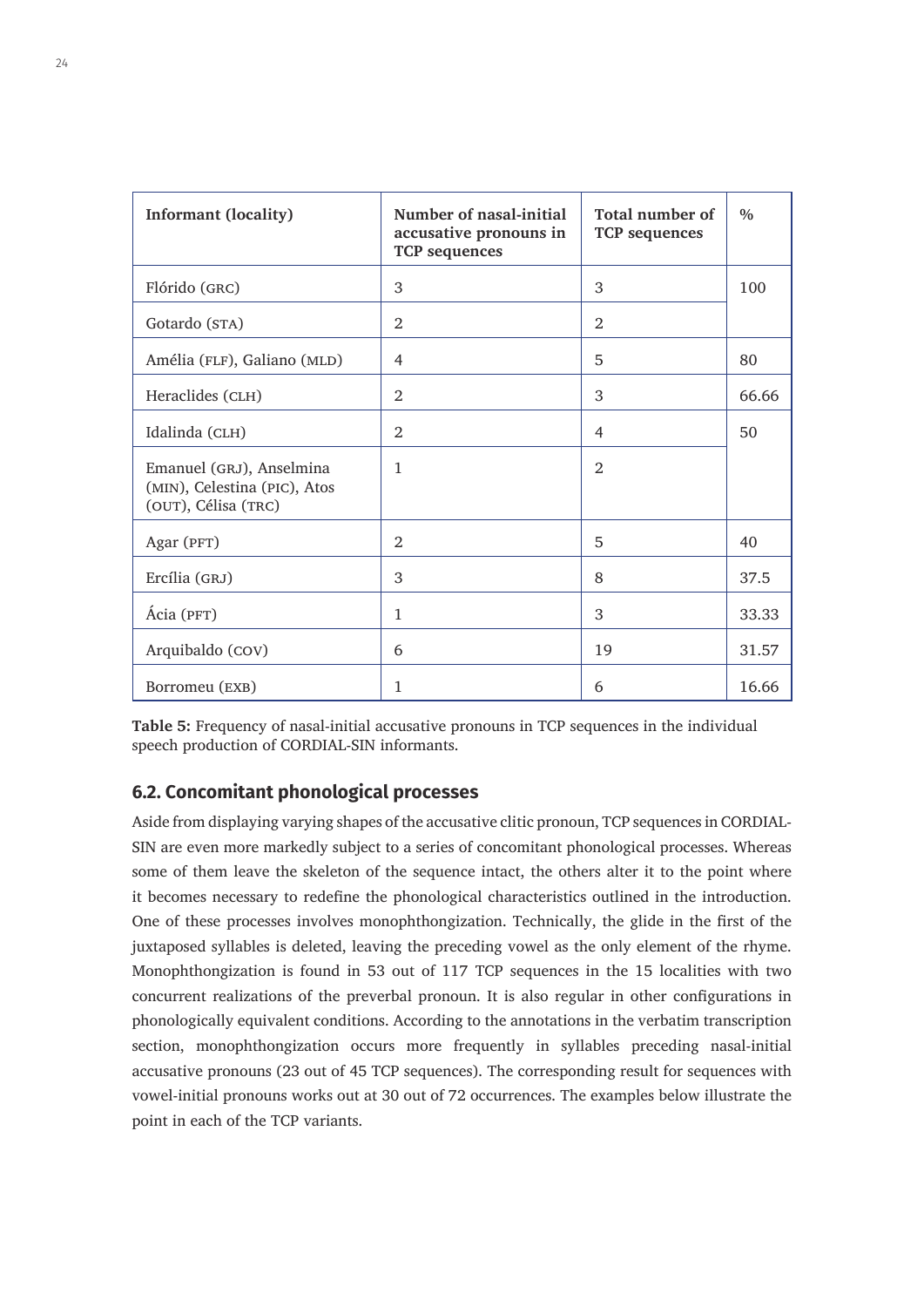- (10) (a) *Mas, por exemplo, para quem* {nɐ̃nɐʃ=*não as*} *tenha aqui* but, for instance, for one-who.rel  $NEG = CLACC.3.F.SG$  have.prs.sbjv.3.sg here 'For example, for someone who does not have them here' (informant Idalinda, female, 62 yo, 4<sup>th</sup> grade, CLH)
	- (b) *E eu se tiver consciência,* [{nɐ̃=*não*}] *não a* and I.SBJ if have.FUT.SBJV.1.SG awareness  $NEG=CLACC.3.F.SG$ *engano* cheat.PRS.IND.1.SG 'And if I am aware, I will not trip her up' (informant Borromeu, male, illiterate, exb)

Two interpretations are to be envisaged. According to one, if the first syllable has a monosegmental rhyme, more propitious conditions are provided for an onset to be added to the subsequent clitic word. Conversely, if the shape of the pronoun is planned prior to the production of the TCP sequence, then the nasal onset retroactively triggers the deletion of the glide in the preceding syllable. Thus, there is a backward effect of one of the segments onto the realization of the preceding sound material. A non-left-to-right production of TCP sequences is the prerequisite for this scenario.

Further observation of CORDIAL-SIN data demonstrates that in the vast majority of cases monophthongization is paired with another phonological process. Once the glide in the first syllable is deleted, vowel quality tends to get altered, too. The most frequent alteration affects the nucleus of *não* [nɐ̃w̃], which surfaces eventually as [nũ], as can be seen in (11a). This change is found in both of the variants. In TCP sequences with consonant-initial pronouns, the alteration of vowel quality takes place in 17 out of 45 cases. Before vowel-initial pronouns, it affects 26 out of 72 sequences. The correlation between monophthongization and the shift in the vocalic timbre is unilateral. Monophthongs are produced irrespective of whether the vowel gets altered or not (see 10a-b and 11a-b), but change in vowel quality is nearly always superimposed onto monophthongs. There is, however, a single instance of vowel alteration paired with a diphthongal mode of the realization of the rhyme (see 11c).

- (11) (a) *que ele* {nũ=*não*} *a matasse* comp he.sbj neg cl.acc.3.f.sg kill.ipfv.sbj.3.sg 'that he didn't kill her' (Belchior, male, 53 yo, pic)
	- (b) *Há* {kẽnɐʃ=*quem as*} *tinja em preto* be-there.prs.ind.3.sg one-who.rel=cl.acc.3.f.pl dye.prs.sbjv.3.sg in black 'Some dye them black' (informant Emanuel, male, 73 yo, GRJ)
	- (c) *houve* {kẽj̃nɐz=*quem as*} {ɐplɐ̃'tow=*plantou*} be-there.prf.ind.3.sg one- who.rel plant.prf.ind.3.sg 'There was someone who had planted it' (informant Amélia, female,  $63y$ o,  $3<sup>rd</sup>$  grade completed, FLF)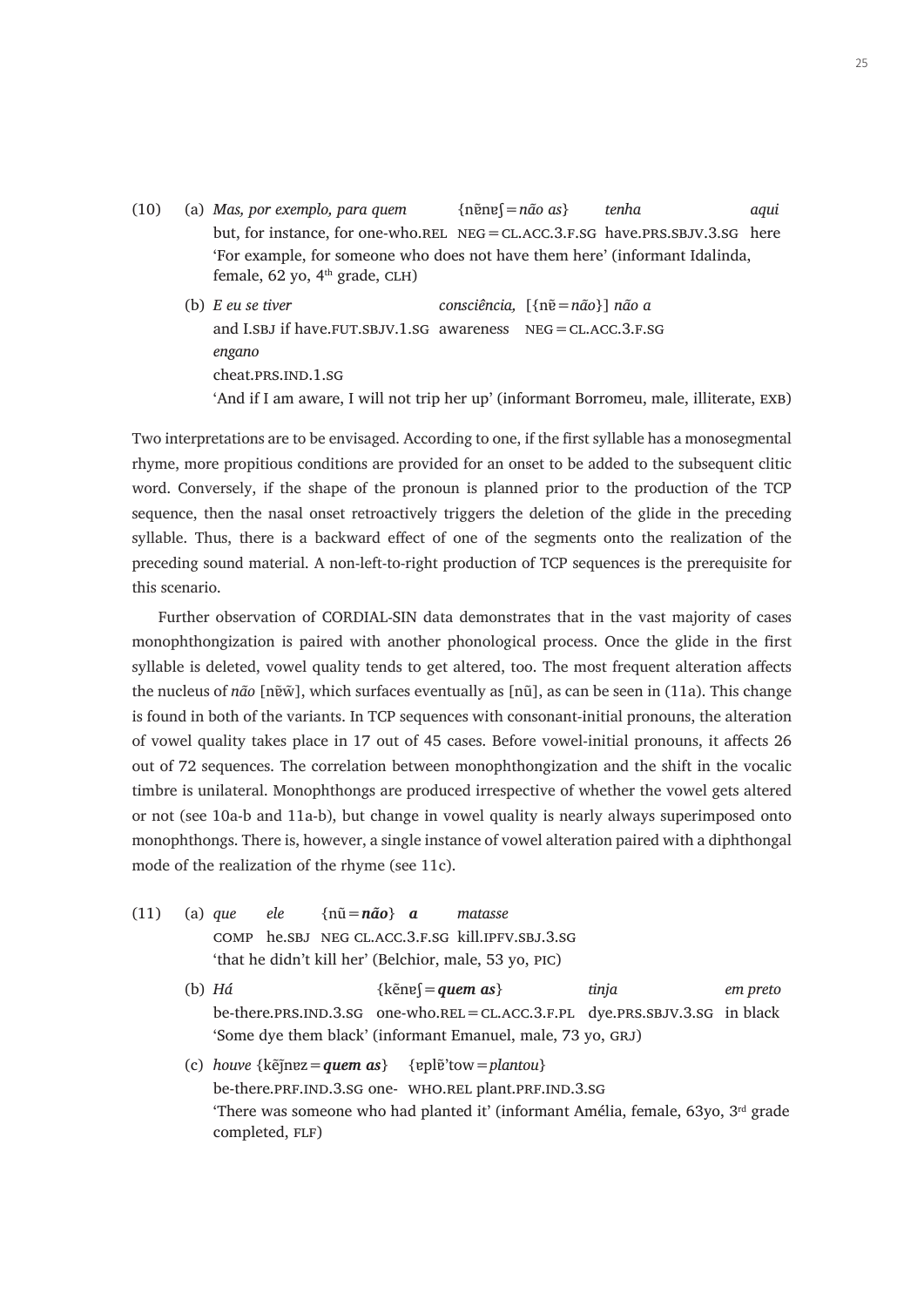The processes affecting TCP sequences discussed thus far have had no erosive effect on the phonological conditioning. Two concurrent realizations of the sequence remain essentially independent of monophthongization and alteration of vowel quality. By contrast, the third process alters the sequence to the point where an adjustment of preliminary conditions may become necessary. Four TCP sequences are subject to the loss of the nasal resonance in the nucleus of the first syllable. This shift is invariably paired with the nasal epenthesis in subsequent clitic pronouns. In addition, the loss of nasality in the rhyme of the first syllable is always concomitant to monophthongization and alteration of vowel quality. This mode of realization is found only in the mainland of Portugal. The districts are Aveiro (2 occurrences), Vila Real and Bragança (see 12a–d). In each of the cases, it is the negative marker *não* that is distorted. On occasion, the loss of the nasal resonance is found also in other syntactic configurations (see the cleft sentence in 13).

- (12) (a) {'nunɐʃ=*Não as*} *furávamos.* neg=cl.acc.3.f.pl drill.ipfv.ind.1.pl 'We were not drilling them' (informant Gotardo, male, no further data, STA)
	- (b) *Se* {'nunɐ=*não a*} *roubarem*! If neg=cl.acc.3.f.sg rob.fut.sbjv.3.pl 'If they do not rob her' (informant Camila, female, no further data; out)
	- (c) *Sabe*? {ˈnunɐ=*Não a*} *queria porque ele*… know.prs.ind.3.sg neg=cl.acc.3.f.sg want.ipfv.ind.1.sg because he.sbj 'You know, I didn't want it because he …' (informant Arquibaldo, male, 75 yo, can read, cov)
	- (d)  $E = \{\text{hune} = n\tilde{a}o\ a\}$  *queria!* and  $NEG=CLACC.3.F.SG$  want.IPFV.IND.1.SG 'And I didn't want it / her' (Arquibaldo)
- (13) *e eles é que* {ɛrɐnuʃ=*eram os*} *patrões*. and they. SBJ be. PRS. IND.  $3.8G$  that be. IPFV. IND.  $3.PL = DEF$ . ART. M. PL boss. PL 'They were the bosses' (Arquibaldo)

This cumulative phonological shift poses a challenge to the previously defined phonological side of the use of the alveolar nasal. Neither of the prerequisites (the diphthongal rhyme or its nasal resonance) is met in the first of the two juxtaposed syllables. Morphosyntactic constraints notwithstanding, a simple oral vowel ending the preceding word does not warrant the alveolar nasal any more than any other consonant. Proof of this is two-word sequences with a clitic element in which CORDIAL-SIN speakers insert intervocalic glides or liquids across words (see 14a–b).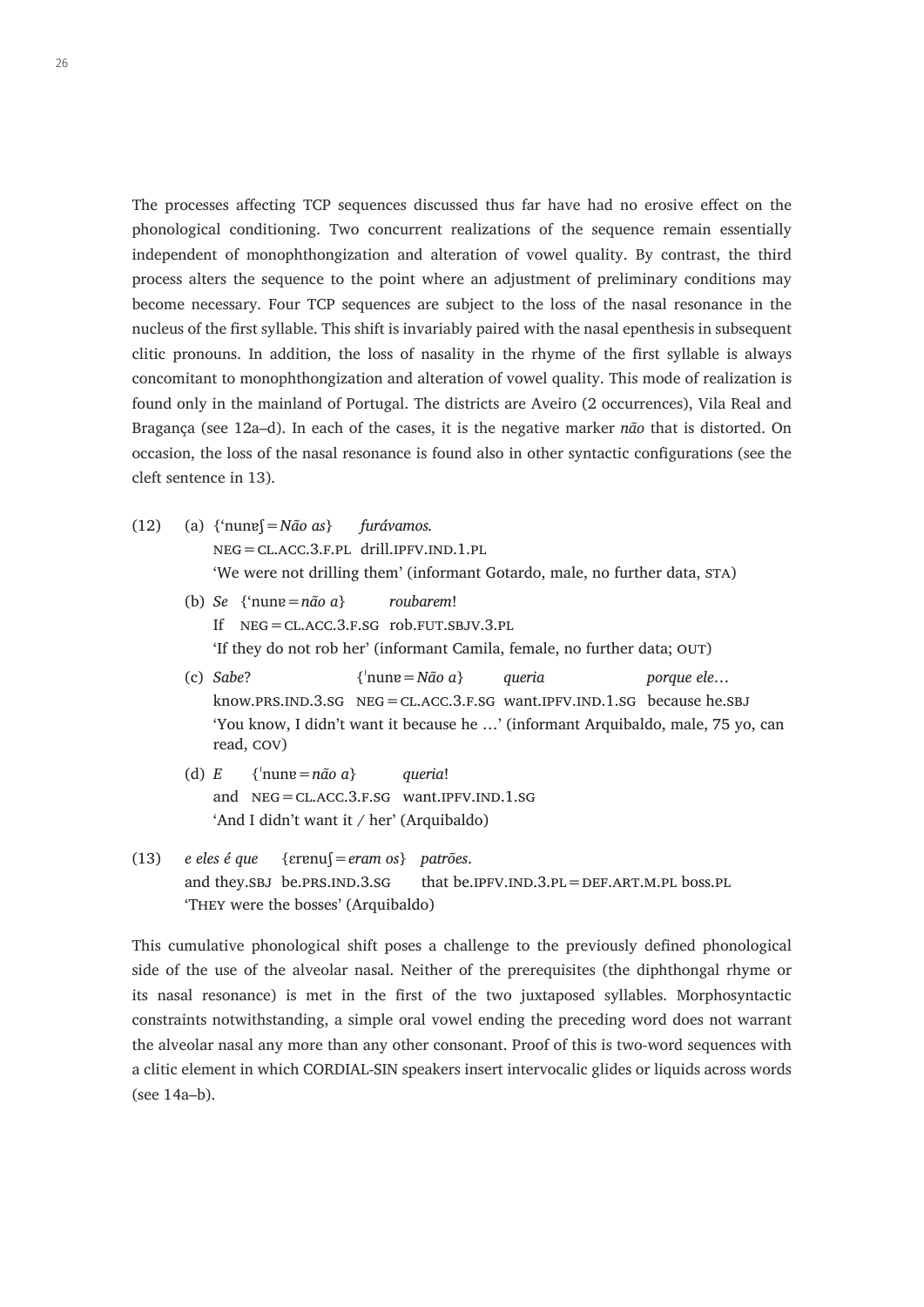- (14) (a) {'ajuʒ=*Há-os*} *de ferro*, {'ajuʒ=*há-os*} be-there.prs. $IND.3.SG = CL. DEM.M.PL$  of iron be-there.prs. $IND.3.SG = CL. DEM.M.PL$ *de pau*, {nu=*não*} *é*? of stick, isn't 'Some are of iron, some are of wood, aren't they'? (informant Astreia, female, no further data, OUT)
	- (b) *A gente* {PH|'kɔβrɨlɐʒ=*cobre-as*} *bem* art.def.f.sg people cover.prs.ind.3.sg=cl.acc.3.f.pl well 'We cover them well / People cover them well' (informant Brás, male, 53yo, trc)

Ergo the selection of the alveolar nasal must have been planned beforehand, i.e., before preparing words in speech production. This is not in keeping with the view that sound segments are activated sequentially, from left to right. One might wonder, then, if the production of TCP sequences in (12a–d) is really a feedforward process, with neatly staged phases: lexical selection, morphological and phonological encoding, phonetic encoding, and neuromuscular control of articulators (Levelt et al., 1999, pp. 3–4).

Two explanations for the nasal epenthesis after a simple oral vowel in TCP sequences can be advanced. These explanations are not mutually exclusive, although one of them would call for a thorough experimentally based confirmation. Generally, CORDIAL-SIN offers data produced by elderly speakers. Research over accuracy and speech rate point to substantial differences depending on the speaker's age. In the research task designed and carried out by Bilodeau-Mercure and Tremblay (2016), speakers' orofacial physiology – lip and tongue muscular flexibility and endurance, as well as tactile sensitivity – has been investigated. Older informants (66–85 yo) were demonstrated to have a reduced speech rate compared to younger speakers. In articulation, they were shown to run up against particular difficulties producing nasal vowels. They were trying to remedy this by either slowing down or producing an oral vowel – nasal consonant sequence instead of nasal vowels. This effect has been blamed on an age-related motor disorder, namely the decline of lip endurance.

As for CORDIAL-SIN data, the age of the remaining denasalizing informants is not revealed, except for the informant Arquibaldo. Yet many of the interviewees are around 60 years old or older. If the result of the experiment is correct, then the use of the nasal-initial allomorph can be seen as an attempt to make up for the loss of nasal resonance in the rhyme of the preceding syllable. Investigating this effect in CORDIAL-SIN speakers at present is probably an unfeasible task. Yet, examining other elderly informants is a possible direction for further research.

Another explanation for the selection of the alveolar nasal rather than of any other consonant is cue-based. Nasal onsets are obligatory in enclisis after plural verb forms ending in a nasal diphthong. Their perceptual salience in combinations involving clitic pronouns reaches such a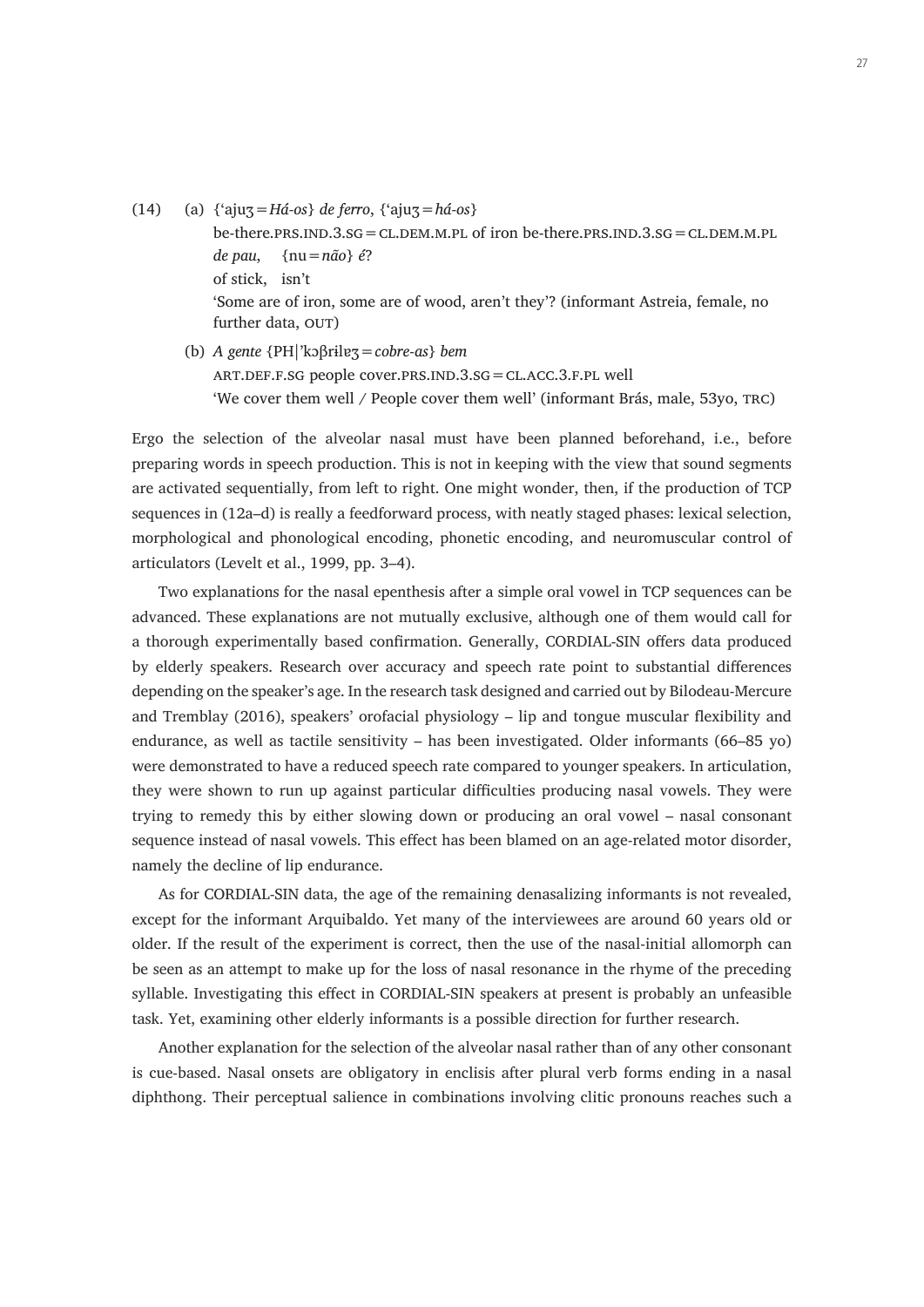degree that they can be extended over the preverbal domain even after a monosegmental and denasalized rhyme.

# **7. Discussion**

Explanations formulated in terms of varying syntax-phonology mappings presuppose speakers' individually selected and varying methods of language processing. This approach is synchronic, and so independent of the previous developments of the TCP sequence. Meanwhile, the distribution of nasal-initial preverbal pronouns across particular interview sites is uneven, thus inviting history-based explanations of the origin of the variation. Non-canonical forms are clustered in two areas. One of them comprises northern municipalities and the northernmost ridges of the mainland of Portugal. The gist of the historical continuity hypothesis is the presence of consonant-initial preverbal accusative pronouns in the scriptural tradition of the Entre-Minhoe-Douro region and southern Galicia, with the attestations dating back to as early as the  $13<sup>th</sup>$  to 16<sup>th</sup> centuries. Obviously, the reliance on historical data in accounting for present-day variation hinges essentially on how transmission of linguistic habits is conceived of.

#### **7.1. Historical continuity gone astray**

In accordance with the competing grammars approach (Kroch, 2001; Galves & Kroch, 2016, pp. 487–488), individuals displaying variation in the realization of the TCP sequence, must have instantiated at some point different phonology-syntax mappings in a kind of internalized diglossia. Competition arises when speakers have been exposed to both a vernacular (with the nasal-initial allomorph) and a learned grammar (vowel-initial variant). A sufficient amount of evidence is a prerequisite to developing two simultaneous and alternative rankings of parameters. Conversely, if a single realization of either of the forms is steadily maintained in individual speech production, no diglossia can be applied. In this approach, language acquisition (parameter setting; Battye & Roberts, 1995, p. 8) is the decisive phase in bringing about grammatical change. Individual grammars are computed on the basis of both human biological endowment and a multitude of cues available to new generations of language users via their parents' speech (Roberts, 2007, p. 124). Innovations can be equated with parameter resettings, i.e., micro-scale transitions between stable successive individual grammars. The principal mechanism prompting the change is the faulty imitation (by abductive reasoning) of the older generation's speech habits. As the internalized grammar of their parents is not directly available to children, its reconstruction is unavoidably imperfect. Thus, infant grammar moves away from the original one. Observable change is explicitly declared to be piecemeal, gradual, and chaotic (Lightfoot, 1999, p. 105), which portrays well the actual usage of preverbal accusative clitics by CORDIAL-SIN informants.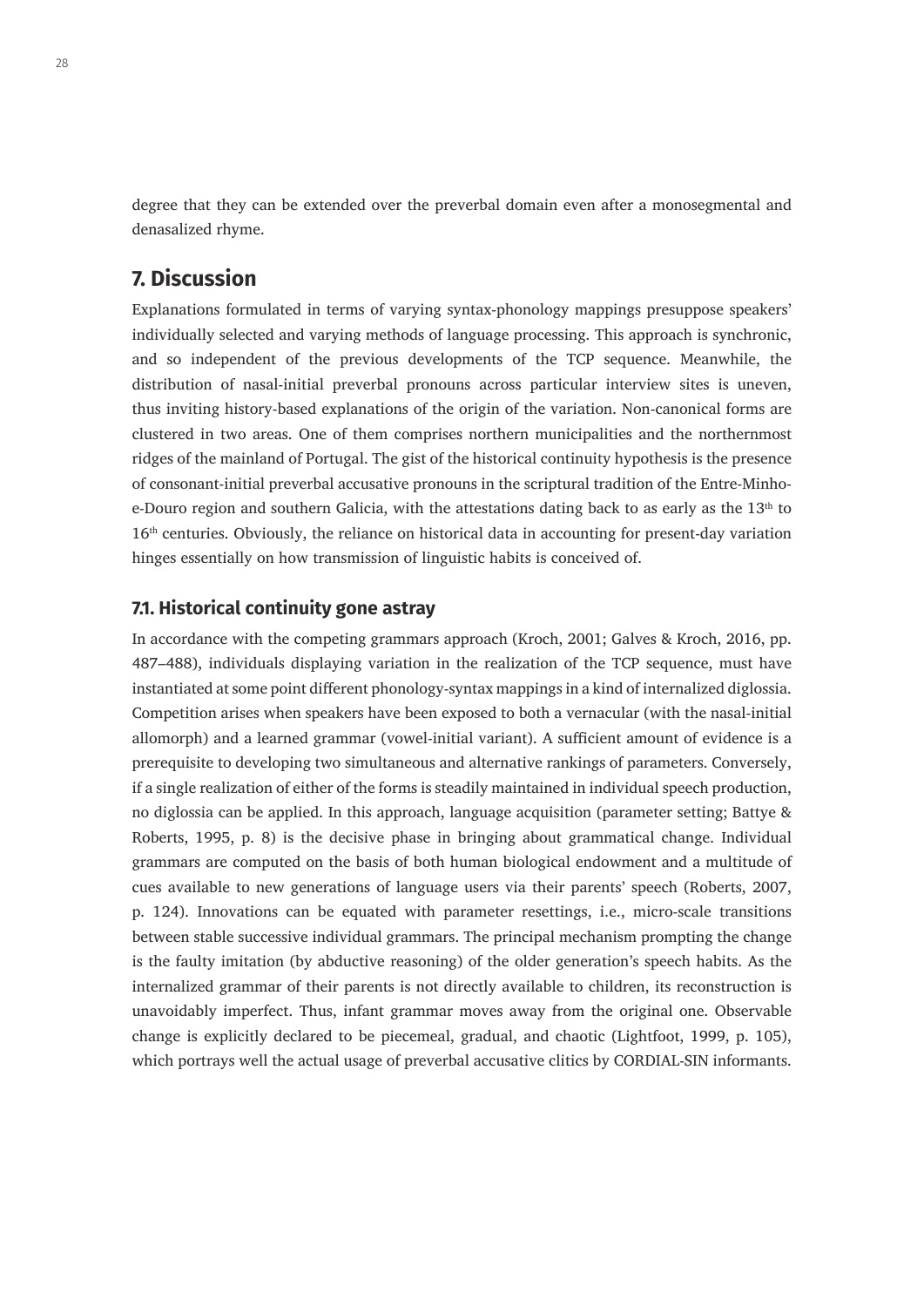At present, the viability of this approach will be matched against the interplay of vowel- and consonant-initial allomorphs documented in history.

In her work devoted to Galician-Portuguese written texts, Maia (1986, p. 671) describes nasal-initial accusative pronouns as forms that always occur after a nasal-final word (poor attestation of vowel-initial forms after the preceding negative marker, e.g., *nõ as aguardando* 'without waiting for them' is noted accordingly). An assimilatory process, actuated by the nasal segment in the final syllable of the preceding word, is declared to have affected *lo*, *la*, *los*, *las* pronominal forms rather than empty-onset ones (see Martins, 1994, p. 214, "*lo*, *los*, *la*, *las* são as formas do pronome acusativo átono que, do ponto de vista evolutivo, precedem as formas *o*, *os*, *a*, *as*" 'from the evolutionary point of view, *lo*, *los*, *la*, *las* are atonic accusative pronominal forms that are earlier than *o*, *os*, *a*, *as*'). Thus, two consonant-initial variants used to exist in parallel before the advent and the subsequent spread of vowelinitial forms.

Tellingly, Maia's analysis contains no reference to the syntactic category of the preceding expression. This is tantamount to saying that the choice of either consonant-initial or vowel-initial realization must have been made in the phonological module. Morphosyntactic conditioning played virtually no role in the selection of the onset. The only incidence of syntax involved the linear ordering of expressions containing suitable sound material. Thus, inflected verb forms were but one of the possible types of hosts for nasal-initial accusative clitics. Examples quoted by Maia (1986, p. 672) leave no doubt as to the category-blind attachment of clitic pronouns with nasal onsets: *e nõnaſ vẽderdes nẽ doardes* 'and you will neither sell them nor give them as a dowry', *nẽ nas dar a noble caualeyro* 'nor to give them to the gentle knight'; *dalos o abbade a quen nos laure* 'the abbot gives them to whoever can cultivate them', *poferõno todo* 'they put all of it' (see also Martins 1994, pp. 217–218). This analysis appears, then, to provide a compelling evidence of historical ties between old speech habits and their present-day outcomes in the North of Portugal and in Galicia.

Still, the scriptural production of the subsequent centuries reveals the decline in the number of diphthong-final or nasal-final words that allowed nasal epenthesis in ensuing preverbal pronouns. In the 16<sup>th</sup>-century *Crónica dos Reis de Bisnaga*, concurrent realizations are interspersed only after the relative/interrogative *quem* and the negative marker *não*. The query for the righthand side context of *sem* and *nem* has brought hits involving vowel-initial accusative pronouns only. These results are indicative of an increasing role of morphosyntactic conditioning in the processing of preverbal clitic pronouns. Conversely, phonological criteria ceased to be felt as crucial. The examples below, retrieved from the *Corpus Informatizado do Português Medieval*  (Xavier, 1998, coord.), illustrate the point.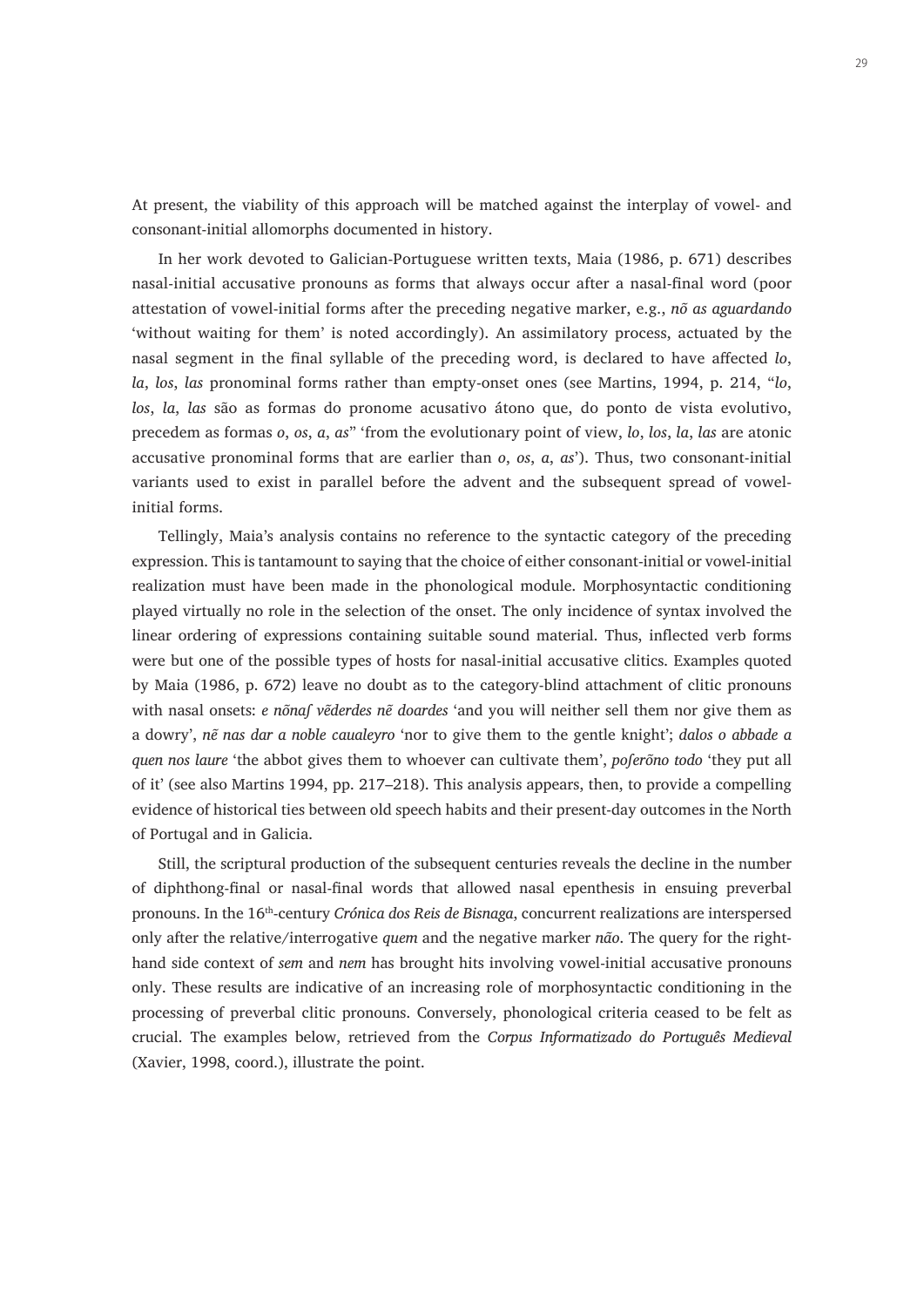- (15) (a) … *tomou as terras a quem as tinha contra* take.prf.ind.3.sg art land.pl to who.rel cl.acc.3.f.pl aux.ind.3.sg against *razão tomadas a elrey* reason take.pst.ptcp.f.pl to king '…took the parcels of land from whom had abusively got hold of them from the King' (Título 4)
	- (b) …, *não sey quem no possa contar* neg know.prs.ind.1.sg who=cl.acc.3.m.sg can.prs.sbjv.3.sg tell.inf *pera que seja crido* so that be.prs.sbjv.3.sg trust.pst.ptcp.m.sg 'I don't know who could tell it so that it/he is believed' (Título 8)
	- (c) … *o que aveis de fazer ojee, não o* dem rel have.to.prs.ind.2.pl do.inf today neg cl.acc.3.m.sg *deixeis pera amanhaa* leave.imp.2.pl for tomorrow 'what you are supposed to do today don't leave it until tomorrow'(Título 4)
	- (d) …, *e não no poderão tirar d este* and NEG = CL.ACC.3.M.SG can.PFV.IND.3.PL draw.INF from DEM.PROX.M.SG *proposyto todollos seus gramdes* intention  $all.M.PL = ART.DEF.M.PL$  poss.3.pl nobleman.pl 'And none of his noblemen was able to drive him away from this idea' (Título 20)

The primacy of the morphosyntactic conditioning at the expense of the phonology-based one reached its peak in the 17<sup>th</sup> century.<sup>6</sup> The query of the resources of the Biblioteca Nacional de Portugal – Biblioteca Nacional Digital (BND), encompassing 11 integral texts published between 1614 and 1697,<sup>7</sup> brought a single occurrence of nasal-initial  $3<sup>rd</sup>$  person pronoun in the preverbal

<sup>6</sup> The loss of nasal onsets in preverbal clitic pronouns in that period has to be put in correspondence with interpolation (clitic-verb non-adjacency). In Classical Portuguese, this linear pattern involved a single expression – the negative marker *não*. It used to occur adjacent to expressions checked for Tense to produce sentential negation (Matos, 1999, Matos, 2003, pp. 774–776). Interpolation has never become obligatory. Instead, clitic-verb adjacency and non-adjacency could be applied interchangeably, according to authors' preferences (Martins, 1994, p. 307). The reversal of the order of syllables (*não o* > *o não*) did away with phonological conditions enabling speakers to fill the onset of preverbal pronouns (Nkollo, 2021, pp. 484–485, demonstrates that  $3<sup>rd</sup>$  person accusative clitics tended to be paired with interpolation at a larger scale than the other pronouns, whose distribution over *não*-cl-Verb and cl-*não*-Verb sequences was more balanced). The effect of the *o não* order on the form taken by preverbal clitic pronouns was immediate, as shown by example (16).

<sup>7</sup> The following texts have been used: 1614 Nicolao Agostinho. *Relaçam summaria da vida* … [https://purl.pt/11490;](https://purl.pt/11490) 1625 Bertolameu Guerreiro *Jornada dos vassalos da coroa de Portugal* <https://purl.pt/17352>; 1639 *Regimento dos Juizes das Aldeas* …<https://purl.pt/14985>; 1640 Diogo de Santana. *Relaçam verdadeira do milagroso* … [https://purl.](https://purl.pt/16740) [pt/16740](https://purl.pt/16740); 1645 Jorge da Costa. *Sermaõ do jubileo geral* … [https://purl.pt/20760;](https://purl.pt/20760) 1650 Bento Teixeira Feio. *Relaçam do naufragio que fizeram* … [https://purl.pt/28100;](https://purl.pt/28100) 1660 Padre Antonio Vieira. *Copia de huma carta para ElRey* …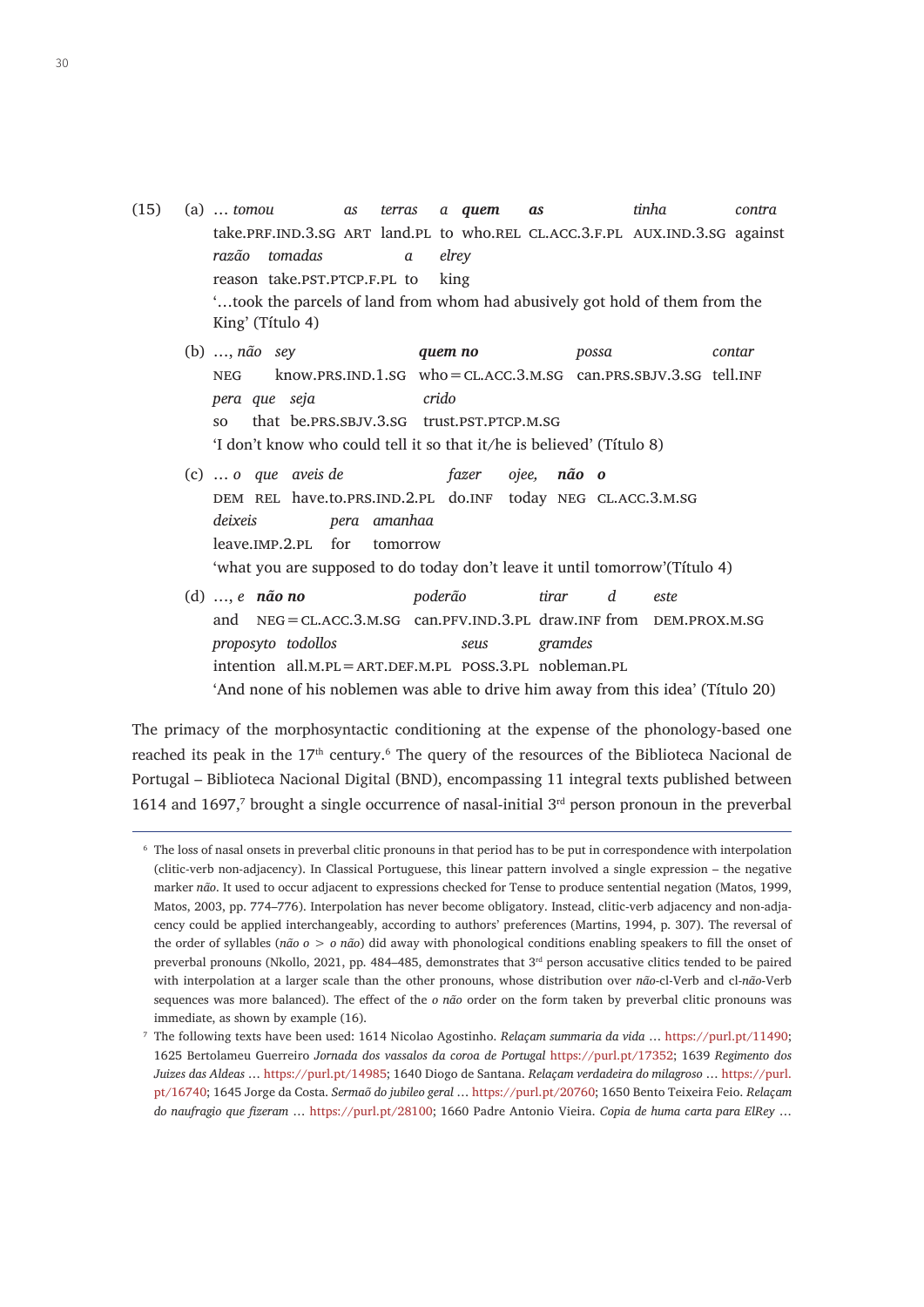domain. It comes from a compilation of judicial regulations, the *Regimento dos Juizes das Aldeas* … (1639), which displays an antiquated grammar (multiple interpolations, i.e., more than one constituent separating the clitic from the verb; see Martins 2016b, pp. 421–423, the inflected infinitive used with an injunctive value; Carvalho 2015, pp. 669, 673, and variable past participles in compound tense forms).

(16) … *naõ no fazendo deſde o dia que lhe* neg=cl.acc.3.m.sg do.prs.ptcp since art.def.m.sg day rel cl.dat.3.sg *puzerem a dita pena* … put.fut.sbjv.3.pl art.def.f.sg say.pst.ptcp.f.sg punisment '… not doing this from the day when he receives this punishment' (p. 6)

Thus, dwindling preverbal contexts in which nasal epenthesis used to be documented pose several problems to the continuity hypothesis. Obviously, the disjunction between the speech production of the inhabitants of remote areas of the Entre Minho e Douro region and the grammar of the then urban centers might not be excluded. Likewise, a given grammatical habit is not unlikely to resume after a period of dormancy (see D'Alessandro, 2014 for the unexpected advent of *annə*, borrowed from the Italian compound tense auxiliary, to replace an almost extinct impersonal pronoun *nomə* < Lat. homo in Abruzzese, a southern Italian variety spoken in the central part of the region). Be that as it may, the scarcity of attestations of the nasal-initial allomorph in the scriptural production of the  $17<sup>th</sup>$ -century EP must not be overlooked. For the time being, an uninterrupted transmission of the nasal epenthesis in preverbal pronouns over successive generations of speakers is no more than a guesswork.

Another hindrance has to do with the archipelago of the Azores, the second area with a noteworthy presence of nasal-initial preverbal clitics. Written records of the history of the vernacular clitic grammar on particular islands are badly missing. Starting from the 15<sup>th</sup> century, the Azores are known to have been populated by settlers coming prevailingly from mainland Portugal. "A maioria dos povoadores seria proveniente de Portugal continental, merecendo particular referência os contributos do Algarve, Alentejo e Minho; no entanto, tais contributos não terão ocorrido de igual modo nas diferentes ilhas" (Lima, 2009, p. 229, 'the majority of settlers appear to have come from the mainland of Portugal, with Algarve, Alentejo and Minho having provided most significant numbers of immigrants; nevertheless, newcomers from these

[https://purl.pt/16556;](https://purl.pt/16556) 1686 P. Antonio Carvalho da Costa. C*ompendio Geografico* … [https://purl.pt/13823;](https://purl.pt/13823) 1692 Vicente Barbosa C.R. *Compendio da relaçam* … [https://purl.pt/12025;](https://purl.pt/12025) 1697 Padre M. Ayres de Almeyda. *Sermam do acto da fee que se celebrou* … <https://purl.pt/13488>and 1735 *Cartas* do P. Antonio Vieyra https://digital.bbm. usp.br/handle/bbm/4527. The last text is a posthumous edition of the original epistolary work of the Jesuit father dating entirely from the 17<sup>th</sup> century. This text, the only one in the list, has been retrieved from a Brazil-based source.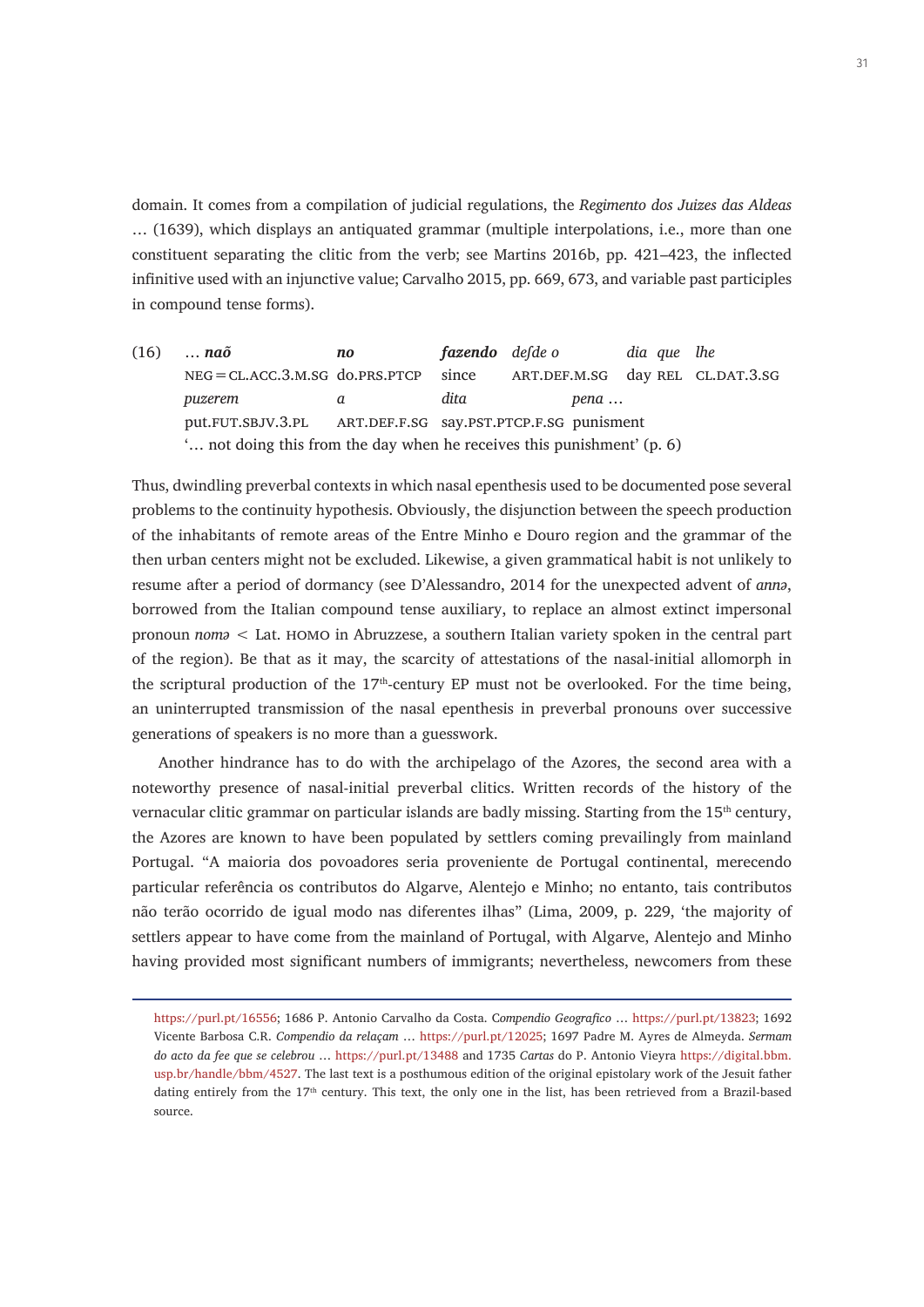regions are thought to have not been evenly divided among different islands'; translation – MN). The historical continuity hypothesis would require the speech habits of the majority of migratory waves to have been superseded by the grammar of the settlers from the Minho region. As for now, no evidence for this direction of grammatical change is available.

Putting aside the lack of sufficiently probative documentation across various places and periods, the representativeness of the historical sources proves an even more serious obstacle. What is more, the analyses highlighting language acquisition as the primary driver of language change and conducted in terms of internalized diglossia and parameter reranking require samples of infant-directed speech in successive generations of speakers to be systematically compared with one another. In an attempt to remedy the lack of necessary data, Kodner (2019, pp. 4–12) tries to infer the characteristics of infant-directed speech on the basis of modern and historical literary corpora. His results rely on the sameness of frequency values in both types of sources. In particular, high token frequency elements are expected to be similar irrespective of the addressees and communicative circumstances. Moreover, the extension of learning algorithm sampled from the two kinds of data consistently points to the same learning outcomes. Therefore, the core cues acquired in childhood are thought to be plausibly reconstructible on the basis of non-infant corpora. Meanwhile, Kodner's pioneering study seems to be concerned primarily with the acquisition of the lexicon. It remains for future investigation to see whether these results can successfully grasp the evolution of TCP sequences in previous generations of EP learners.

#### **7.2. Nasal epenthesis as an externally-motivated analogical change**

Instead of capturing variation documented in CORDIAL-SIN in terms of historical continuity, a more moderate solution is advanced here, making use of the concept of markedness. Rather than positing the transmission of nasal epenthesis in preverbal accusative clitics from one generation to another, it emphasizes the sameness of the processing of TCP sequences at various moments in the history and in various communicative circumstances. This theoretical apparatus has been inspired by H. Andersen's actualization theory.

For Andersen, grammatical innovations are either internally (from below) or externally motivated (from above). "Typically in internally motivated change, an innovation is extended to unmarked contexts earlier than to corresponding marked contexts" (Andersen, 2008, p. 36). If speech act circumstances are considered, unmarked contexts correspond to spontaneous communication and informal text genres close to orality. In morphosyntax, unmarked contexts are routinely basic and most frequent ones, e.g., main clauses as opposed to subordinate clauses, simple vs. compound tenses. Solutions initiated in these contexts can subsequently gain ascendancy in marked situations and marked morphosyntactic settings, thus ceasing to be felt as informal or colloquial. Innovations from above, on the other hand, depart from marked contexts,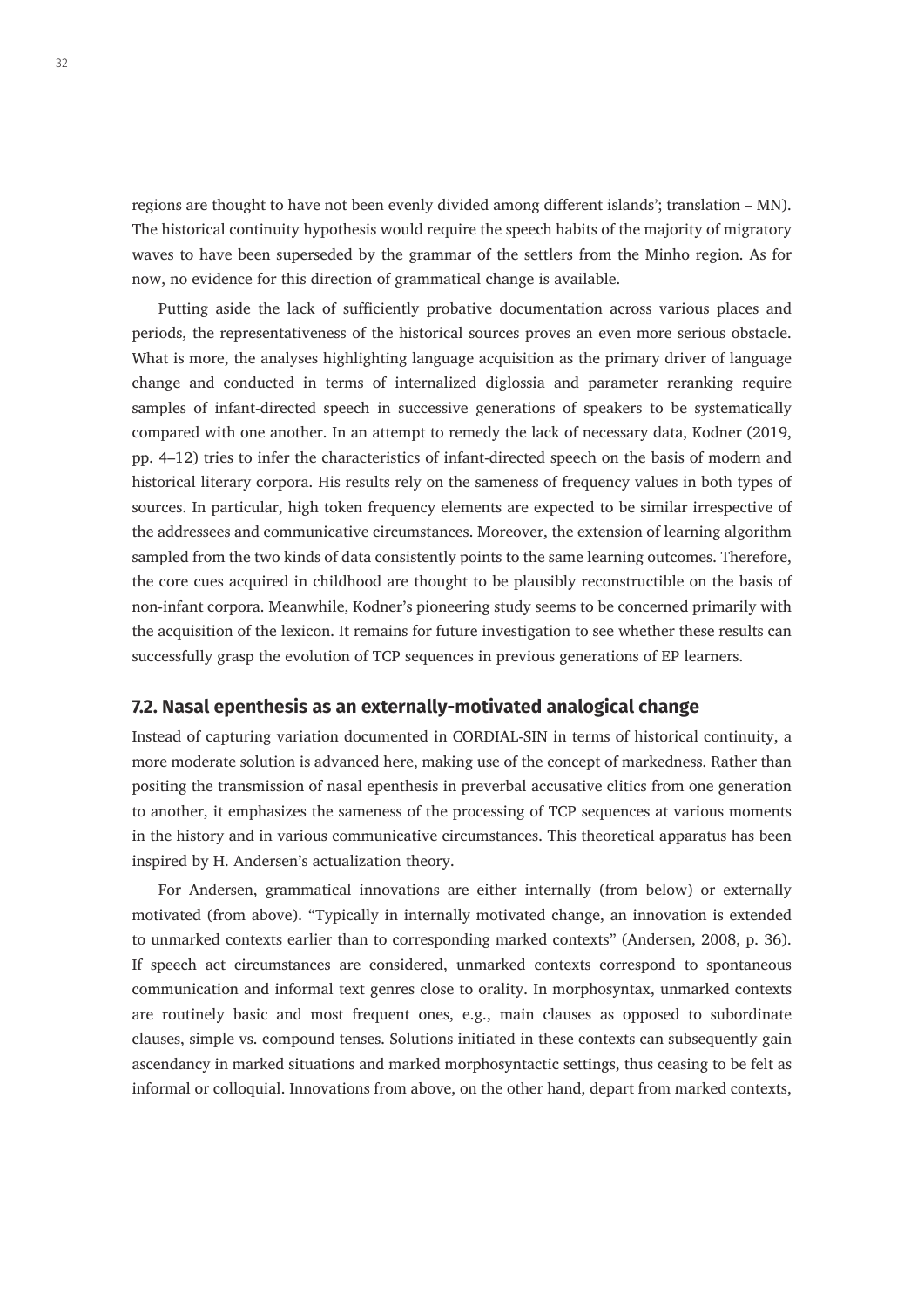both pragmatically and grammatically. They subsequently exert pressure (i.e., gain currency and become largely adopted in a given speech community) on spontaneous communication. This scenario materializes in a situation of language contact (e.g., transfers from the standard language into the dialects, syntactic calques from a foreign language of prestige; see Andersen, 2006, pp. 68–70). In morphosyntax, more elaborate solutions tend to spill over simpler contexts. With the passing of time, the elevated character of these innovations is no longer perceived. At this point, they become unmarked (Andersen, 2001, p. 238).

In this paper, communicatively unmarked contexts correspond to the speech production of CORDIAL-SIN informants. Onset insertion in preverbal accusative pronouns is likewise a feature proper to an oral, unmarked register. By contrast, the absence of nasal-initial forms is thought to be a learned variant (externally-motivated innovation), induced by contact with standard EP. Present-day Portuguese dialects must not be seen as repositories for phonological layers characteristic of Galician-Portuguese or Middle Portuguese texts. Instead, the reverse is thought to be the case: nasal epenthesis in preverbal accusative pronouns documented in medieval and Renaissance texts is thought to have reflected speech habits characteristic of the oral register. Obviously, the degree of communicative markedness of Galician-Portuguese and Portuguese texts prior to the 17th century outranks the markedness of spontaneous dialectal speech. Still, since these texts contain instances of nasal epenthesis, their authors must have been exposed to two divergent grammars, with empty onsets alongside nasal onsets. Thus, pragmatically, the use of nasal-initial allomorphs in Galician-Portuguese or Middle Portuguese is considered an innovation advancing from below.

To conclude, it remains to ascertain whether consonant-initial preverbal accusative pronouns are unmarked also in morphosyntax. The answer depends on how variation in clitic placement in today's EP is characterized, and that is not a consensual issue. Some authors claim that proclisis is triggered by the properties of the (higher) left periphery hosting complementizers and topicalized or focused elements (Madeira, 1992; Ledgeway, 2016, p. 1013). Other scholars point to proclisis triggers as the elements that have the property of attracting the clitic to the pre-Infl domain (Duarte & Matos, 2000). As a result, for some scholars proclisis is a less marked pattern and enclisis corresponds to a more complex derivation, with the V movement to a higher functional category. In other proposals, enclisis is primary and proclisis is computationally costlier (a last resort Movement; see Duarte & Matos, 2000, pp. 135–137), because it is activated by specific syntactic elements.

The puzzle can be solved if data from EP L1 acquisition are looked into. Enclisis is the dominant placement in children until approximately forty-two months of age (Duarte et al., 1995). In that period, enclisis is nearly indiscriminately applied, regardless of the presence of proclisis triggers in a sentence (Costa et al., 2015, pp. 14–17; Costa et al., 2016, pp. 440–446).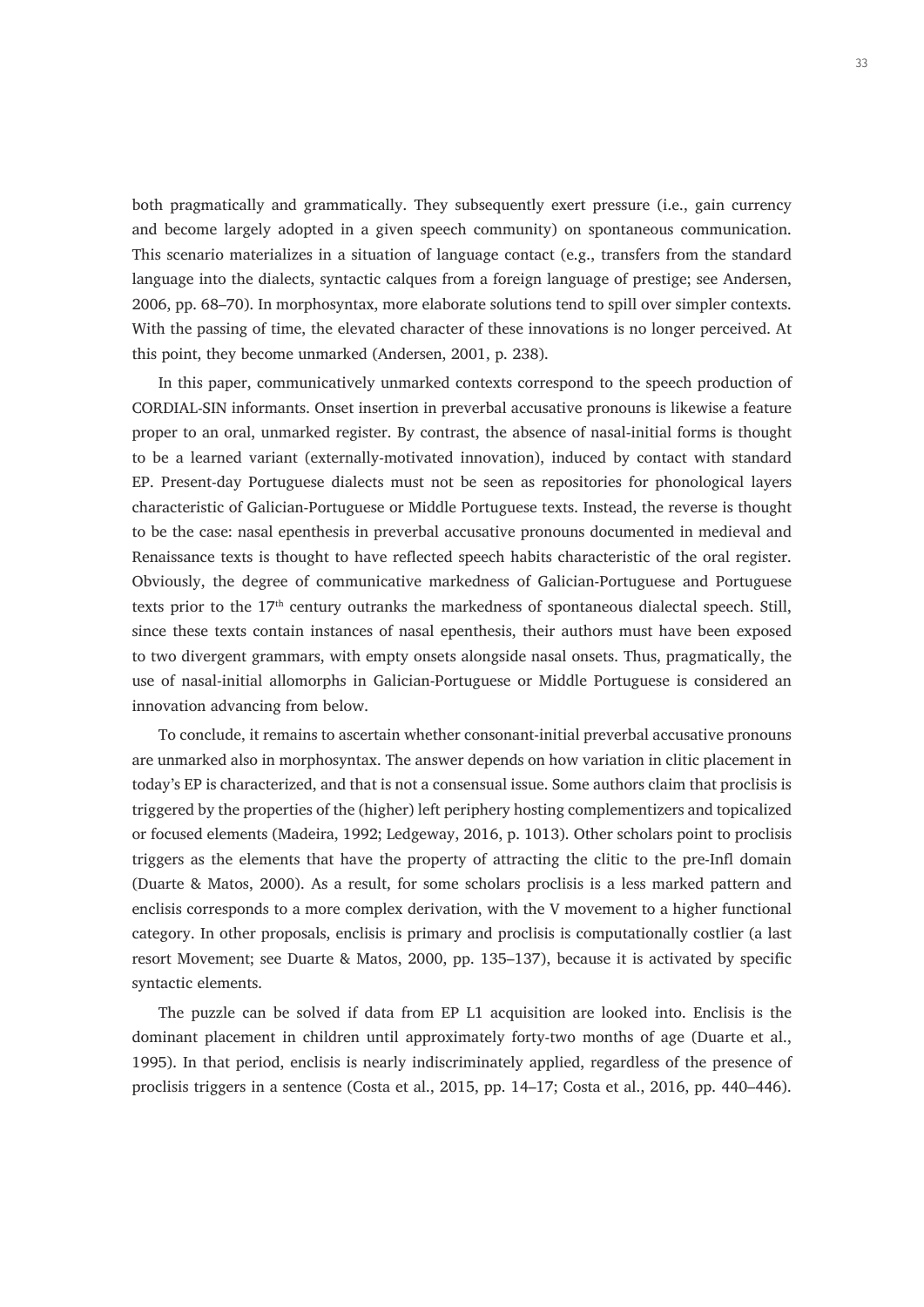Therefore, enclisis, alongside phonological shifts accompanying it, is thought to be the default solution. By contrast, proclisis is the marked pattern. Nasal epenthesis in preverbal accusative pronouns is an overgeneralization of a sandhi phenomenon from enclisis (unmarked context) in syntactically more complex environments (proclisis; marked context). Thus, in morphosyntax the innovation progresses from below as well. Syntactic conditions under which vowel-initial preverbal accusative pronouns must be used after diphthong-final words require an explicit learning. This variant appears to be problematic for some CORDIAL-SIN informants.

# **Concluding remarks**

In Portuguese linguistics, dialectal speech production has attracted scholars' interest and inspired a number of analyses conducted within the generative framework. Obviously, syntax represents the dominant thread in these studies. Thus, there is still room for phenomena that do not fall directly within the scope of syntax, and whose analysis is carried out with the aid of a different theoretical apparatus. Nasal epenthesis across words is thought to be one of such issues.

Moreover, in this study the corpus has been used to analyze the non-canonical realization of prosodically deficient pronouns, to determine the geographical distribution of phonological distortions and the concomitant intra-speaker variation. Speech samples stored in the verbatim transcription section track segment after segment how speakers capitalize on a set of available structures to go beyond the bounds of the codified grammar of their language. The decision on whether a nasal epenthesis materializes in a given TCP sequence is taken on the basis of the following available structures: (i) sound series made of a nasal diphthong and a subsequent simple oral vowel; (ii) homonymy of accusative clitic pronouns and definite articles; (iii) prosodic deficiency of both classes of expressions; (iv) obligatory nasal epenthesis in postverbal accusative pronouns after diphthong-final syllables. These cues prove instrumental in inducing speakers to add the alveolar nasal in preverbal clitic pronouns. All in all, the abusive nasal epenthesis is an analogically induced extension.

As for the historical clues to present-day nasal-initial preverbal accusative pronouns, rather than positing continuous transmission of speech habits, the paper emphasizes the sameness in the treatment of these expressions at various moments and in different communicative circumstances. It remains to be seen how the analogical mechanisms singled out above interact with other variables – the type of the proclisis trigger (preference given to nasal-initial variant after *quem*), the speaker's age and education level. Concomitant phonological processes, especially the loss of nasal resonance, may bring new insights into the nature of the relationship, thus offering a more comprehensive outlook on the variation documented in CORDIAL-SIN clitic pronouns.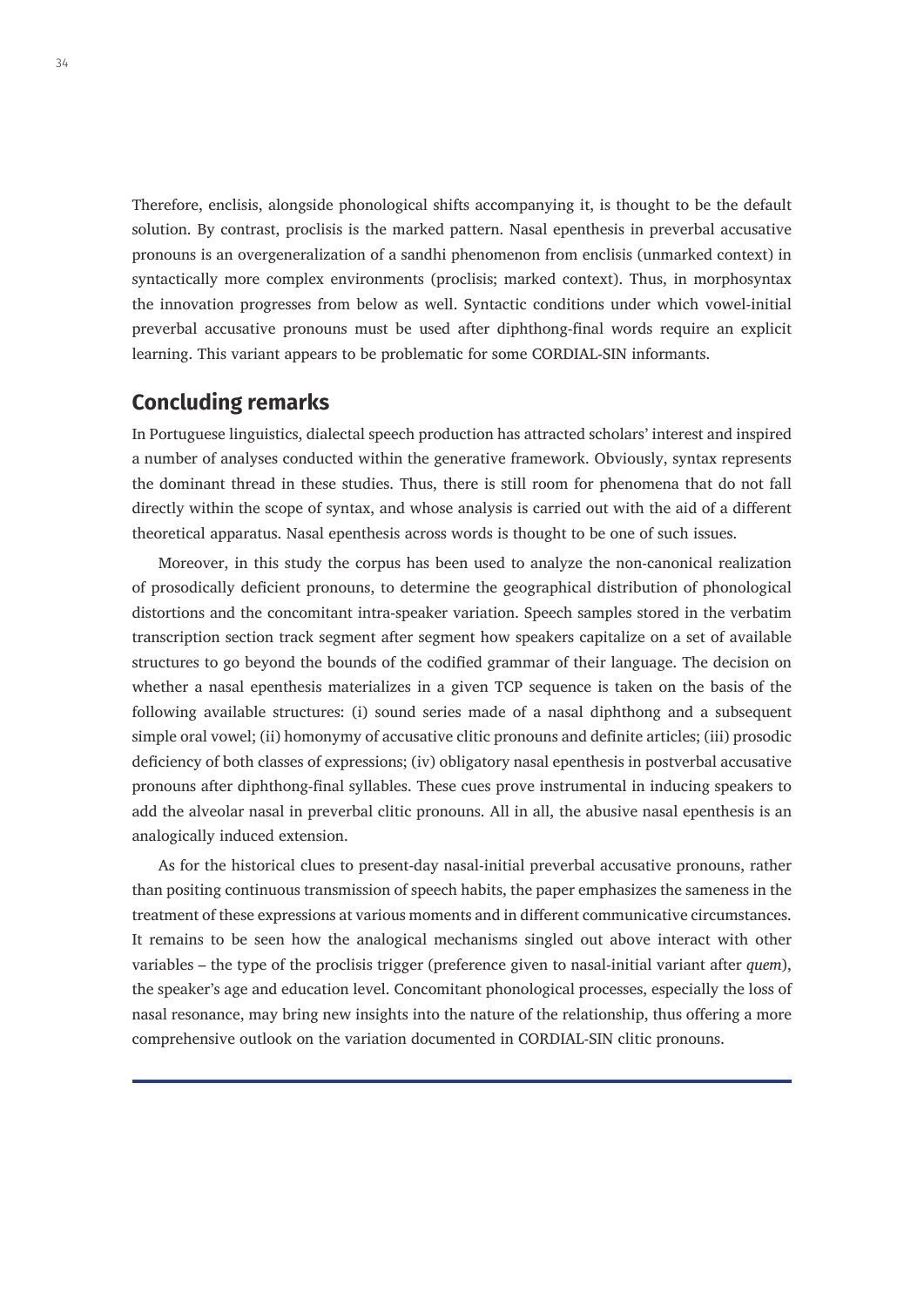# **Competing interests**

The author has no competing interests to declare.

#### **References**

**Andersen, H.** (2001). Actualization and the (Uni)directionality of change. In H. Andersen (Ed.), *Actualization: Linguistic Change in Progress. Papers from a workshop held at the 14th International Conference on Historical Linguistics, Vancouver, B.C. 14 August 1999*. Amsterdam-Philadelphia: John Benjamins, 225–248. DOI: <https://doi.org/10.1075/cilt.219.11and>

**Andersen, H.** (2006). Synchrony, diachrony, and evolution. In O. Nedergaard Thomsen (Ed.), *Competing Models of Linguistic Change: Evolution and beyond* (pp. 59–90). Amsterdam-Philadelphia: John Benjamins. DOI: <https://doi.org/10.1075/cilt.279.07and>

**Andersen, H.** (2008). Grammaticalization in a speaker-oriented theory of change. In Th. Eythórsson (Ed.), *Grammatical Change and Linguistic Theory: The Rosendal Papers* (pp. 11–40). Amsterdam-Philadelphia: John Benjamins. DOI: <https://doi.org/10.1075/la.113.02and>

**Anderson, R. T.** (2002). Onset clusters and the sonority sequencing principle in Spanish: A treatment efficacy study. In F. Windsor, M. L. Kelley & N. Hewlett (Eds.), *Investigations in clinical phonetics and linguistics* (pp. 213–224). Mahwah, NJ: Lawrence Erlbaum Associates.

**Auer, P., Barden, B.,** & **Grosskopf, B.** (1998). Subjective and objective parameters determining 'salience' in long-term dialect accommodation. *Journal of Sociolinguisitcs, 2*(2), 163–187. DOI: <https://doi.org/10.1111/1467-9481.00039>

**Battye, A.,** & **Roberts, I.** (1995). Introduction. In A. Battye & I. Roberts (Eds.), *Clause Structure and Language Change* (pp. 3–28). Oxford: Oxford University Press.

**Bilodeau-Mercure, M.,** & **Tremblay, P.** (2016). Age Differences in Sequential Speech Production: Articulatory and Physiological Factors. *Journal of the American Geriatrics Society, 64*(11), e177– e182. DOI: <https://doi.org/10.1111/jgs.14491>

**Bisol, L.** (2008). The contrastive nasality in Portuguese, *Rutgers Optimality Archive*. Available at <http://roa.rutgers.edu> (23 September 2021).

**Bybee, J.,** & **Torres Cacoullos, R.** (2008). Phonological and Grammatical Variation in Exemplar Models. *Studies in Hispanic and Lusophone Linguistics, 1*(2), 399–413. DOI: [https://doi.](https://doi.org/10.1515/shll-2008-1026) [org/10.1515/shll-2008-1026](https://doi.org/10.1515/shll-2008-1026)

**Carvalho, M. J.** (2015). Para a história do infinitivo flexionado português: uma abordagem semântico-pragmática [Towards the History of Portuguese Inflected Infinitive: a semanticpragmatic approach]. *Zeitschrift für romanische Philologie, 131*(3), 664–689. DOI: [https://doi.](https://doi.org/10.1515/zrp-2015-0047) [org/10.1515/zrp-2015-0047](https://doi.org/10.1515/zrp-2015-0047)

**Collischonn, G.,** & **Wetzels W. L.** (2016). Syllable Structure. In W. L. Wetzels, S. Menuzzi & J. Costa (Eds.), *The Handbook of Portuguese Linguistics* (pp. 86–106). West Sussex: John Wiley & Sons. DOI:<https://doi.org/10.1002/9781118791844.ch6>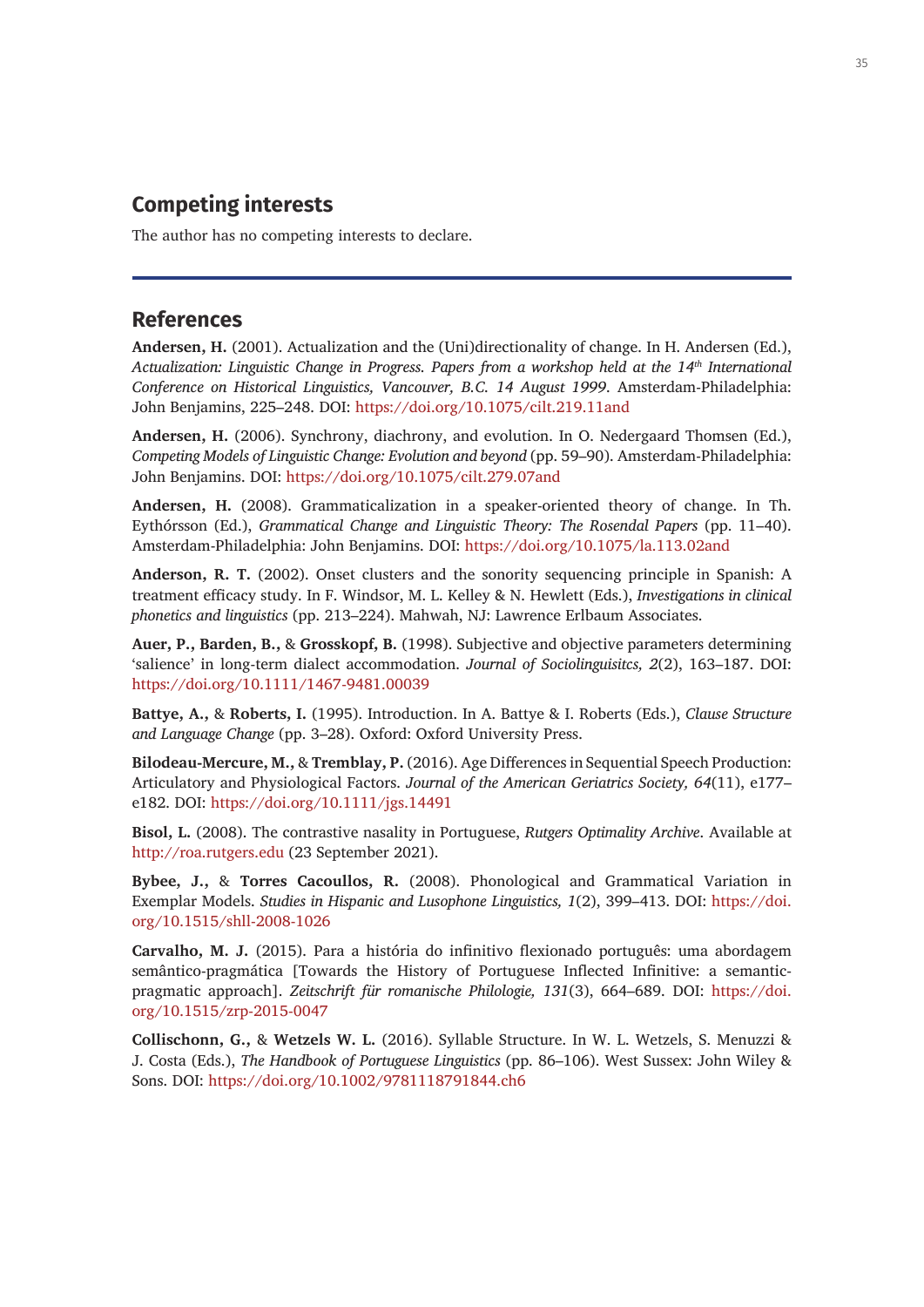**Costa, J., Fiéis, A.,** & **Lobo, M.** (2015). Input variability and late acquisition: Clitic misplacement in European Portuguese. *Lingua, 161*, 10–26. DOI: [https://doi.org/10.1016/j.](https://doi.org/10.1016/j.lingua.2014.05.009) [lingua.2014.05.009](https://doi.org/10.1016/j.lingua.2014.05.009)

**Costa, J., Fiéis, A.,** & **Lobo, M.** (2016). A aquisição dos pronomes clíticos no português L1 [The Acquisition of Clitic Pronouns in Portuguese L1]. In A. M. Martins & E. Carrilho (Eds.), *Manual de Linguística Portuguesa* (pp. 431–452). Berlin-Boston: De Gruyter. DOI: [https://doi.](https://doi.org/10.1515/9783110368840-018) [org/10.1515/9783110368840-018](https://doi.org/10.1515/9783110368840-018)

**D'Alessandro, R.** (2014). Death and contact-induced rebirth of impersonal pronouns. A case study, *Probus, 26*(2), 249–274. DOI: <https://doi.org/10.1515/probus-2014-0009>

**Dalrymple, M.** (2001). *Lexical Functional Grammar*. New York: Academic Press. DOI: [https://doi.](https://doi.org/10.1163/9781849500104) [org/10.1163/9781849500104](https://doi.org/10.1163/9781849500104)

**Duarte, I.,** & **Matos, G.** (2000). Romance Clitics and the Minimalist Program. In J. Costa (Ed.), *Portuguese Syntax. New Comparative Studies* (pp. 116–142). Oxford: Oxford University Press.

**Duarte, I., Matos, G.,** & **Faria, I. H.** (1995). Specificity of European Portuguese Clitics in Romance. In I. H. Faria & M. J. Freitas (Eds.), *Studies on the Acquisition of Portuguese* (pp. 129– 154). Lisboa: APL/Colibri.

Fagan, D. (1992). On the history of Portuguese /<sub>a</sub>u,  $\bar{e}i$ /: The case for spontaneous diphthongization. *WORD, 43*(3), 383–397. DOI:<https://doi.org/10.1080/00437956.1992.12098315>

**Fernández Rei, E.** (2002). *Regras fonóloxicas posléxicas e regras precompiladas de alomorfia sintagmática: domínios prosódicos en galego* [Postlexical Phonological Rules and Precompiled Rules of Sintagmatic Allomorphy: prosodic domains in Galician], PhD Thesis, The University of Santiago de Compostela, Facultade de Filoloxía.

**Frota, S.** (2013). *Prosody and Focus in European Portuguese Phonological Phrasing and Intonation*. London-New York: Routledge Taylor & Francis Group. DOI: [https://doi.](https://doi.org/10.4324/9781315054384) [org/10.4324/9781315054384](https://doi.org/10.4324/9781315054384)

**Frota S., D'Imperio, M., Elordieta, G., Prieto, P.,** & **Vigário, M.** (2007). The phonetics and phonology of intonational phrasing in Romance. In P. Prieto, J. Mascaró & M.-J. Solé (Eds.), *Segmental and Prosodic Issues in Romance Phonology* (pp. 131–153). Amsterdam-Philadelphia: John Benjmains. DOI: <https://doi.org/10.1075/cilt.282.10fro>

**Galves, C., Britto, H.,** & **Sousa, M.** (2005). The Change in Clitic Placement from Classical to Modern European Portuguese: Results from the Tycho Brahe Corpus. *Journal of Portuguese Linguistics, 4*(1), 39–67. DOI: <https://doi.org/10.5334/jpl.166>

**Galves, C.,** & **Kroch, A.** (2016). Main Syntactic Changes from a Principle‐and‐Parameters View. In W. L. Wetzels, S. Menuzzi & J. Costa (Eds.), *The Handbook of Portuguese Linguistics*  (pp. 487–503). West Sussex: John Wiley & Sons. DOI: [https://doi.org/10.1002/9781118791844.](https://doi.org/10.1002/9781118791844.ch27) [ch27](https://doi.org/10.1002/9781118791844.ch27)

**Harris, A.,** & **Campbell, L.** (1995). *Historical syntax in cross-linguistic perspective.* Cambridge: Cambridge University Press. DOI:<https://doi.org/10.1017/CBO9780511620553>

**Hirschbühler, P.,** & **Labelle, M.** (2000). Evolving Tober-Mussafia effects in the placement of French clitics. In S. Dworkin & D. Wanner (Eds.), *New Approaches to Old Problems. Issues in*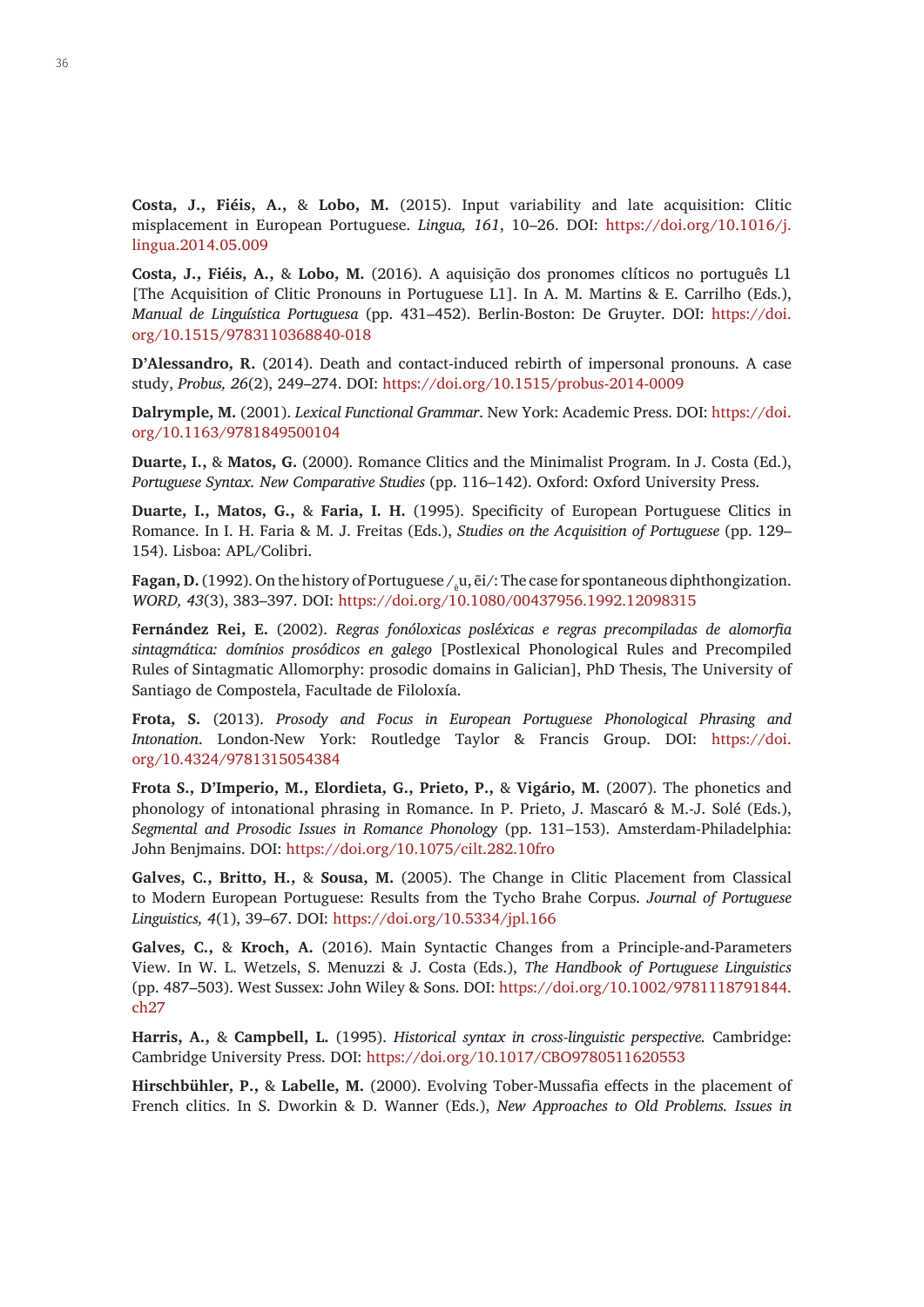*Romance Historical Linguistics* (pp. 165–182). Amsterdam-Philadelphia: John Benjamins. DOI: <https://doi.org/10.1075/cilt.210.15hir>

**Hoekstra, E.,** & **Versloot, A. P.** (2019). Factors promoting the retention of irregularity. On the interplay of salience, absolute frequency and proportional frequency in West Frisian plural morphology. *Morphology*, *29*, 31–50. DOI: [https://doi.org/10.1007/s11525-018-93](https://doi.org/10.1007/s11525-018-9334-2) [34-2](https://doi.org/10.1007/s11525-018-9334-2)

**Kerswill, P.,** & **Williams, A.** (2002). 'Salience' as an explanatory factor in language change: Evidence from dialect leveling in urban England. In M. C. Jones & E. Esch (Eds.), *Language Change. The Interplay of Internal, External and Extra-Linguistic Factors* (*Contributions to the Sociology of Language 86*) (pp. 81–110). Berlin–New York: De Gruyter Mouton. DOI: [https://doi.](https://doi.org/10.1515/9783110892598.81) [org/10.1515/9783110892598.81](https://doi.org/10.1515/9783110892598.81)

**Kodner, J.** (2019). Estimating child linguistic experience from historical corpora. *Glossa: a journal of general linguistics, 4*(1), 122. DOI:<https://doi.org/10.5334/gjgl.926>

**Kroch, A.** (2001). Syntactic Change. In M. Baltin & Ch. Collins (Eds.), *The Handbook of Contemporary Syntactic Theory* (pp. 699–729). Malden, Mass./Oxford: Blackwell. DOI: [https://](https://doi.org/10.1002/9780470756416.ch22) [doi.org/10.1002/9780470756416.ch22](https://doi.org/10.1002/9780470756416.ch22)

**Labelle, M.** (2001). Trente ans de psycholinguistique [Thirty Years of Psycholinguistics]. *Revue québécoise de linguistique, 30*(1), 155–176. DOI:<https://doi.org/10.7202/000516ar>

**Ledgeway, A.** (2016). Clausal Complementation. In A. Ledgeway & M. Maiden (Eds.), *The Oxford Guide to the Romance Languages* (pp. 1013–1028). Oxford: Oxford University Press. DOI: [https://](https://doi.org/10.1093/acprof:oso/9780199677108.003.0040) [doi.org/10.1093/acprof:oso/9780199677108.003.0040](https://doi.org/10.1093/acprof:oso/9780199677108.003.0040)

**Levelt, W.** (1989). *Speaking: from intention to articulation*. Cambridge, Mass.: MIT Press.

**Levelt, W., Roelofs, A.,** & **Meyer, A.** (1999). A theory of lexical access in speech production. *Behavioral and Brain Sciences, 22*(1), 1–38. DOI: [https://doi.org/10.1017/](https://doi.org/10.1017/S0140525X99001776) [S0140525X99001776](https://doi.org/10.1017/S0140525X99001776)

**Lightfoot, D.** (1999). *The development of language: Acquisition, change, and evolution*. Oxford: Wiley-Blackwell Publishers.

**Lima, M.** (2008). Povoamento e história demográfica dos Açores: o contributo da genética [The Settlement and the Demographic History of the Azores]. *Boletim do Núcleo Cultural da Horta, 17*, 227–241.

**Luís, A. R.** (2018). Casos de reanálise morfológica envolvendo estrutura morfotática e saliência fonética [Cases of Morphological Reanalysis Involving Morphotactic Structure and Phonetic Salience]. In J. Veloso, J. Guimarães, P. Silvano & R. Sousa-Silva (Eds.), *A linguística em diálogo. Volume comemorativo dos 40 anos do Centro de Linguística da Universidade do Porto* (pp. 247–264). Porto: Centro de Linguística da Universidade do Porto.

**Luís, A. R.,** & **Kaiser, G.** (2016). Clitic Pronouns: Phonology, Morphology, and Syntax. In W. L. Wetzels, S. Menuzzi & J. Costa (Eds.), *The Handbook of Portuguese Linguistics* (pp. 210–233). West Sussex: John Wiley & Sons. DOI: <https://doi.org/10.1002/9781118791844.ch12>

**Madeira, A.** (1992). On Clitic Placement in European Portuguese. In H. van de Koot (Ed.), *University College London Working Papers in Linguistics 4*, 91–122. London: University College.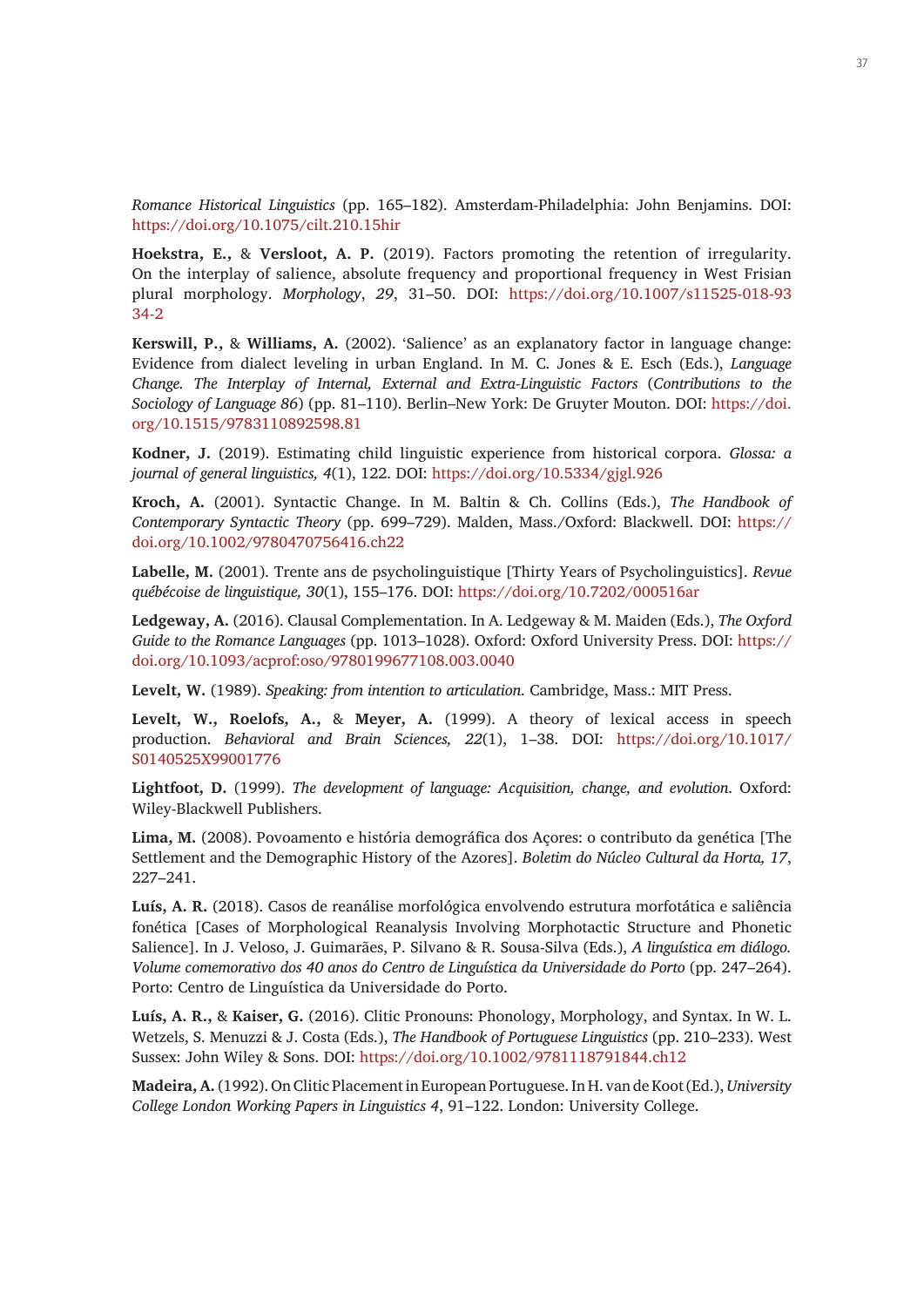**Maia, C. de A.** (1986). *História do Galego-Português. Estado linguistico da Galiza e do Noroeste de Portugal desde o século XIII ao século XVI* (*Com referência à situação do galego moderno*) [The History of Galician-Portuguese. Linguistic situation of Galicia and North-Western Portugal from the  $12<sup>th</sup>$  to the 16<sup>th</sup> century with a reference to the status of Modern Galician]. Coimbra: Instituto Nacional de Investigação Científica.

**Martins, A. M.** (1994). *Clíticos na História do Português* [Clitics in the History of Portuguese], PhD Thesis, University of Lisbon.

**Martins, A. M.** (2012). Clíticos na história do português à luz do teatro vicentino [Clitics in the History of Portuguese in the light of Gil Vicente's theatre]. *Estudos de Lingüística Galega, 3*, 83–109.

**Martins, A. M.** (2016a). Introdução: O português numa perspetiva diacrónica e comparativa [Introduction: a Diachronic and Comparative Outlook on Portuguese]. In A. M. Martins & E. Carrilho (Eds.), *Manual de Linguística Portuguesa* (pp. 1–40). Berlin-Boston: De Gruyter. DOI: <https://doi.org/10.1515/9783110368840-003>

**Martins, A. M.** (2016b). A colocação dos pronomes clíticos em sincronia e diacronia [Clitic Placement in Synchrony and Diachrony]. In A. M. Martins & E. Carrilho (Eds.), *Manual de Linguística Portuguesa* (pp. 410–430). Berlin-Boston: De Gruyter. DOI: [https://doi.](https://doi.org/10.1515/9783110368840-017) [org/10.1515/9783110368840-017](https://doi.org/10.1515/9783110368840-017)

**Mateus, M., H., M.,** & **d'Andrade, E.** (2000). *The Phonology of Portuguese*. Oxford: Oxford University Press.

**Matos, G.** (1999). Negative Concord and the Scope of Negation. *Catalan Working Papers in Linguistics, 7*, 175–190.

**Matos, G.** (2003). Aspectos sintáticos da negação [Syntactic Aspects of Negation]. In M. H. M. Mateus, A. M. Brito, I. Duarte & I. H. Faria (Eds.), *Gramática da Língua Portuguesa* (6<sup>th</sup> ed., pp. 767–793). Lisboa: Caminho.

**Mattos e Silva, R.V.** (2006). *O Português Arcaico*: *fonologia, morfologia e sintaxe* [Old Portuguese: Phonology, Morphology and Syntax]. São Paulo: Editora Contexto.

**Mattoso Câmara, Jr, J.** (1971). *Problemas de linguística descritiva* [The Issues in Descriptive Linguistics]  $(4<sup>th</sup> ed.)$ . Petropolis: Editora Vozes.

**Miller, Ph.,** & **Monachesi, P.** (2003). Les pronoms clitiques dans les langues romanes [Clitic Pronouns in Romance Languages]. In D. Godard & A. Abeillé (Eds.), *Les langues romanes, problèmes de la phrase simple* (pp. 53–106). Paris: CNRS.

**Namiuti, C.** (2008). *Aspectos da história gramatical do português. Interpolação, negação e mudança [Aspects of Portuguese Grammar's History: Interpolation, Negation and Change]*, PhD thesis, Universidade Estadual de Campinas – Instituto de Estudos da Linguagem.

**Namiuti-Temponi, C.** (2006). Um estudo sobre o fenômeno da interpolação de constituintes na história do português [The Study on Constituents' Interpolation in the History of Portuguese]. *Cadernos de Estudos Lingüísticos, 48*(2), 171–194. DOI: [https://doi.org/10.20396/](https://doi.org/10.20396/cel.v48i2.8637177) [cel.v48i2.8637177](https://doi.org/10.20396/cel.v48i2.8637177)

**Nkollo, M.** (2020). Onset insertion across words in present-day dialectal European Portuguese. A case for competing grammars? *Revista Internacional de Lingüística Iberoamericana XVIII, 2*(36), 281–307.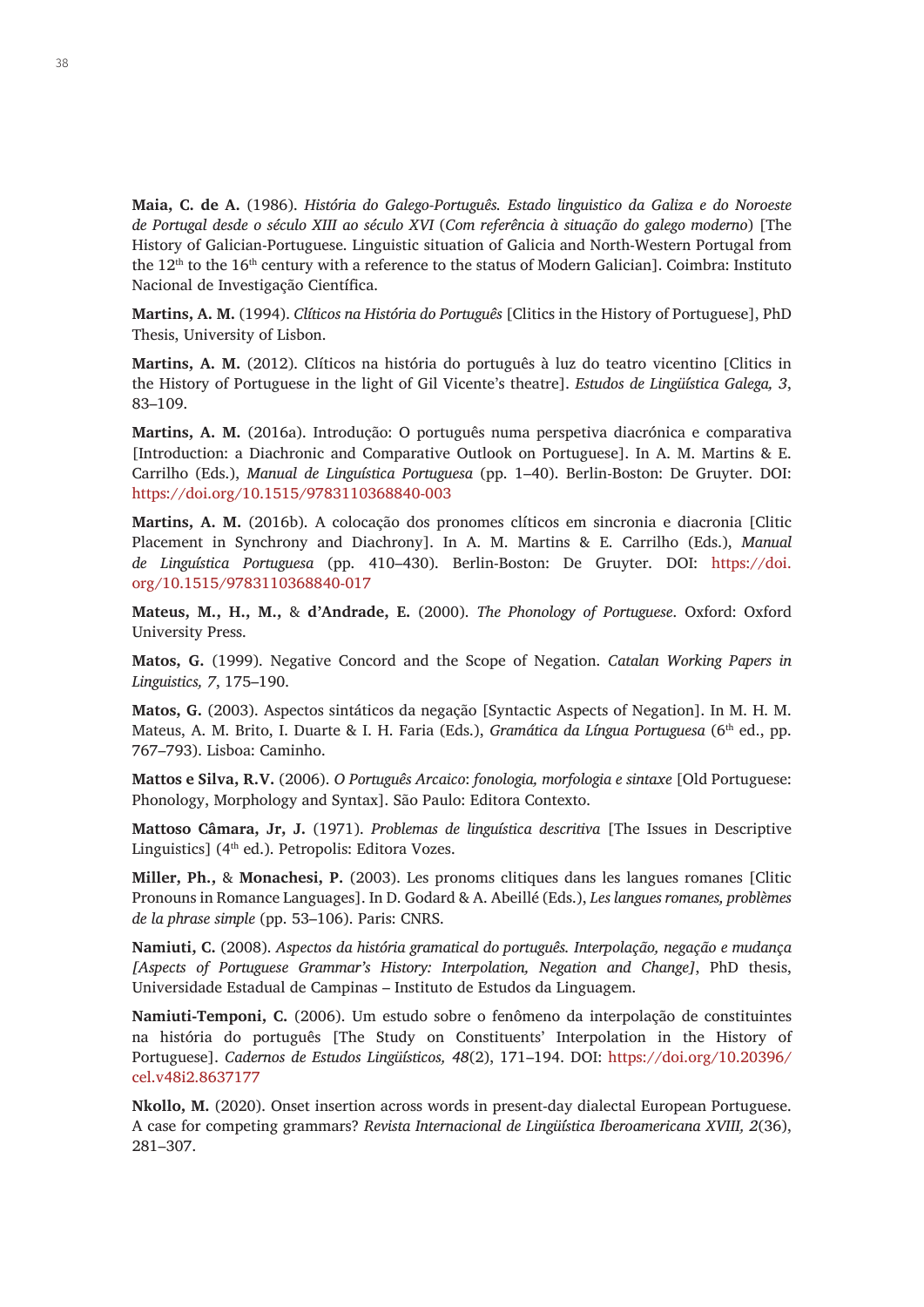**Nkollo, M.** (2021). Padrões de não-adjacência clítico-verbo no português clássico. A sintaxe nas interfaces com a fonologia [Patterns of clitic-verb non-adjacency in Classical Portuguese. Syntax-Phonology Interfaces]. In L. Schøsler, J. Härmä & J. Lindschouw (Eds.), *Actes du XXIXe Congrès international de linguistique et de philologie romanes (Copenhague, 1–6 Juillet 2019)* (Vol. 1, pp. 479–490). Strasbourg: Editions de Linguistique et de Philologie.

**Oliveira, P., Cruz, M., Paulino, N.,** & **Vigário, M.** (2017). Glide insertion to break a hiatus across words in European Portuguese. The role of prosodic, geographic and sociolinguistic factors. In P. Barbosa, M. da Conceição de Paiva & C. Rodrigues (Eds.), *Studies on Variation in Portuguese* (pp. 50–79). Amsterdam-Philadelphia: John Benjamins. DOI: <https://doi.org/10.1075/ihll.14.02oli>

**Piel, J-M.** (1989). A flexão verbal do português (Estudo de morfologia histórica) [Portuguese Verb Inflection: a study in the historical morphology]. In J.-M. Piel (Ed.), *Estudos de linguística Galego-Portuguesa* (pp. 213–244). Lisboa: Imprensa Nacional-Casa de Moeda.

**Piggott, G. L.** (1992). Variability in feature dependency: The case of nasality. *Natural Language and Linguistic Theory, 10*, 33–77. DOI:<https://doi.org/10.1007/BF00135358>

**Ramos, M. A.** (1985). Nota Lingüística: critérios de edição: normas de transcrição [A Linguistic Note: editorship's criteria, transcription norms]. In E. Gonçalves & M. A. Ramos (Eds.), *A lírica galego-portuguesa*: *textos escolhidos* (pp. 81–127). Lisboa: Editorial Comunicação.

**Roberts, I.** (2007). *Diachronic Syntax*. Oxford: Oxford University Press.

**Sampson, R.** (1983). The Origin of Portuguese -*ão*, *Zeitschrift für Romanische Philologie, 99*(1–2), 33–68. DOI: <https://doi.org/10.1515/zrph.1983.99.1-2.33>

**Sampson, R.** (2016). Sandhi phenomena. In A. Ledgeway & M. Maiden (Eds.), *The Oxford Guide to the Romance Languages* (pp. 669–680). Oxford: Oxford University Press. DOI: [https://doi.](https://doi.org/10.1093/acprof:oso/9780199677108.003.0040) [org/10.1093/acprof:oso/9780199677108.003.0040](https://doi.org/10.1093/acprof:oso/9780199677108.003.0040)

**Sandalo, F.,** & **Galves, C.** (2013). Clitic placement and grammaticalization in Portuguese. In Ch. Meklenborg Salvesen & H. P. Helland (Eds.), *Challenging Clitics* (pp. 119–134). Amsterdam-Philadelphia: John Benjmains. DOI: <https://doi.org/10.1075/la.206.05san>

**Santos, R. S.**, & **Vigário, M.** (2016). The Phonology–Syntax Interface. In W. L. Wetzels, S. Menuzzi & J. Costa (Eds.), *The Handbook of Portuguese Linguistics* (pp. 125–140). West Sussex: John Wiley & Sons. DOI: <https://doi.org/10.1002/9781118791844.ch8>

**Seiler, G.** (2004). On three types of dialect variation and their implications for linguistic theory. Evidence from verb clusters in Swiss German dialects. In B. Kortmann (Ed.), *Dialectology meets Typology. Dialect Grammar from a Cross-Linguistic Perspective* (pp. 367–399). Berlin-New York: Mouton de Gruyter.

**Seiler, G.** (2006). The role of functional factors in language change. An evolutionary approach. In O. Nedergaard Thomsen (Ed.), *Competing Models of Linguistic Change: Evolution and beyond*  (pp. 163–182). Amsterdam-Philadelphia: John Benjamins. DOI: [https://doi.org/10.1075/](https://doi.org/10.1075/cilt.279.11sei) [cilt.279.11sei](https://doi.org/10.1075/cilt.279.11sei)

**Selkirk, E.** (1984). On the major class features and syllable theory. In M. Aronoff & R. T. Oehrle (Eds.), *Language Sound Structure: Studies in Phonology* (pp. 107–136). Cambridge, Mass: MIT Press.

**Thornton, A.** (2011). Overabundance (Multiple Forms Realizing the Same Cell): A Non-Canonical Phenomenon in Italian Verb Morphology. In M. Maiden, J.-Ch. Smith, M. Goldbach & M.-O. Hinzelin (Eds.), *Morphological Autonomy. Perspectives From Romance Inflectional*